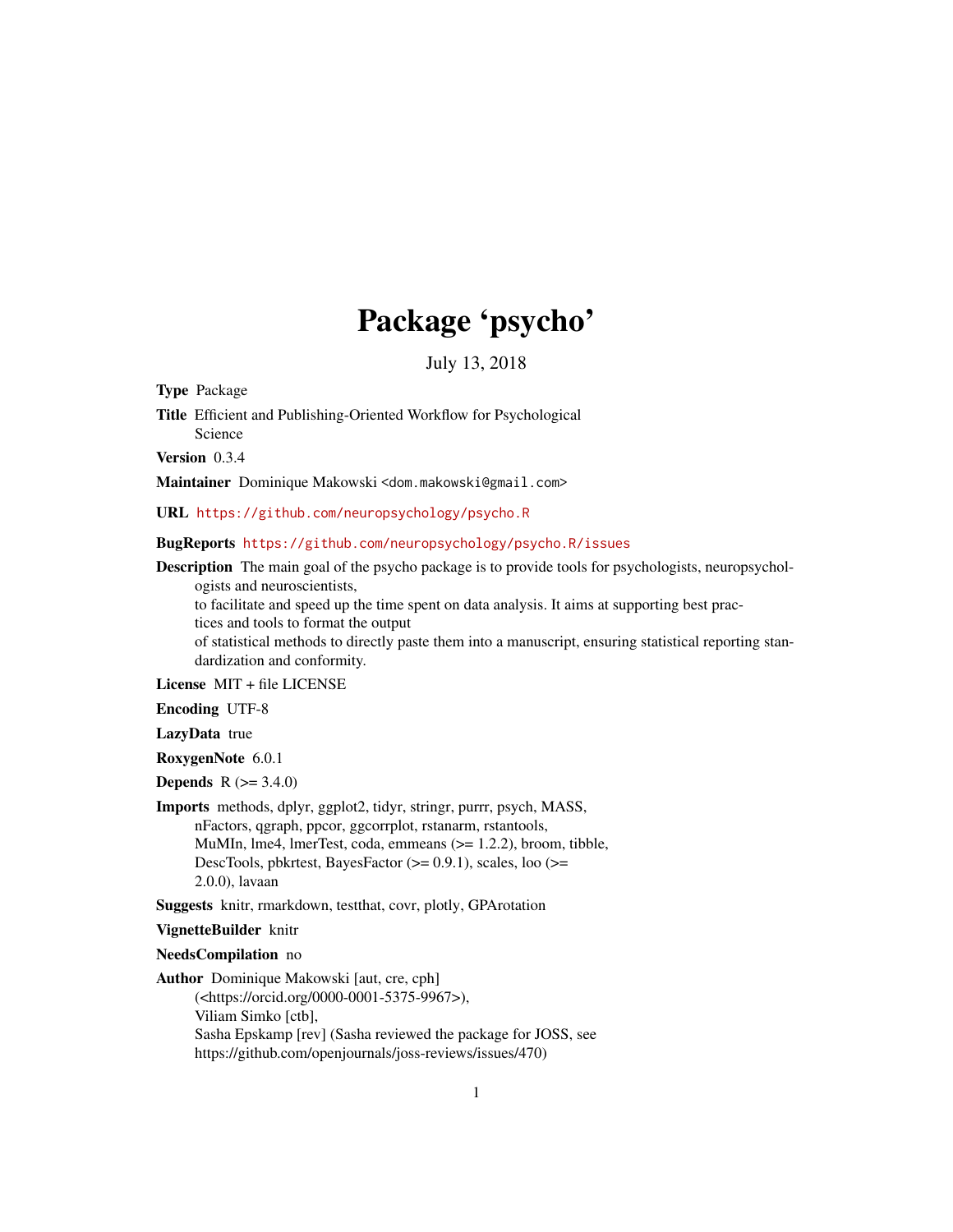Repository CRAN Date/Publication 2018-07-13 14:00:02 UTC

## R topics documented: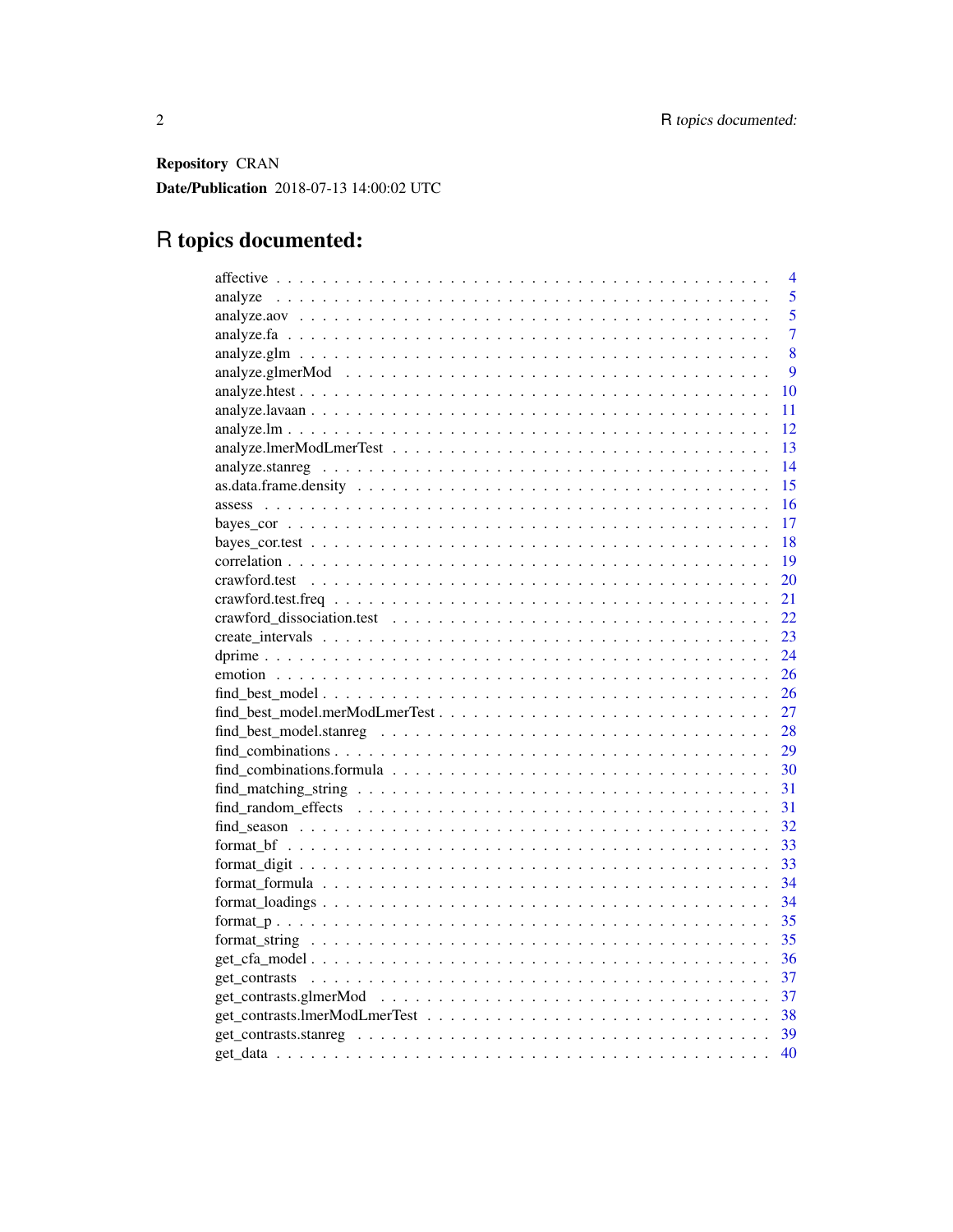|                                                                                                                                                 | 41 |
|-------------------------------------------------------------------------------------------------------------------------------------------------|----|
|                                                                                                                                                 | 42 |
|                                                                                                                                                 | 42 |
|                                                                                                                                                 | 43 |
|                                                                                                                                                 | 44 |
|                                                                                                                                                 | 45 |
|                                                                                                                                                 | 46 |
|                                                                                                                                                 | 47 |
|                                                                                                                                                 | 48 |
|                                                                                                                                                 | 50 |
|                                                                                                                                                 | 51 |
|                                                                                                                                                 | 51 |
|                                                                                                                                                 | 52 |
|                                                                                                                                                 |    |
|                                                                                                                                                 | 54 |
| $interpret_b$ $f$ $\ldots$ $\ldots$ $\ldots$ $\ldots$ $\ldots$ $\ldots$ $\ldots$ $\ldots$ $\ldots$ $\ldots$ $\ldots$ $\ldots$ $\ldots$ $\ldots$ | 55 |
|                                                                                                                                                 | 55 |
|                                                                                                                                                 | 56 |
|                                                                                                                                                 | 57 |
|                                                                                                                                                 | 58 |
|                                                                                                                                                 | 58 |
|                                                                                                                                                 | 59 |
|                                                                                                                                                 | 60 |
|                                                                                                                                                 | 60 |
|                                                                                                                                                 | 61 |
|                                                                                                                                                 | 62 |
|                                                                                                                                                 | 62 |
|                                                                                                                                                 | 63 |
|                                                                                                                                                 | 63 |
|                                                                                                                                                 | 64 |
|                                                                                                                                                 | 64 |
|                                                                                                                                                 | 65 |
|                                                                                                                                                 | 66 |
|                                                                                                                                                 | 67 |
|                                                                                                                                                 |    |
|                                                                                                                                                 | 69 |
|                                                                                                                                                 | 69 |
| overlap                                                                                                                                         | 70 |
| percentile                                                                                                                                      | 71 |
| percentile_to_z                                                                                                                                 | 71 |
|                                                                                                                                                 | 72 |
| plot loadings                                                                                                                                   | 72 |
| power_analysis                                                                                                                                  | 73 |
| print.psychobject                                                                                                                               | 74 |
|                                                                                                                                                 | 75 |
|                                                                                                                                                 | 75 |
|                                                                                                                                                 | 76 |
|                                                                                                                                                 | 77 |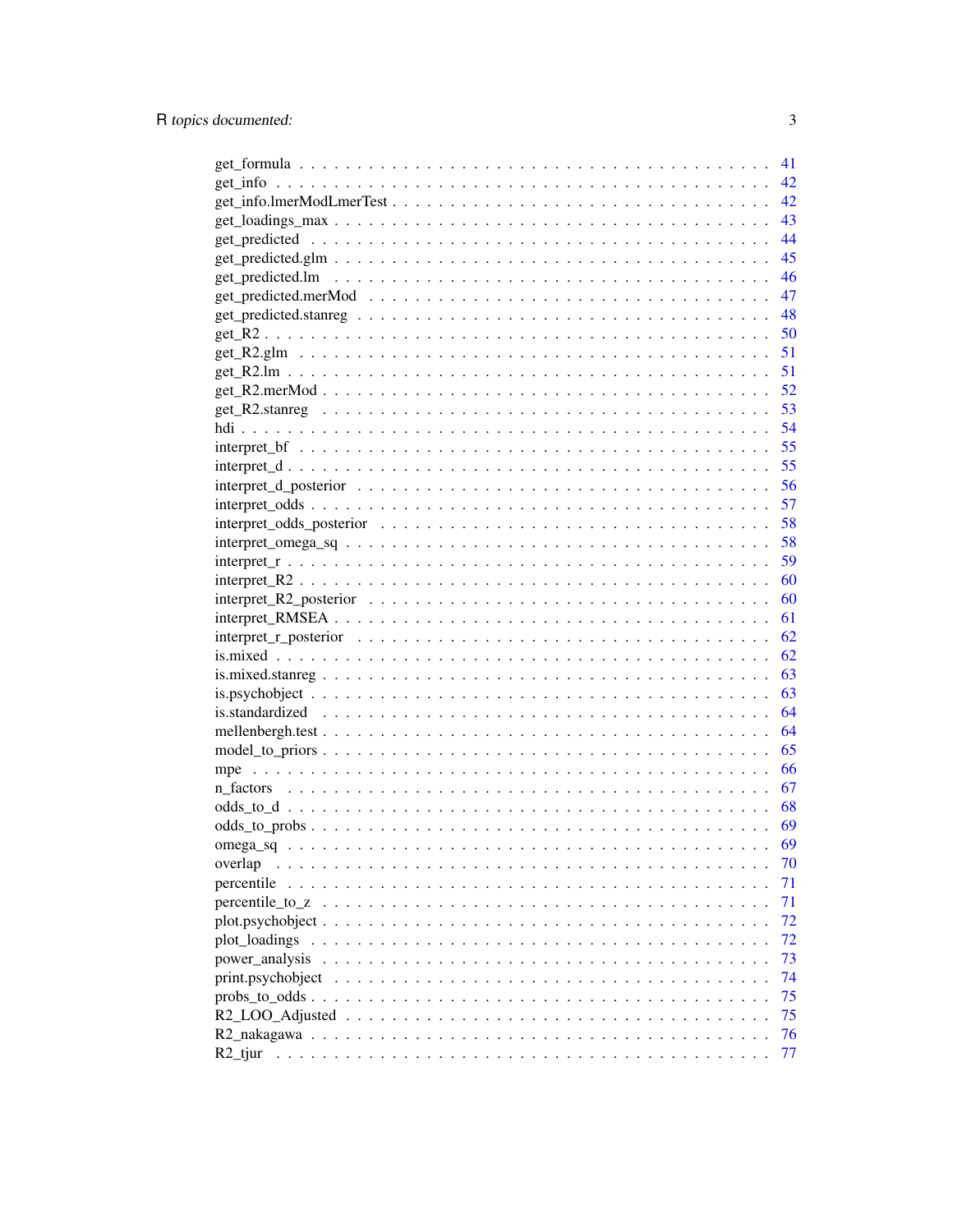#### <span id="page-3-0"></span>4 affective

| Index | 88 |
|-------|----|

affective *Data from the Affective Style Questionnaire (ASQ - French Validation)*

### Description

This is data from the French validation of the Affective Style Questionnaire.

#### Usage

affective

### Format

A data frame with 1277 rows and 8 variables:

Sex Sex (F or M)

Birth\_Season Season of birth

Age Current age

Salary Salary in euros

Life\_Satisfaction General life satisfaction

Concealing Concealing score

Adjusting Adjusting score

Tolerating Tolerating score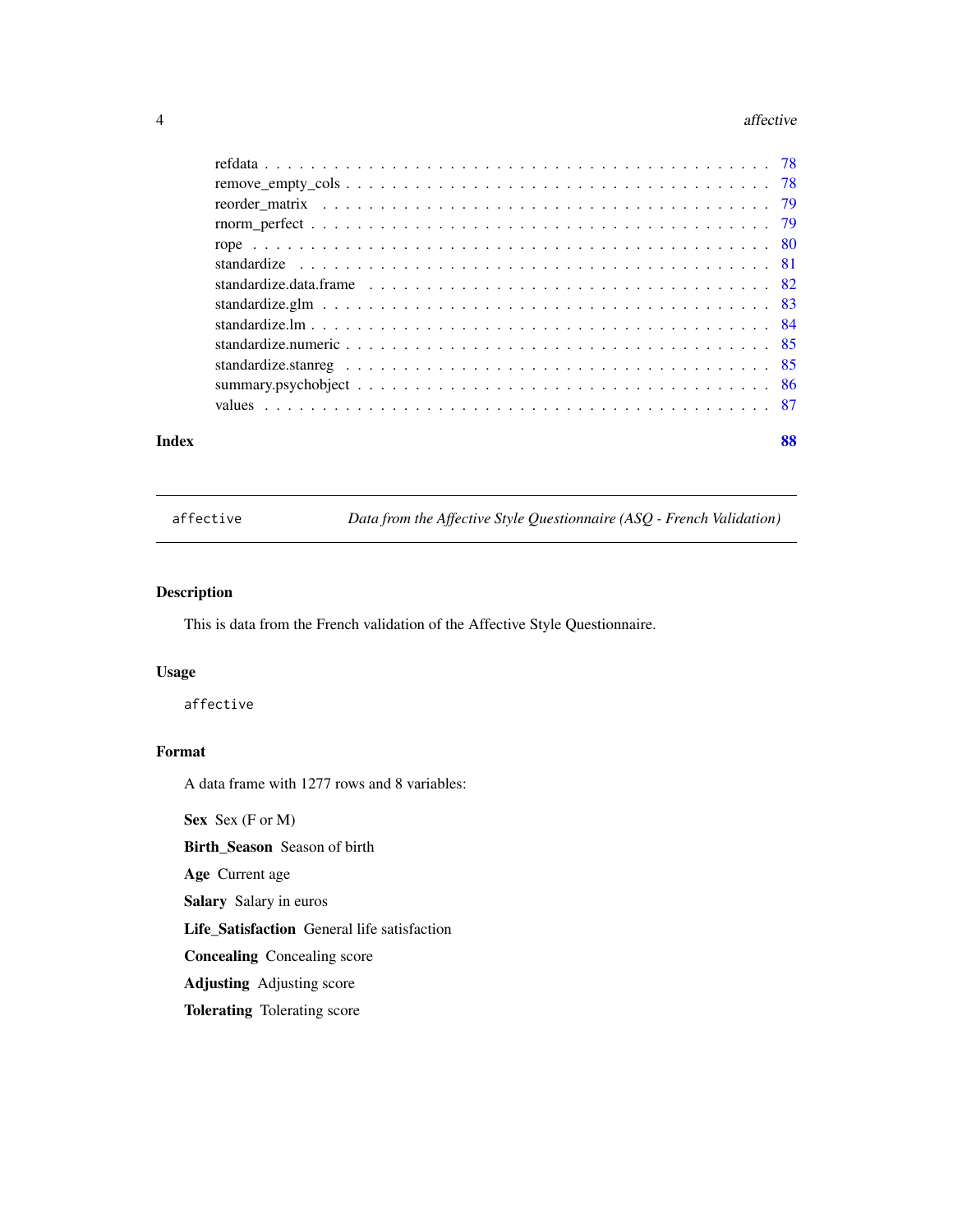<span id="page-4-0"></span>

### Description

Analyze objects. See the documentation for your object's class:

- [analyze.stanreg](#page-13-1)
- [analyze.merModLmerTest](#page-12-1)
- [analyze.glmerMod](#page-8-1)
- [analyze.lm](#page-11-1)
- [analyze.glm](#page-11-1)
- [analyze.htest](#page-9-1)
- [analyze.aov](#page-4-1)
- [analyze.fa](#page-6-1)
- [analyze.lavaan](#page-6-1)

### Usage

analyze(x, ...)

### Arguments

|          | object to analyze.                         |
|----------|--------------------------------------------|
| $\cdots$ | Arguments passed to or from other methods. |

### Author(s)

[Dominique Makowski](https://dominiquemakowski.github.io/)

<span id="page-4-1"></span>analyze.aov *Analyze aov and anova objects.*

### Description

Analyze aov and anova objects.

### Usage

```
## S3 method for class 'aov'
analyze(x, effsize_rules = "field2013", ...)
```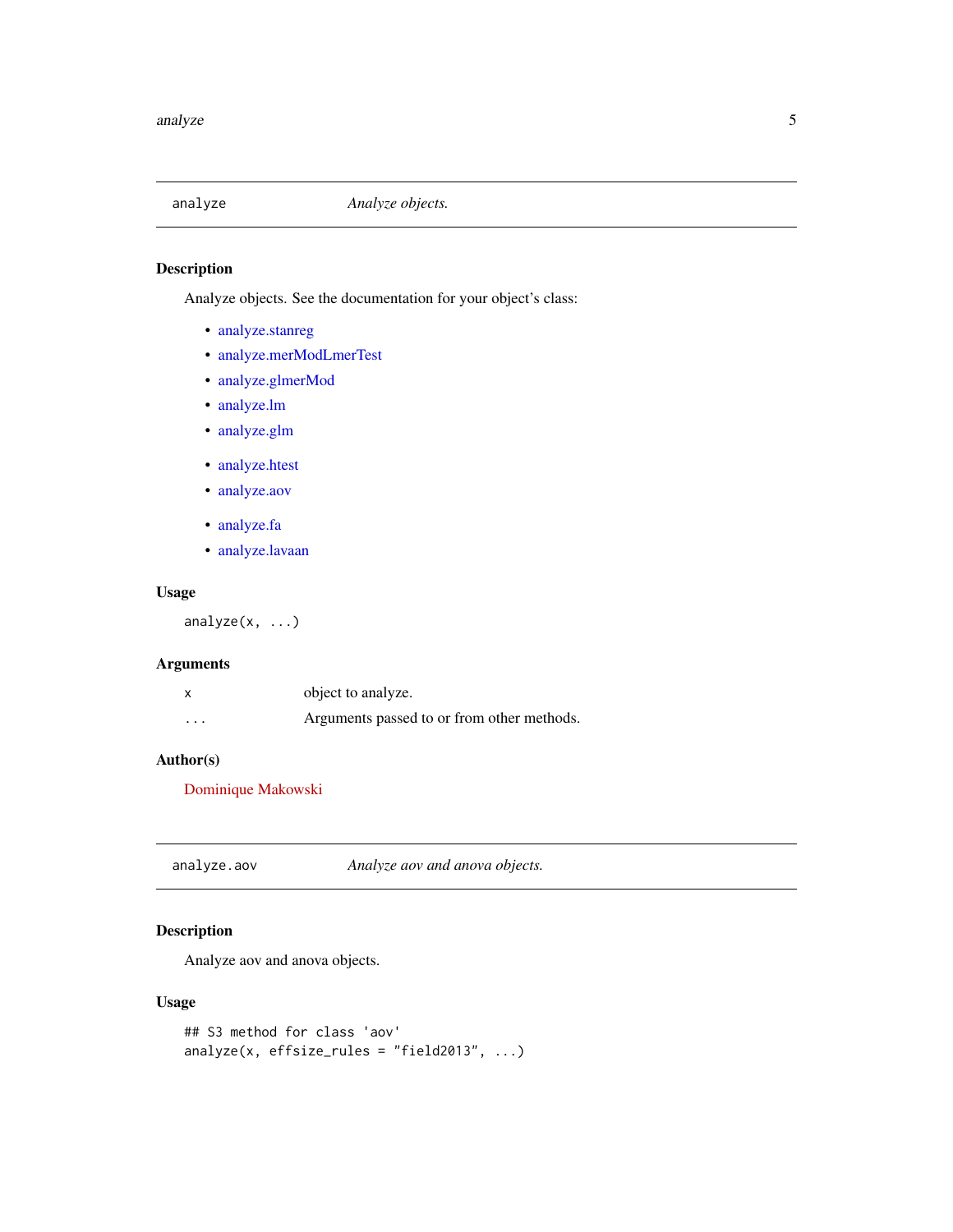6 analyze.aov

#### **Arguments**

| $\mathsf{X}$            | aov object.                                                                |
|-------------------------|----------------------------------------------------------------------------|
|                         | effsize_rules Grid for effect size interpretation. See interpret_omega_sq. |
| $\cdot$ $\cdot$ $\cdot$ | Arguments passed to or from other methods.                                 |

### Value

output

### Author(s)

[Dominique Makowski](https://dominiquemakowski.github.io/)

#### References

- Levine, T. R., & Hullett, C. R. (2002). Eta squared, partial eta squared, and misreporting of effect size in communication research. Human Communication Research, 28(4), 612-625.
- Pierce, C. A., Block, R. A., & Aguinis, H. (2004). Cautionary note on reporting eta-squared values from multifactor ANOVA designs. Educational and psychological measurement, 64(6), 916-924.

#### See Also

http://imaging.mrc-cbu.cam.ac.uk/statswiki/FAQ/os2

```
## Not run:
library(psycho)
df <- psycho::affective
x <- aov(df$Tolerating ~ df$Salary)
x <- aov(df$Tolerating ~ df$Salary * df$Sex)
x <- anova(lm(df$Tolerating ~ df$Salary * df$Sex))
summary(analyze(x))
print(analyze(x))
df <- psycho::emotion %>%
  mutate(Recall = ifelse(Recall == TRUE, 1, 0)) %group_by(Participant_ID, Emotion_Condition) %>%
  summarise(Recall = sum(Recall) / n())
x <- aov(Recall ~ Emotion_Condition + Error(Participant_ID), data=df)
x <- anova(lmerTest::lmer(Recall ~ Emotion_Condition + (1|Participant_ID), data=df))
analyze(x)
summary(x)
```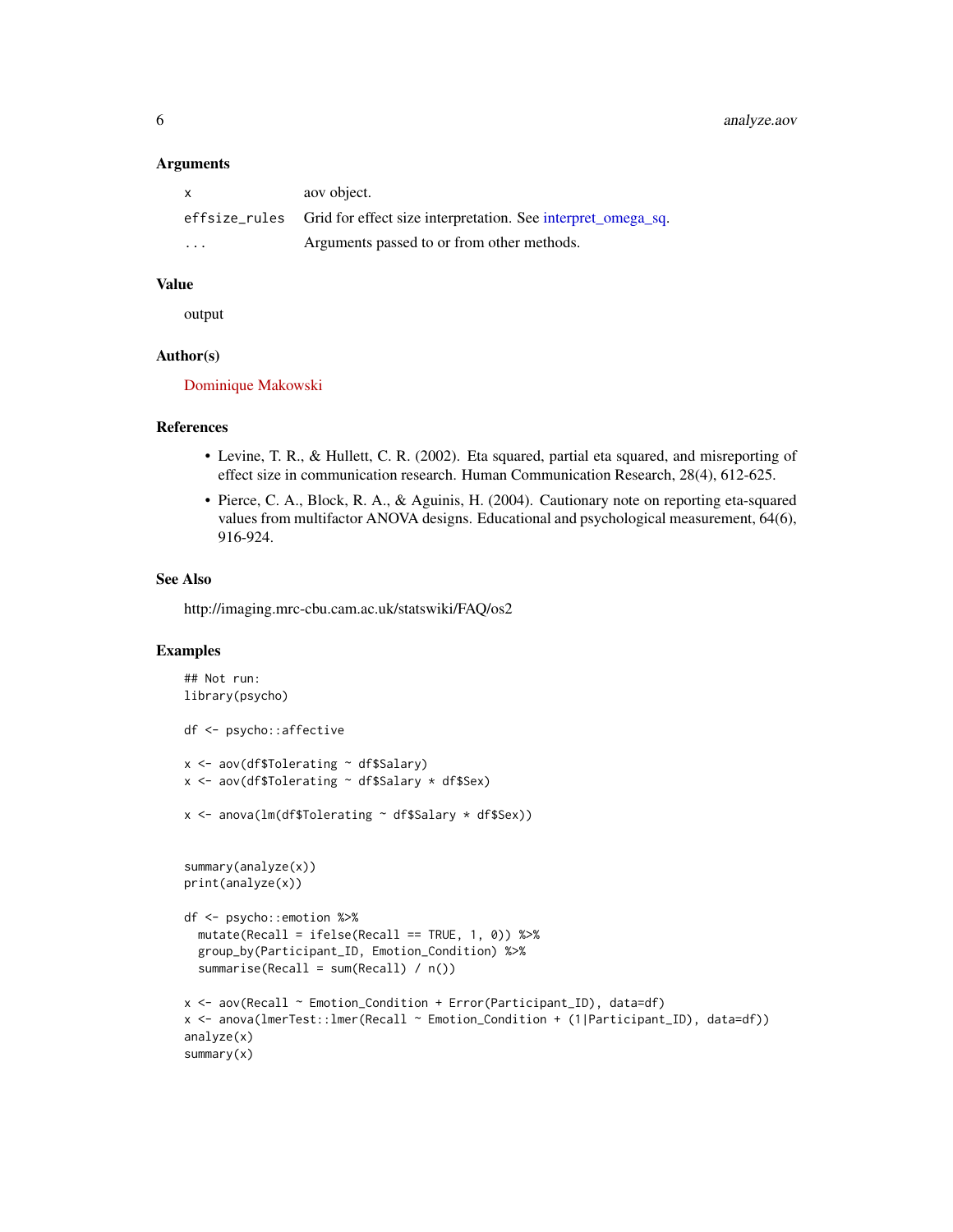### <span id="page-6-0"></span>analyze.fa 7

## End(Not run)

<span id="page-6-1"></span>analyze.fa *Analyze fa objects.*

### Description

Analyze fa objects.

### Usage

## S3 method for class 'fa' analyze(x, labels = NULL, treshold = "max", ...)

### Arguments

| $\mathsf{x}$            | An psych object.                                                                        |
|-------------------------|-----------------------------------------------------------------------------------------|
| labels                  | Supply a additional column with e.g. item labels.                                       |
| treshold                | 'max' or numeric. The treshold over which to associate an item with its compo-<br>nent. |
| $\cdot$ $\cdot$ $\cdot$ | Arguments passed to or from other methods.                                              |

### Value

output

### Author(s)

[Dominique Makowski](https://dominiquemakowski.github.io/)

### Examples

library(psycho) library(psych)

x <- psych::fa(psych::Thurstone.33, 2)

```
results <- analyze(x)
print(results)
summary(results)
plot(results)
```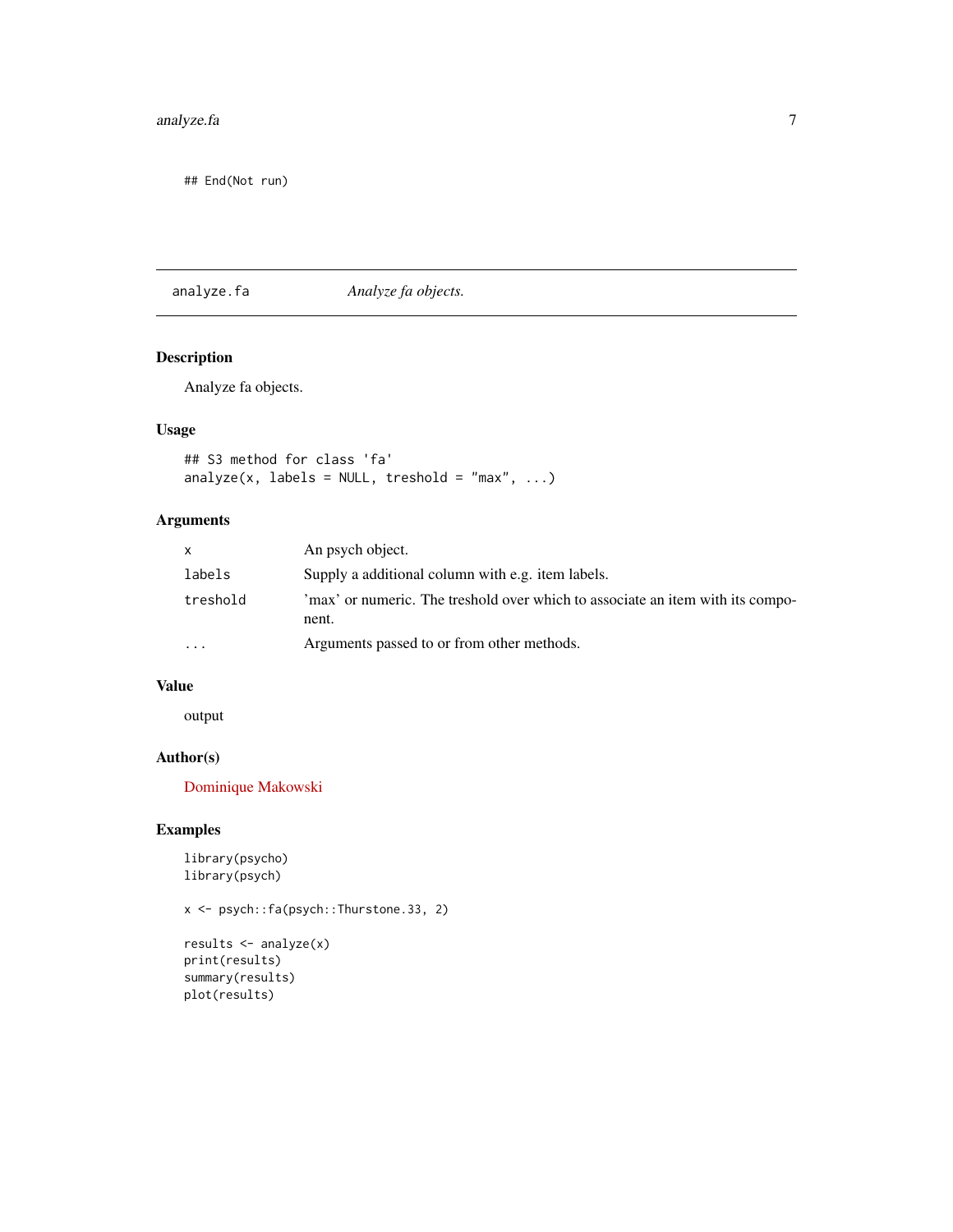<span id="page-7-0"></span>

### Description

Analyze glm objects.

### Usage

```
## S3 method for class 'glm'
analyze(x, CI = 95, effsize_rules = "cohen1988", ...)
```
### Arguments

| X        | glm object.                                                            |
|----------|------------------------------------------------------------------------|
| CI       | Confidence interval bounds. Set to NULL turn off their computation.    |
|          | effsize_rules Grid for effect size interpretation. See interpret odds. |
| $\cdots$ | Arguments passed to or from other methods.                             |

### Value

output

### Author(s)

[Dominique Makowski](https://dominiquemakowski.github.io/)

### References

Nakagawa, S., & Schielzeth, H. (2013). A general and simple method for obtaining R2 from generalized linear mixed-effects models. Methods in Ecology and Evolution, 4(2), 133-142.

#### See Also

["get\\_R2.glm"](#page-50-1)

```
library(psycho)
fit <- glm(Sex ~ Adjusting, data=psycho::affective, family="binomial")
results <- analyze(fit)
summary(results)
print(results)
```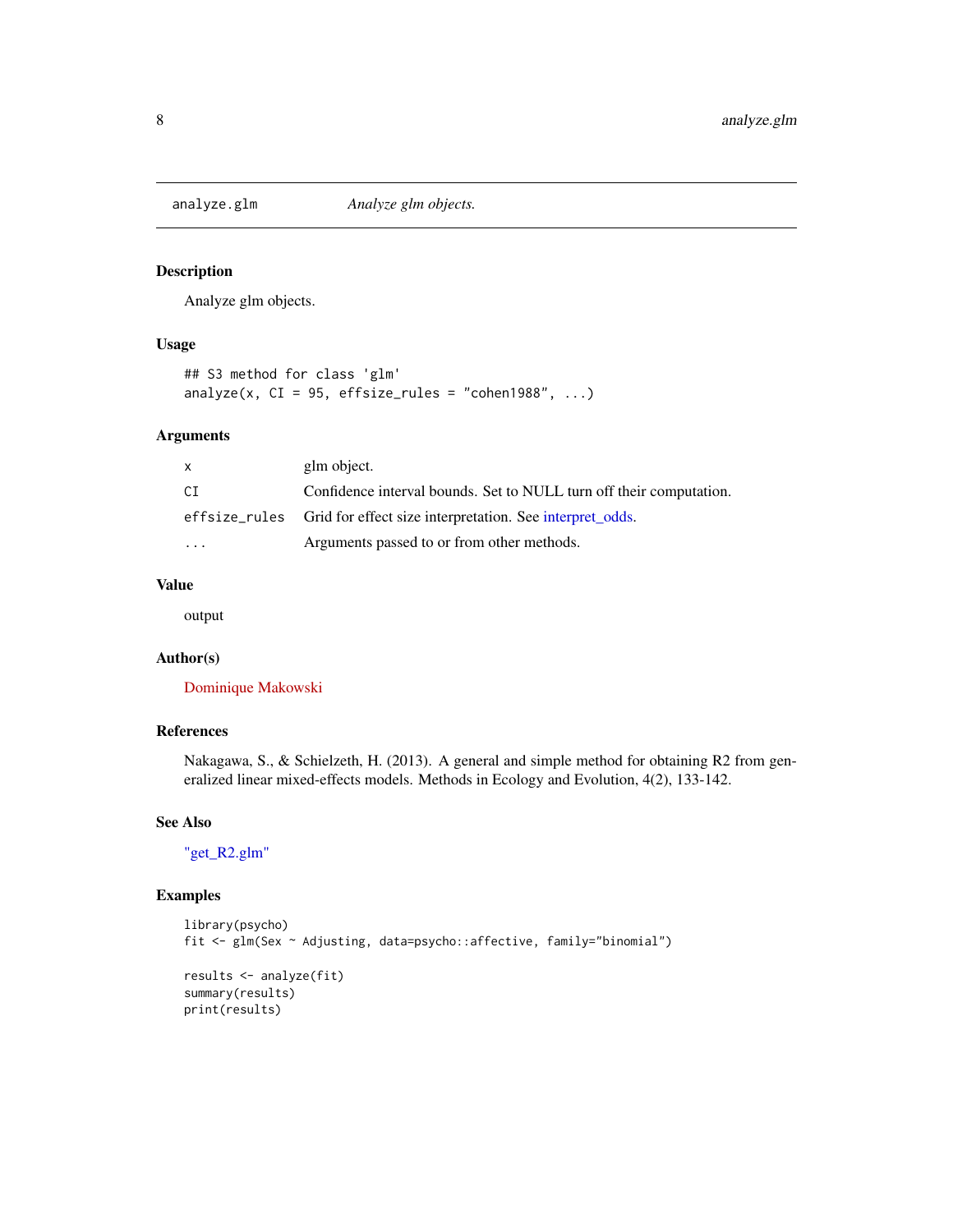<span id="page-8-1"></span><span id="page-8-0"></span>analyze.glmerMod *Analyze glmerMod objects.*

### Description

Analyze glmerMod objects.

### Usage

```
## S3 method for class 'glmerMod'
analyze(x, CI = 95, effsize_rules = "cohen1988", ...)
```
### Arguments

| x         | merModLmerTest object.                                                                      |
|-----------|---------------------------------------------------------------------------------------------|
| СI        | Bootsrapped confidence interval bounds (slow). Set to NULL turn off their com-<br>putation. |
|           | effsize_rules Grid for effect size interpretation. See interpret_odds.                      |
| $\ddotsc$ | Arguments passed to or from other methods.                                                  |

### Value

output

#### Author(s)

[Dominique Makowski](https://dominiquemakowski.github.io/)

### References

Nakagawa, S., & Schielzeth, H. (2013). A general and simple method for obtaining R2 from generalized linear mixed-effects models. Methods in Ecology and Evolution, 4(2), 133-142.

```
library(psycho)
library(lme4)
fit <- lme4::glmer(vs ~ wt + (1|gear), data=mtcars, family="binomial")
results <- analyze(fit)
summary(results)
print(results)
```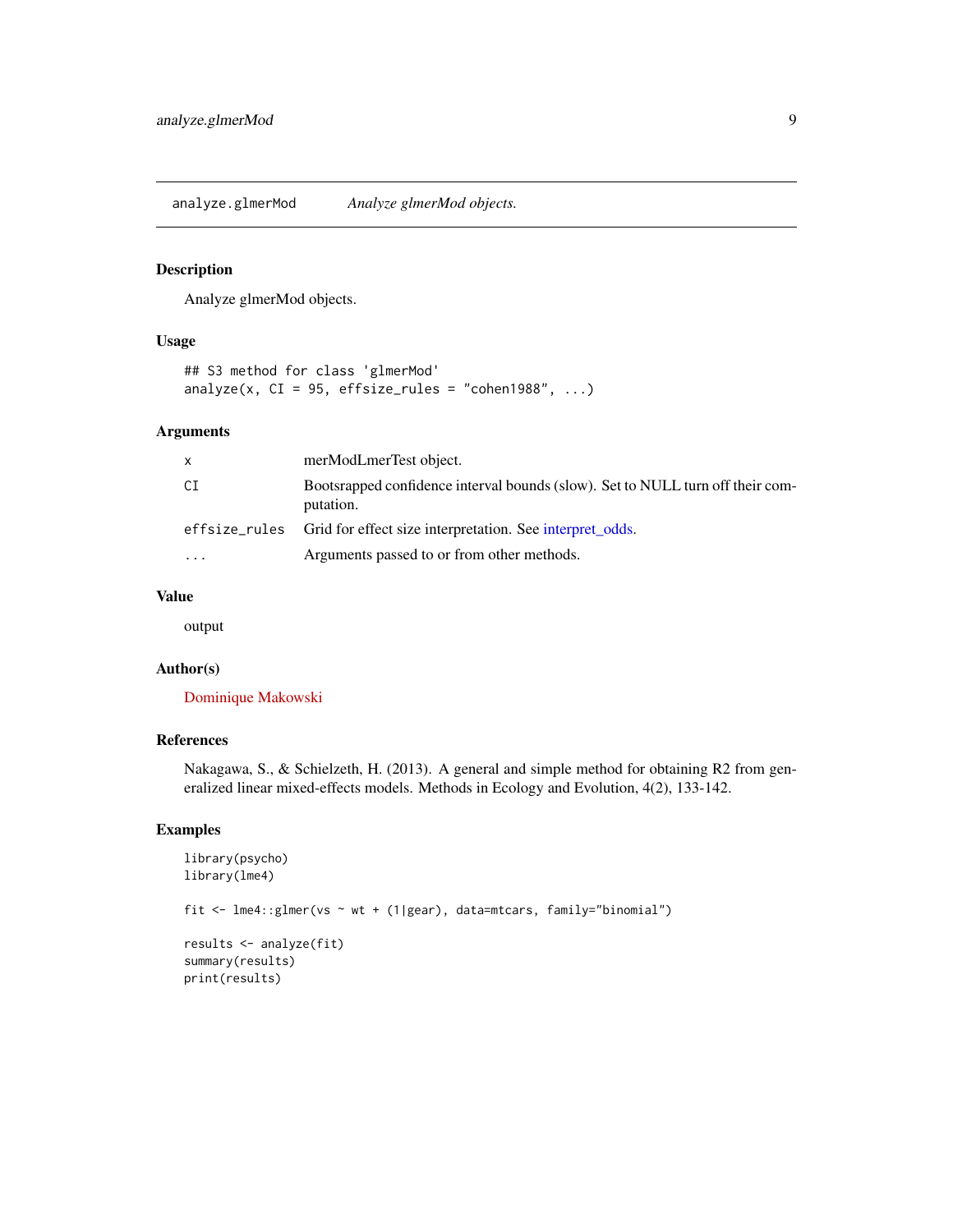<span id="page-9-1"></span><span id="page-9-0"></span>

### Description

Analyze htest (correlation, t-test...) objects.

### Usage

```
## S3 method for class 'htest'
analyze(x, effsize_rules = "cohen1988", \dots)
```
### Arguments

| $\mathsf{x}$ | htest object.                                                       |
|--------------|---------------------------------------------------------------------|
|              | effsize_rules Grid for effect size interpretation. See interpret_r. |
| .            | Arguments passed to or from other methods.                          |

### Value

output

### Author(s)

[Dominique Makowski](https://dominiquemakowski.github.io/)

### Examples

library(psycho)

df <- psycho::affective

```
x <- t.test(df$Tolerating, df$Adjusting)
x <- t.test(df$Tolerating ~ df$Sex)
x <- t.test(df$Tolerating, mu=2)
x <- cor.test(df$Tolerating, df$Adjusting)
```

```
results <- analyze(x)
summary(results)
print(results)
```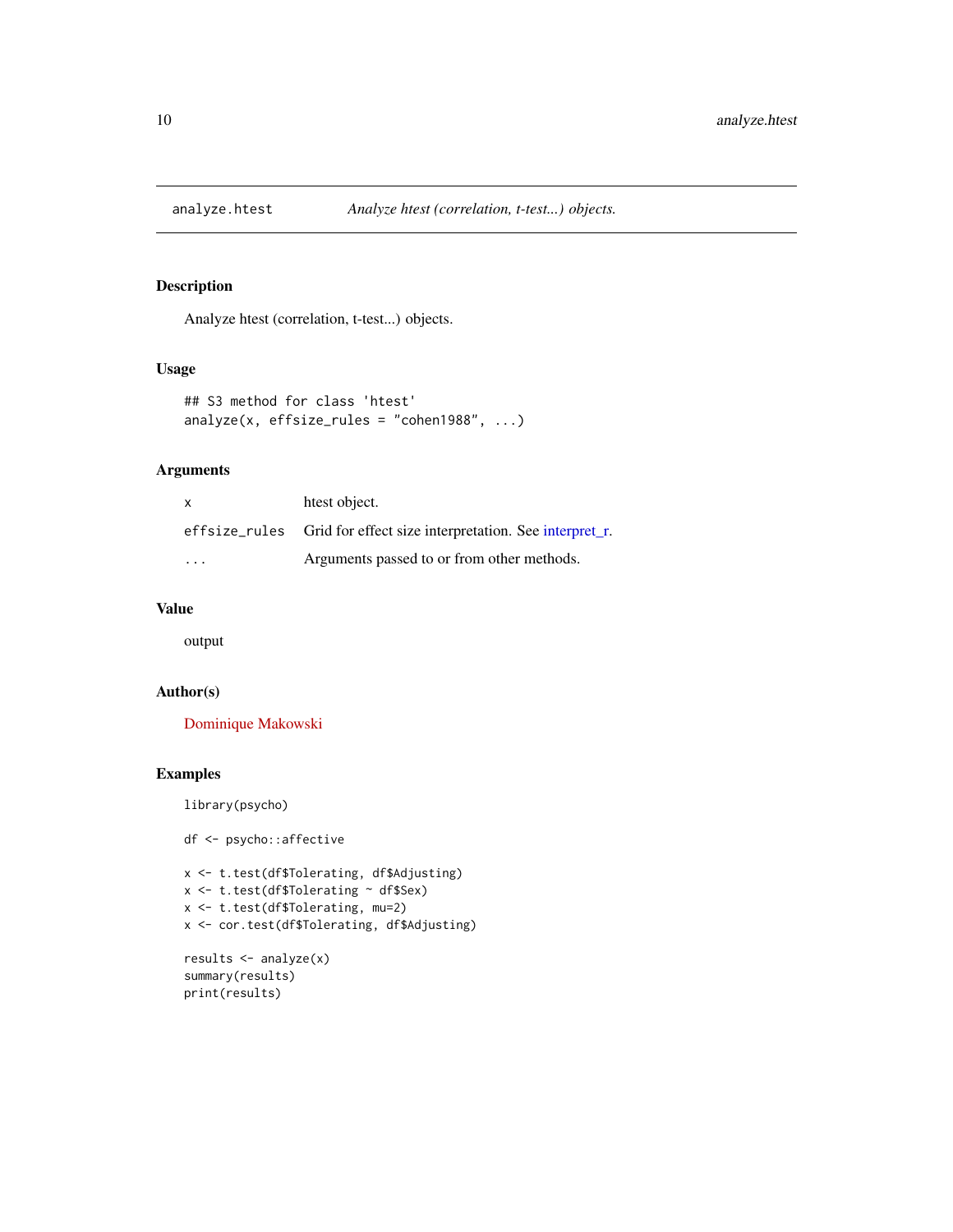<span id="page-10-0"></span>analyze.lavaan *Analyze aov objects.*

### Description

Analyze aov objects.

### Usage

## S3 method for class 'lavaan' analyze(x, ...)

### Arguments

|          | aov object.                                |
|----------|--------------------------------------------|
| $\cdots$ | Arguments passed to or from other methods. |

#### Value

output

### Author(s)

[Dominique Makowski](https://dominiquemakowski.github.io/)

### See Also

https://www.researchgate.net/post/Whats\_the\_standard\_of\_fit\_indices\_in\_SEM

```
library(psycho)
library(lavaan)
model \leftarrow ' visual =\sim x1 + x2 + x3
           textual =~x4 + x5 + x6speed = x7 + x8 + x9x <- lavaan::cfa(model, data=HolzingerSwineford1939)
rez <- analyze(x)
print(rez)
```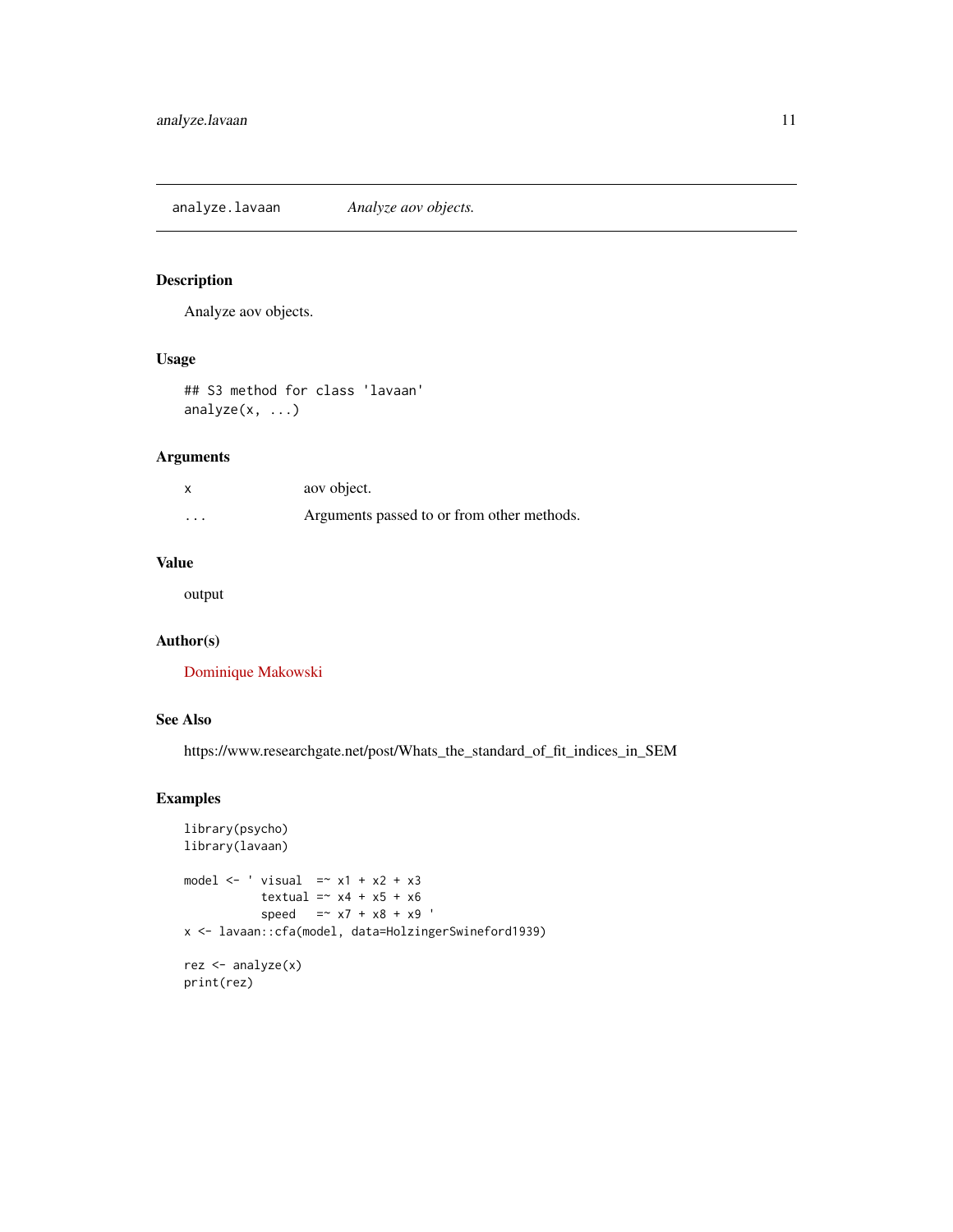<span id="page-11-1"></span><span id="page-11-0"></span>analyze.lm *Analyze lm objects.*

### Description

Analyze lm objects.

### Usage

```
## S3 method for class 'lm'
analyze(x, CI = 95, effsize_rules = "cohen1988", ...)
```
### Arguments

| x                       | lm object.                                                          |
|-------------------------|---------------------------------------------------------------------|
| СI                      | Confidence interval bounds. Set to NULL turn off their computation. |
|                         | effsize_rules Grid for effect size interpretation. See interpret d. |
| $\cdot$ $\cdot$ $\cdot$ | Arguments passed to or from other methods.                          |

### Value

output

### Author(s)

[Dominique Makowski](https://dominiquemakowski.github.io/)

```
library(psycho)
fit <- lm(Sepal.Length ~ Sepal.Width, data=iris)
fit <- lm(Sepal.Length ~ Sepal.Width * Species, data=iris)
results <- analyze(fit)
summary(results)
print(results)
```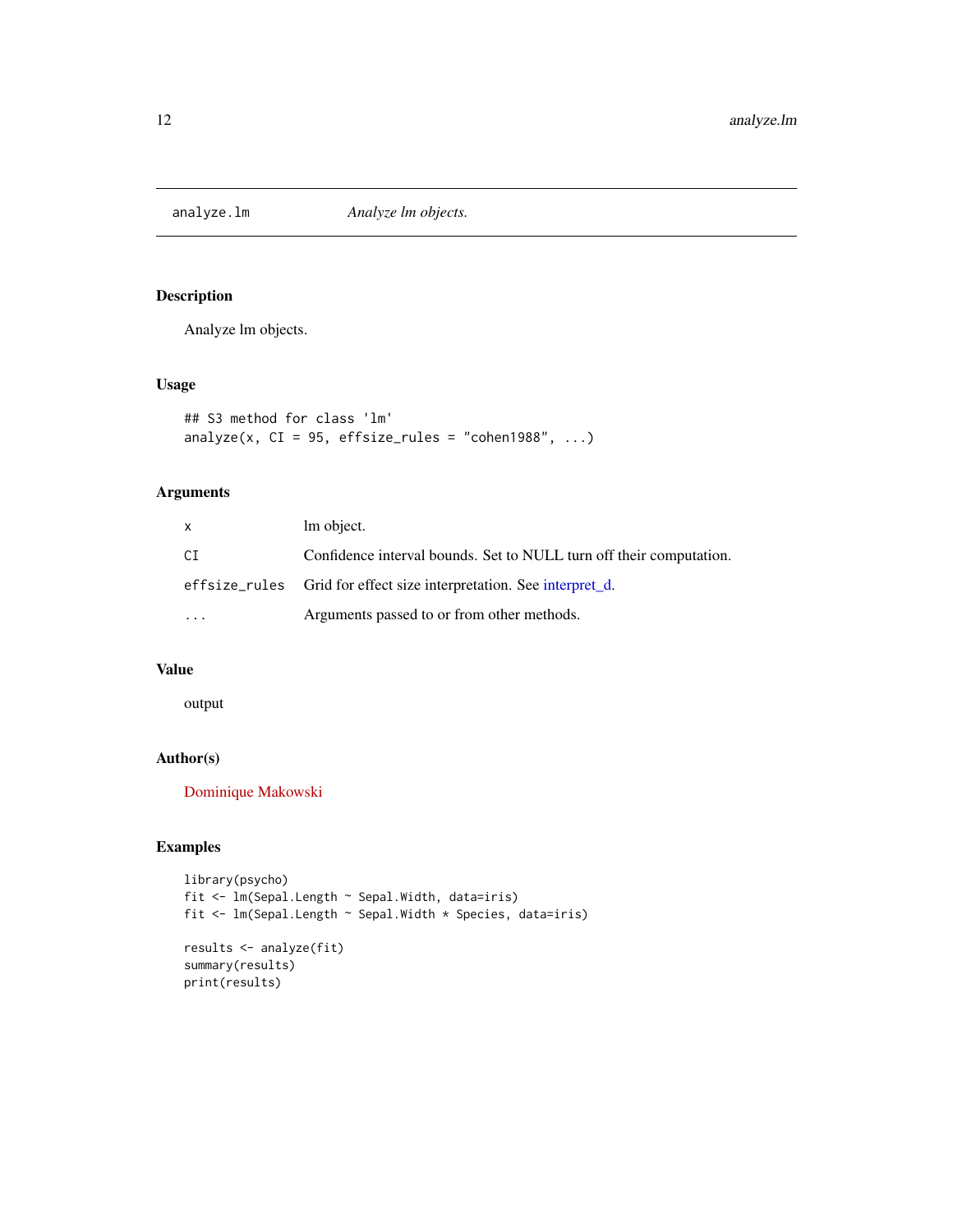<span id="page-12-1"></span><span id="page-12-0"></span>analyze.lmerModLmerTest

*Analyze lmerModLmerTest objects.*

### Description

Analyze lmerModLmerTest objects.

#### Usage

```
## S3 method for class 'lmerModLmerTest'
analyze(x, CI = 95, effsize_rules = "cohen1988",
  ...)
```
### Arguments

| x         | lmerModLmerTest object.                                                                     |
|-----------|---------------------------------------------------------------------------------------------|
| СI        | Bootsrapped confidence interval bounds (slow). Set to NULL turn off their com-<br>putation. |
|           | effsize_rules Grid for effect size interpretation. See interpret_d.                         |
| $\ddotsc$ | Arguments passed to or from other methods.                                                  |

### Value

output

### Author(s)

[Dominique Makowski](https://dominiquemakowski.github.io/)

### References

Nakagawa, S., & Schielzeth, H. (2013). A general and simple method for obtaining R2 from generalized linear mixed-effects models. Methods in Ecology and Evolution, 4(2), 133-142.

```
library(psycho)
library(lmerTest)
fit <- lmerTest::lmer(Sepal.Length ~ Sepal.Width + (1|Species), data=iris)
results <- analyze(fit)
summary(results)
print(results)
```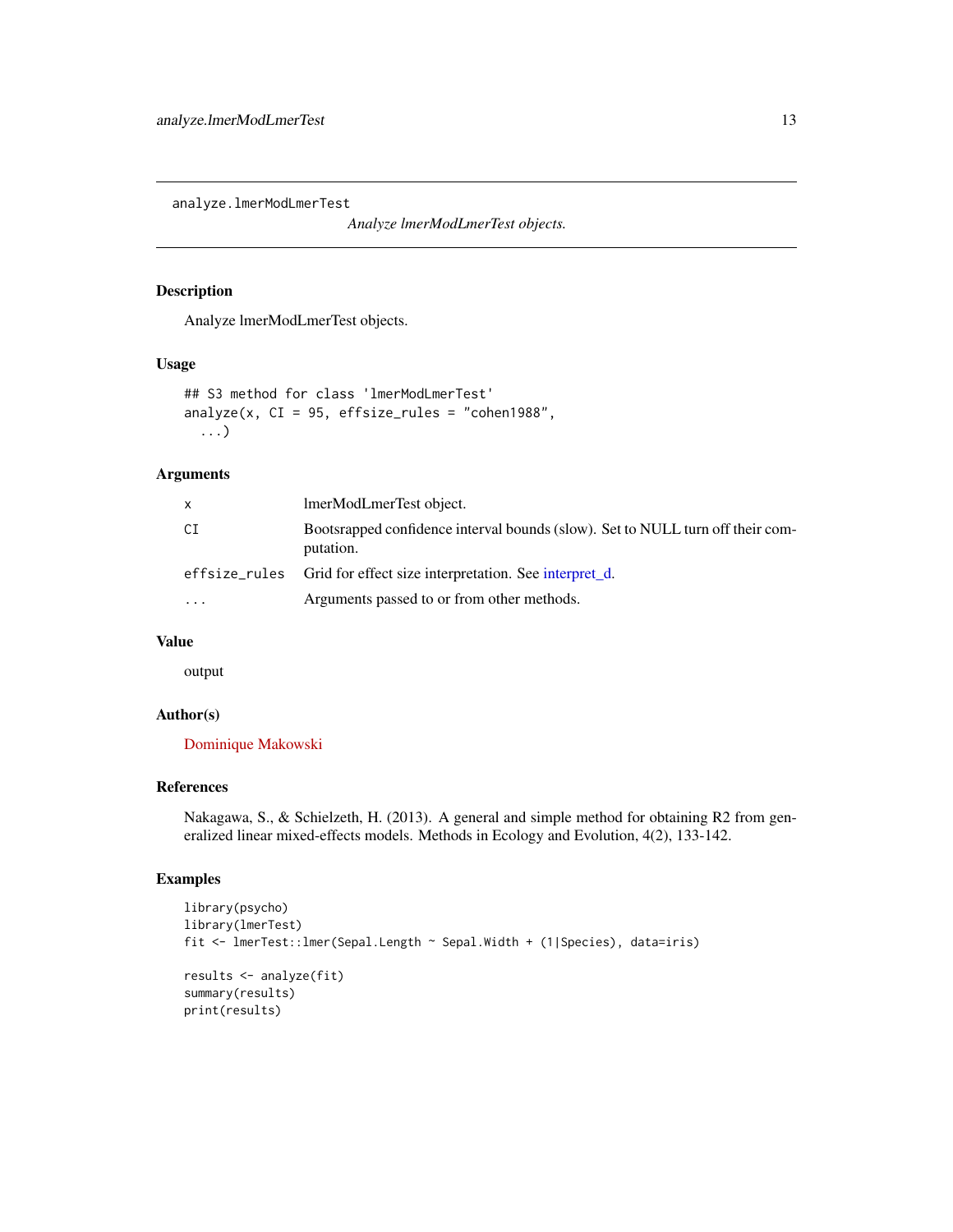<span id="page-13-1"></span><span id="page-13-0"></span>analyze.stanreg *Analyze stanreg objects.*

#### Description

Analyze stanreg objects.

#### Usage

```
## S3 method for class 'stanreg'
analyze(x, CI = 90, effsize = FALSE,
 effsize_rules = "cohen1988", ...)
```
#### Arguments

| x        | A stanreg model.                                                        |
|----------|-------------------------------------------------------------------------|
| СI       | Credible interval bounds.                                               |
| effsize  | Compute Effect Sizes according to Cohen (1988). For linear models only. |
|          | effsize_rules Grid for effect size interpretation. See interpret d.     |
| $\cdots$ | Arguments passed to or from other methods.                              |

#### Value

Contains the following indices:

- the Median of the posterior distribution of the parameter (can be used as a point estimate, similar to the beta of frequentist models).
- the Median Absolute Deviation (MAD), a robust measure of dispertion (could be seen as a robust version of SD).
- the Credible Interval (CI) (by default, the 90% CI; see Kruschke, 2018), representing a range of possible parameter.
- the Maximum Probability of Effect (MPE), the probability that the effect is positive or negative (depending on the median's direction).
- the Overlap (O), the percentage of overlap between the posterior distribution and a normal distribution of mean 0 and same SD than the posterior. Can be interpreted as the probability that a value from the posterior distribution comes from a null distribution.

#### Author(s)

[Dominique Makowski](https://dominiquemakowski.github.io/)

#### See Also

["get\\_R2.stanreg"](#page-52-1) ["bayes\\_R2.stanreg"](#page-0-0)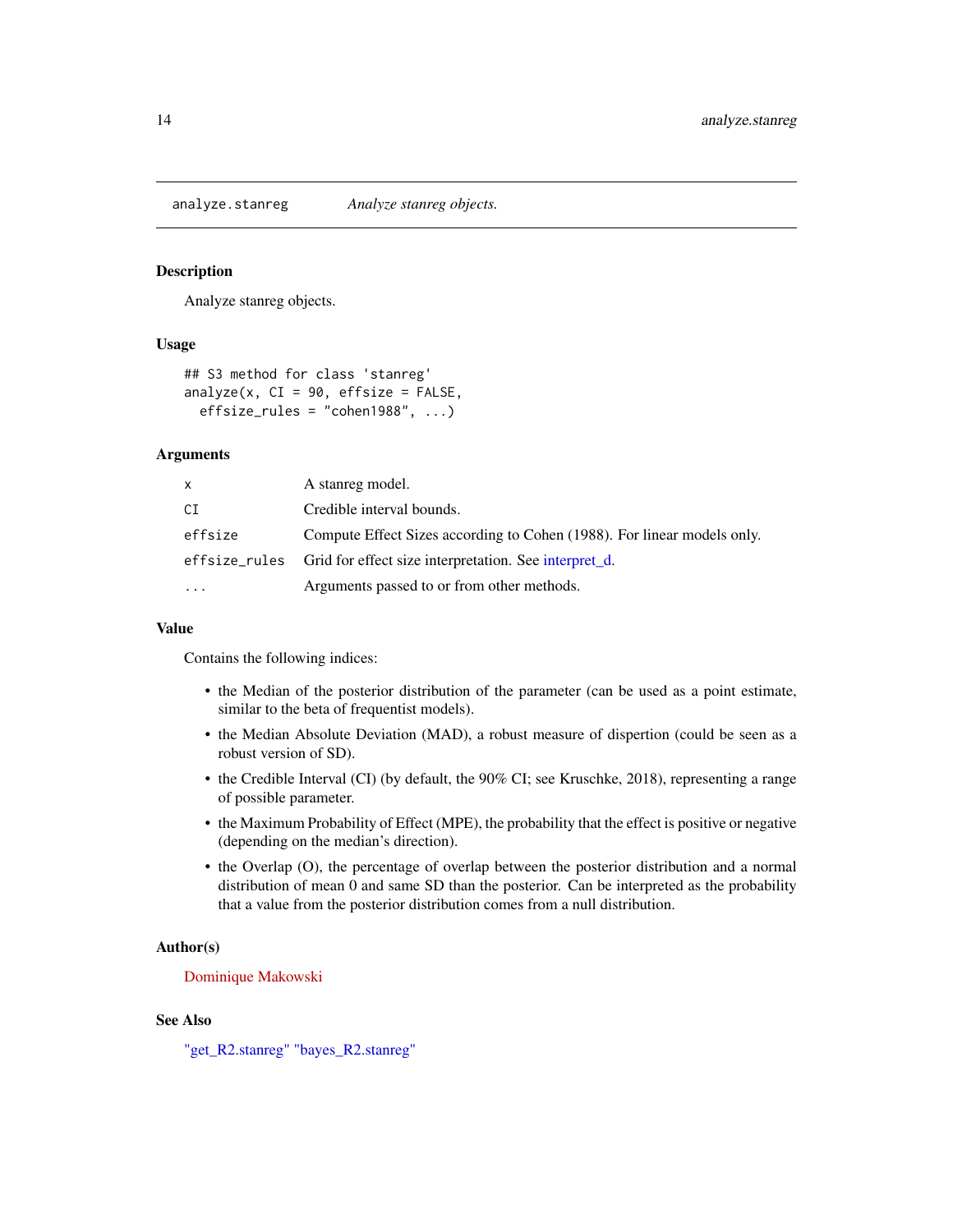### <span id="page-14-0"></span>as.data.frame.density 15

#### Examples

```
## Not run:
library(psycho)
library(rstanarm)
data <- attitude
fit <- rstanarm::stan_glm(rating ~ advance + privileges, data=data)
results <- analyze(fit, effsize=TRUE)
summary(results)
print(results)
plot(results)
fit <- rstanarm::stan_glmer(Sepal.Length ~ Sepal.Width + (1|Species), data=iris)
results <- analyze(fit)
summary(results)
fit <- rstanarm::stan_glm(Sex ~ Adjusting,
    data=psycho::affective, family="binomial")
results <- analyze(fit)
summary(results)
fit <- rstanarm::stan_glmer(Sex ~ Adjusting + (1|Salary),
    data=psycho::affective, family="binomial")
results <- analyze(fit)
summary(results)
## End(Not run)
```
as.data.frame.density *Coerce to a Data Frame.*

#### Description

Functions to check if an object is a data frame, or coerce it if possible.

### Usage

```
## S3 method for class 'density'
as.data.frame(x, ...)
```
#### Arguments

| $\mathsf{x}$ | any R object.                                         |
|--------------|-------------------------------------------------------|
| $\cdots$     | additional arguments to be passed to or from methods. |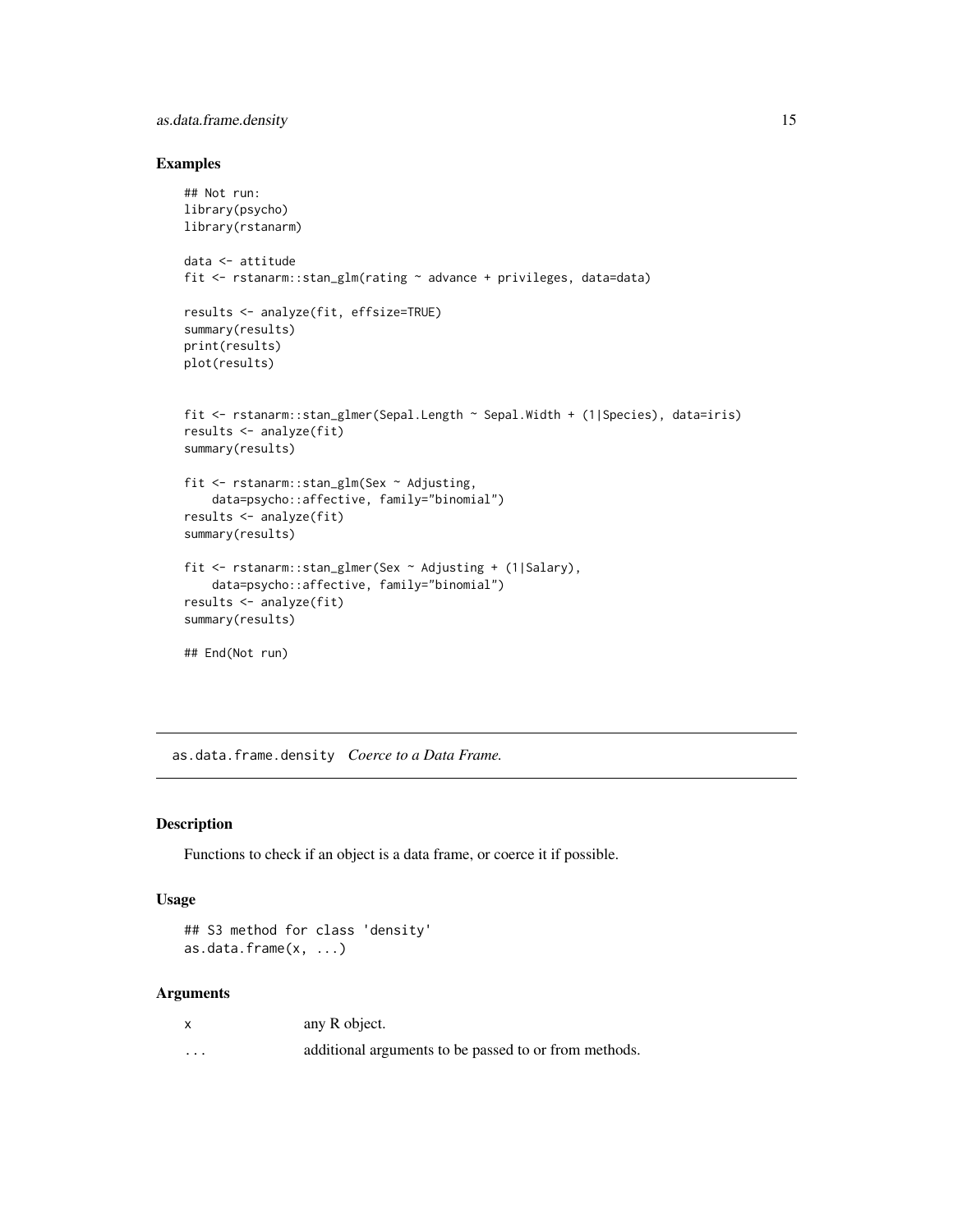<span id="page-15-0"></span>16 assessment and the contract of the contract of the contract of the contract of the contract of the contract of the contract of the contract of the contract of the contract of the contract of the contract of the contract

### Author(s)

[Dominique Makowski](https://dominiquemakowski.github.io/)

assess *Compare a patient's score to a control group*

### Description

Compare a patient's score to a control group.

#### Usage

```
assess(patient, mean = 0, sd = 1, n = NULL, controls = NULL, CI = 95,treshold = 0.05, iter = 10000, color_controls = "#2196F3",
  color_CI = "#E91E63", color_score = "black", color_size = 2,
  alpha_{\text{controls}} = 1, alpha_{\text{CL}} = 0.8, verbose = TRUE)
```
### Arguments

| patient        | Single value (patient's score).                     |
|----------------|-----------------------------------------------------|
| mean           | Mean of the control sample.                         |
| sd             | SD of the control sample.                           |
| n              | Size of the control sample.                         |
| controls       | Vector of values (control's scores).                |
| СI             | Credible interval bounds.                           |
| treshold       | Significance treshold.                              |
| iter           | Number of iterations.                               |
|                | color_controls Color of the controls distribution.  |
| color_CI       | Color of CI distribution.                           |
| color_score    | Color of the line representing the patient's score. |
| color_size     | Size of the line representing the patient's score.  |
| alpha_controls | Alpha of the CI distribution.                       |
| alpha_CI       | lpha of the controls distribution.                  |
| verbose        | Print possible warnings.                            |

### Details

Until relatively recently the standard way of testing for a difference between a case and controls was to convert the case's score to a z score using the control sample mean and standard deviation (SD). If z was less than -1.645 (i.e., below 95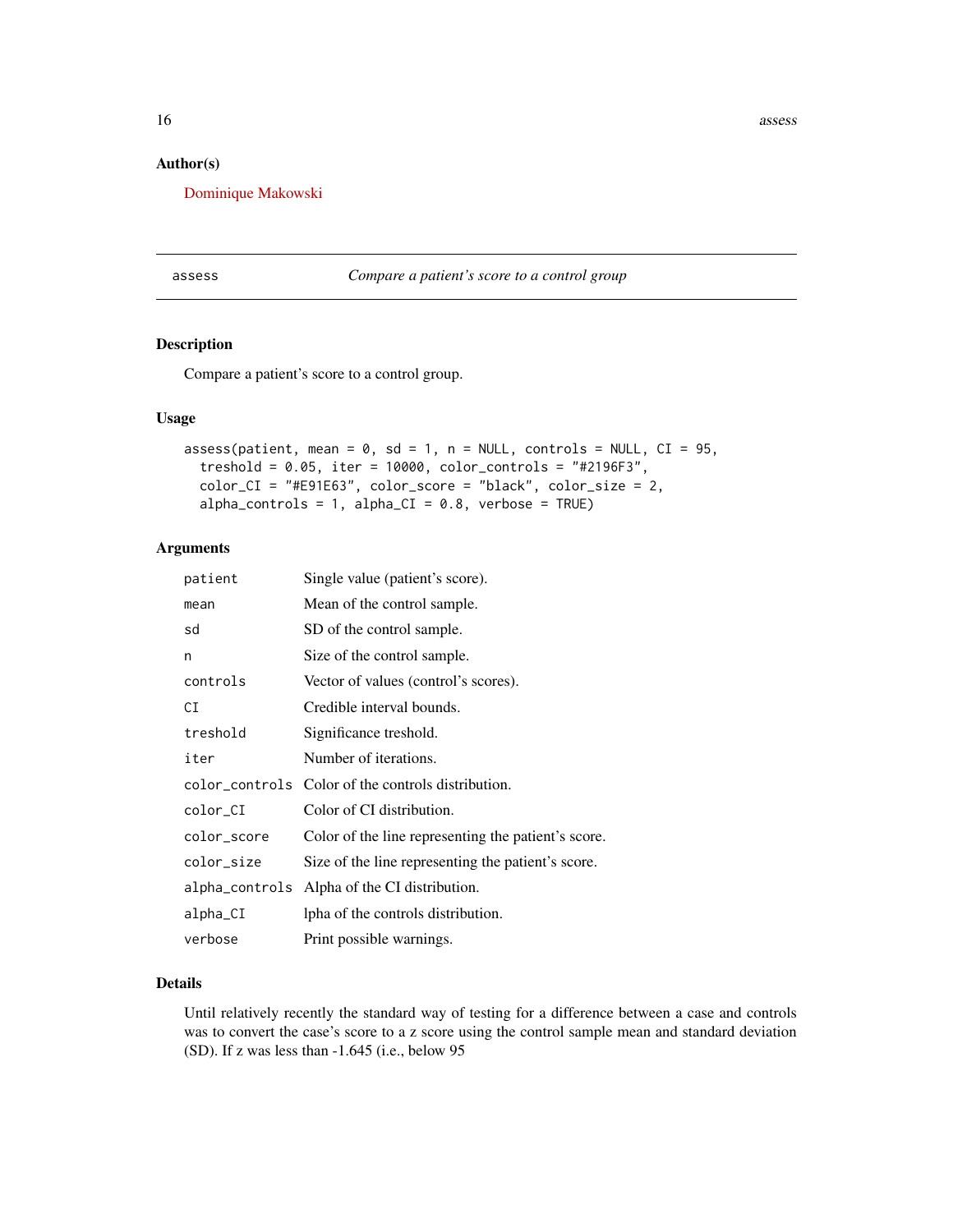<span id="page-16-0"></span>bayes\_cor 17

### Value

output

### Author(s)

[Dominique Makowski](https://dominiquemakowski.github.io/)

### Examples

```
result <- assess(patient=124, mean=100, sd=15, n=100)
print(result)
plot(result)
```
### bayes\_cor *Bayesian Correlation Matrix.*

### Description

Bayesian Correlation Matrix.

### Usage

bayes\_cor(df, df2 = NULL, reorder = TRUE)

### Arguments

| df      | The dataframe.                                                    |
|---------|-------------------------------------------------------------------|
| df2     | Optional dataframe to correlate with the first one.               |
| reorder | Reorder matrix by correlation strength. Only for square matrices. |

## Value

A list of dataframes

### Author(s)

[Dominique Makowski](https://dominiquemakowski.github.io/)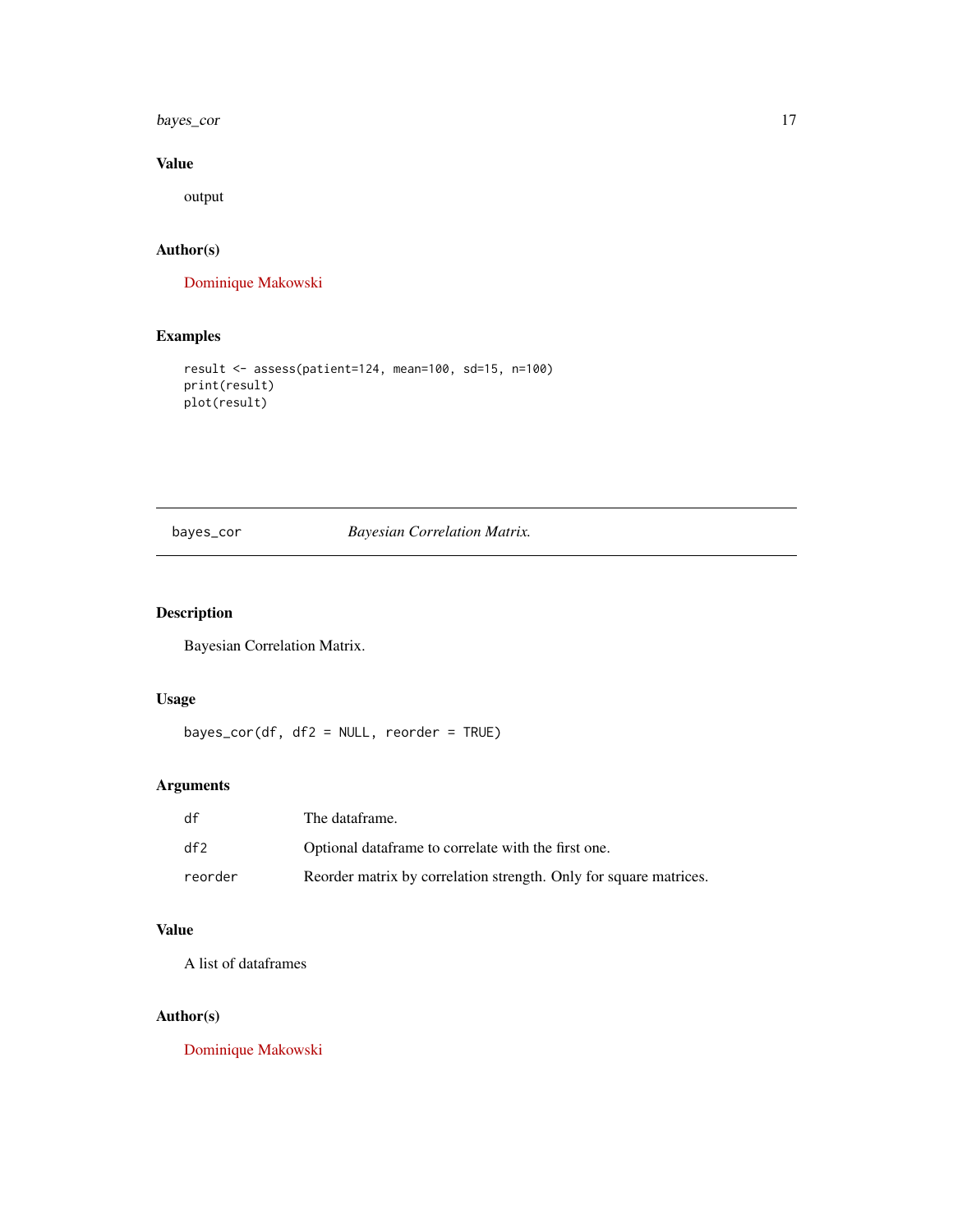### Examples

```
## Not run:
library(psycho)
df <- psycho::affective
cor <- bayes_cor(df)
summary(cor)
print(cor)
plot(cor)
df <- select(psycho::affective, Adjusting, Tolerating)
df2 <- select(psycho::affective, -Adjusting, -Tolerating)
cor <- bayes_cor(df, df2)
summary(cor)
print(cor)
plot(cor)
## End(Not run)
```
bayes\_cor.test *Performs a Bayesian correlation.*

### Description

Performs a Bayesian correlation.

### Usage

```
bayes_cor.test(x, y, CI = 90, iterations = 10000,
 effsize_rules_r = "cohen1988", effsize_rules_bf = "jeffreys1961")
```
### Arguments

| $\mathsf{x}$     | First continuous variable.                             |  |
|------------------|--------------------------------------------------------|--|
|                  | Second continuous variable.                            |  |
| СI               | Credible interval bounds.                              |  |
| iterations       | The number of iterations to sample.                    |  |
| effsize_rules_r  |                                                        |  |
|                  | Grid for effect size interpretation. See interpret_r.  |  |
| effsize_rules_bf |                                                        |  |
|                  | Grid for effect size interpretation. See interpret_bf. |  |

### Value

A psychobject.

<span id="page-17-0"></span>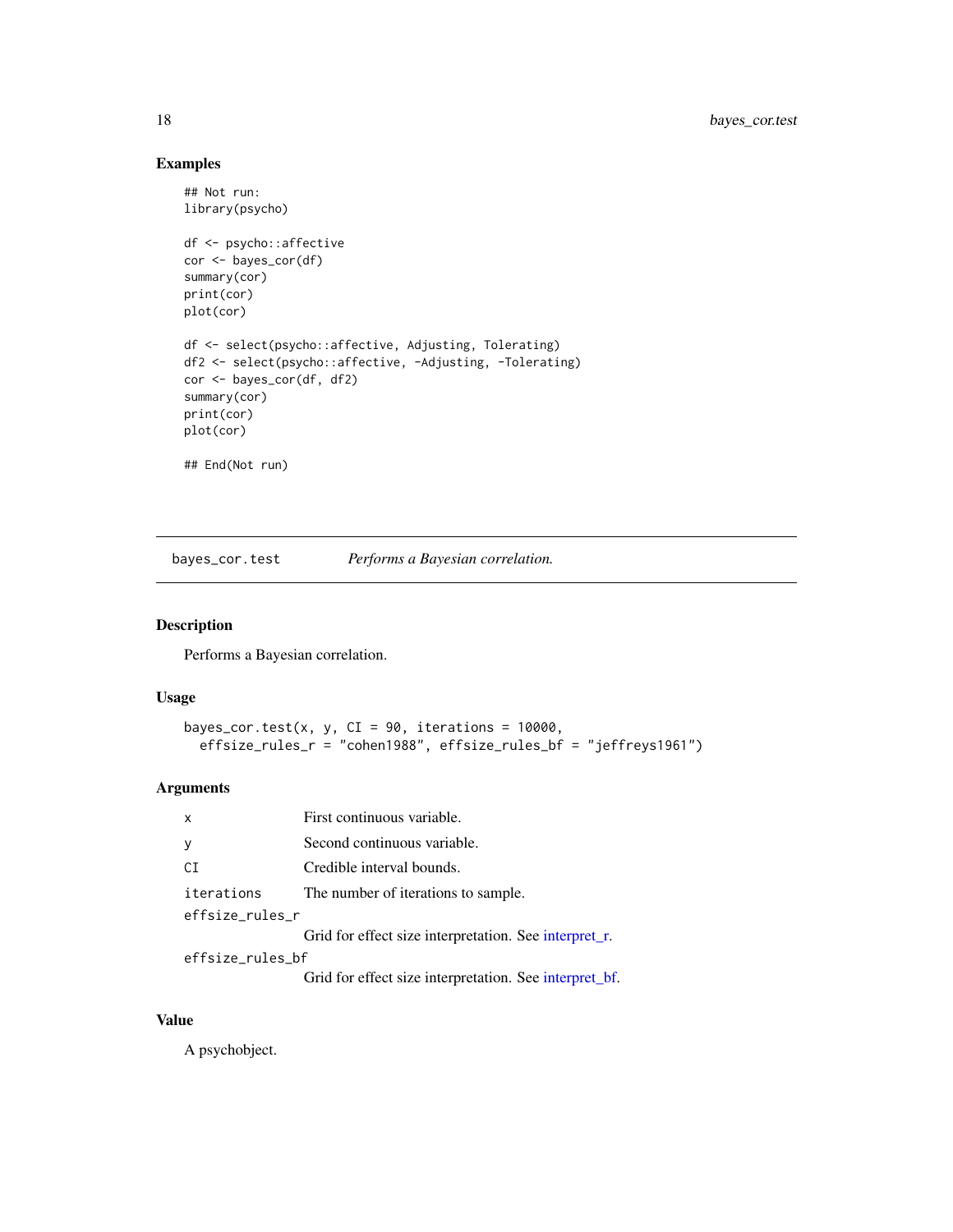#### <span id="page-18-0"></span>correlation and the contract of the contract of the contract of the contract of the contract of the contract of the contract of the contract of the contract of the contract of the contract of the contract of the contract o

### Author(s)

[Dominique Makowski](https://dominiquemakowski.github.io/)

### Examples

```
## Not run:
library(psycho)
x <- psycho::affective$Concealing
y <- psycho::affective$Tolerating
bayes_cor.test(x, y)
```
## End(Not run)

summary(bayes\_cor.test(x, y))

correlation *Multiple Correlations.*

### Description

Compute different kinds of correlation matrices.

#### Usage

```
correlation(df, df2 = NULL, type = "full", method = "pearson",
 adjust = "holm", i_am_cheating = FALSE)
```
### Arguments

| df                         | The dataframe.                                                                                                                                                                                                                                                                                                                                                             |
|----------------------------|----------------------------------------------------------------------------------------------------------------------------------------------------------------------------------------------------------------------------------------------------------------------------------------------------------------------------------------------------------------------------|
| df2                        | Optional data frame to correlate with the first one.                                                                                                                                                                                                                                                                                                                       |
| type                       | A character string indicating which correlation type is to be computed. One<br>of "full" (default), "partial" (partial correlations), "semi" (semi-partial correla-<br>tions), "glasso" (Graphical lasso- estimation of Gaussian graphical models) or<br>"cor_auto" (will use the qgraph::cor_auto function to return pychoric or polyse-<br>rial correlations if needed). |
| method                     | A character string indicating which correlation coefficient is to be computed.<br>One of "pearson" (default), "kendall", or "spearman" can be abbreviated.                                                                                                                                                                                                                 |
| adjust                     | What adjustment for multiple tests should be used? ("holm", "hochberg", "hom-<br>mel", "bonferroni", "BH", "BY", "fdr", "none"). See p.adjust for details about<br>why to use "holm" rather than "bonferroni").                                                                                                                                                            |
| $i_{-}$ am $_{-}$ cheating | Set to TRUE to run many uncorrected correlations.                                                                                                                                                                                                                                                                                                                          |

### Value

output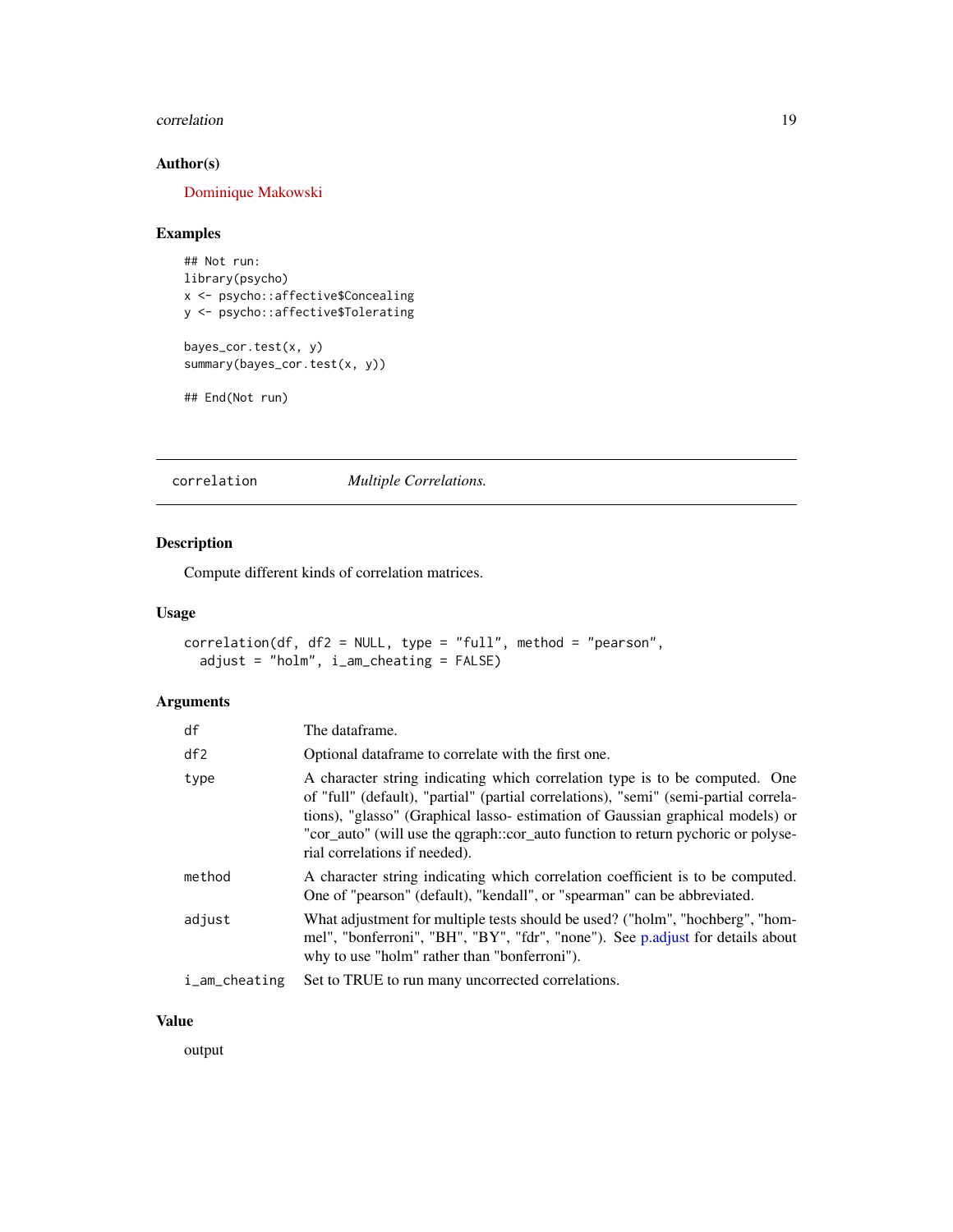#### Author(s)

[Dominique Makowski](https://dominiquemakowski.github.io/)

#### Examples

```
df <- attitude
# Normal correlations
results <- psycho::correlation(df)
print(results)
plot(results)
# Partial correlations with correction
results <- psycho::correlation(df, type="partial",
                                   method="spearman",
                                   adjust="holm")
print(results)
plot(results)
```
crawford.test *Crawford-Garthwaite (2007) Bayesian test for single-case analysis.*

#### Description

Neuropsychologists often need to compare a single case to a small control group. However, the standard two-sample t-test does not work because the case is only one observation. Crawford and Garthwaite (2007) demonstrate that the Bayesian test is a better approach than other commonlyused alternatives. .

#### Usage

```
crawford.test(patient, controls = NULL, mean = NULL, sd = NULL,
  n = NULL, CI = 95, treshold = 0.1, iter = 10000,
  color_controls = "#2196F3", color_CI = "#E91E63", color_score = "black",
  color_size = 2, alpha_controls = 1, alpha_CI = 0.8)
```
#### Arguments

| patient  | Single value (patient's score).      |
|----------|--------------------------------------|
| controls | Vector of values (control's scores). |
| mean     | Mean of the control sample.          |
| sd       | SD of the control sample.            |
| n        | Size of the control sample.          |
| CT.      | Credible interval bounds.            |
| treshold | Significance treshold.               |

<span id="page-19-0"></span>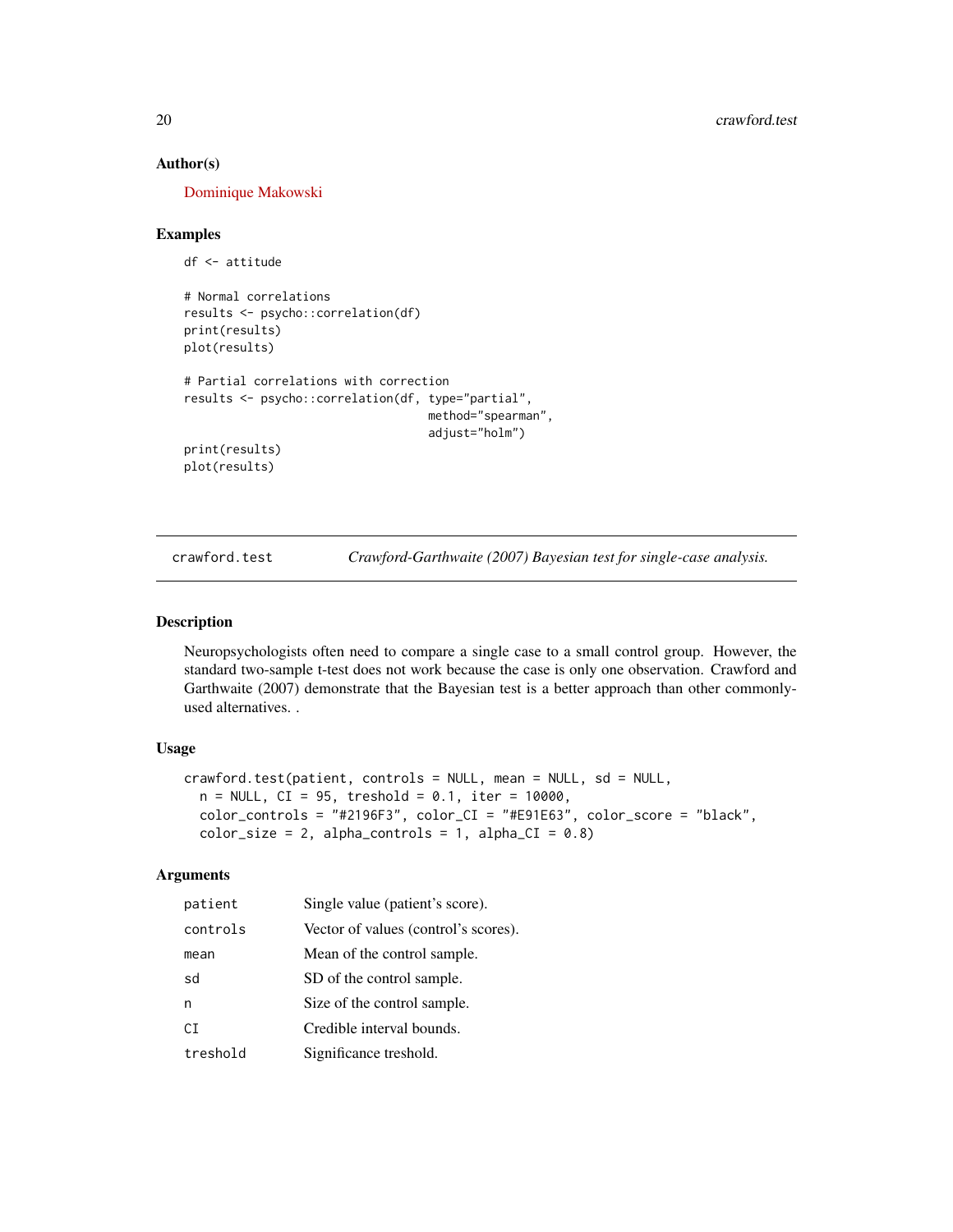### <span id="page-20-0"></span>crawford.test.freq 21

| iter        | Number of iterations.                               |
|-------------|-----------------------------------------------------|
|             | color_controls Color of the controls distribution.  |
| color_CI    | Color of CI distribution.                           |
| color_score | Color of the line representing the patient's score. |
| color_size  | Size of the line representing the patient's score.  |
|             | alpha_controls Alpha of the CI distribution.        |
| alpha_CI    | lpha of the controls distribution.                  |

#### Details

The p value obtained when this test is used to test significance also simultaneously provides a point estimate of the abnormality of the patient's score; for example if the one-tailed probability is .013 then we know that the patient's score is significantly ( $p < .05$ ) below the control mean and that it is estimated that 1.3

#### Author(s)

Dominique Makowski

#### Examples

library(psycho)

```
crawford.test(path = 125, mean=100, sd=15, n=100)plot(crawford.test(patient = 80, mean=100, sd=15, n=100))
crawford.test(patient = 10, controls = c(0, -2, 5, 2, 1, 3, -4, -2))
test <- crawford.test(patient = 7, controls = c(0, -2, 5, -6, 0, 3, -4, -2))
plot(test)
```
crawford.test.freq *Crawford-Howell (1998) frequentist t-test for single-case analysis.*

#### Description

Neuropsychologists often need to compare a single case to a small control group. However, the standard two-sample t-test does not work because the case is only one observation. Crawford and Garthwaite (2012) demonstrate that the Crawford-Howell (1998) t-test is a better approach (in terms of controlling Type I error rate) than other commonly-used alternatives. .

#### Usage

```
crawford.test.freq(patient, controls)
```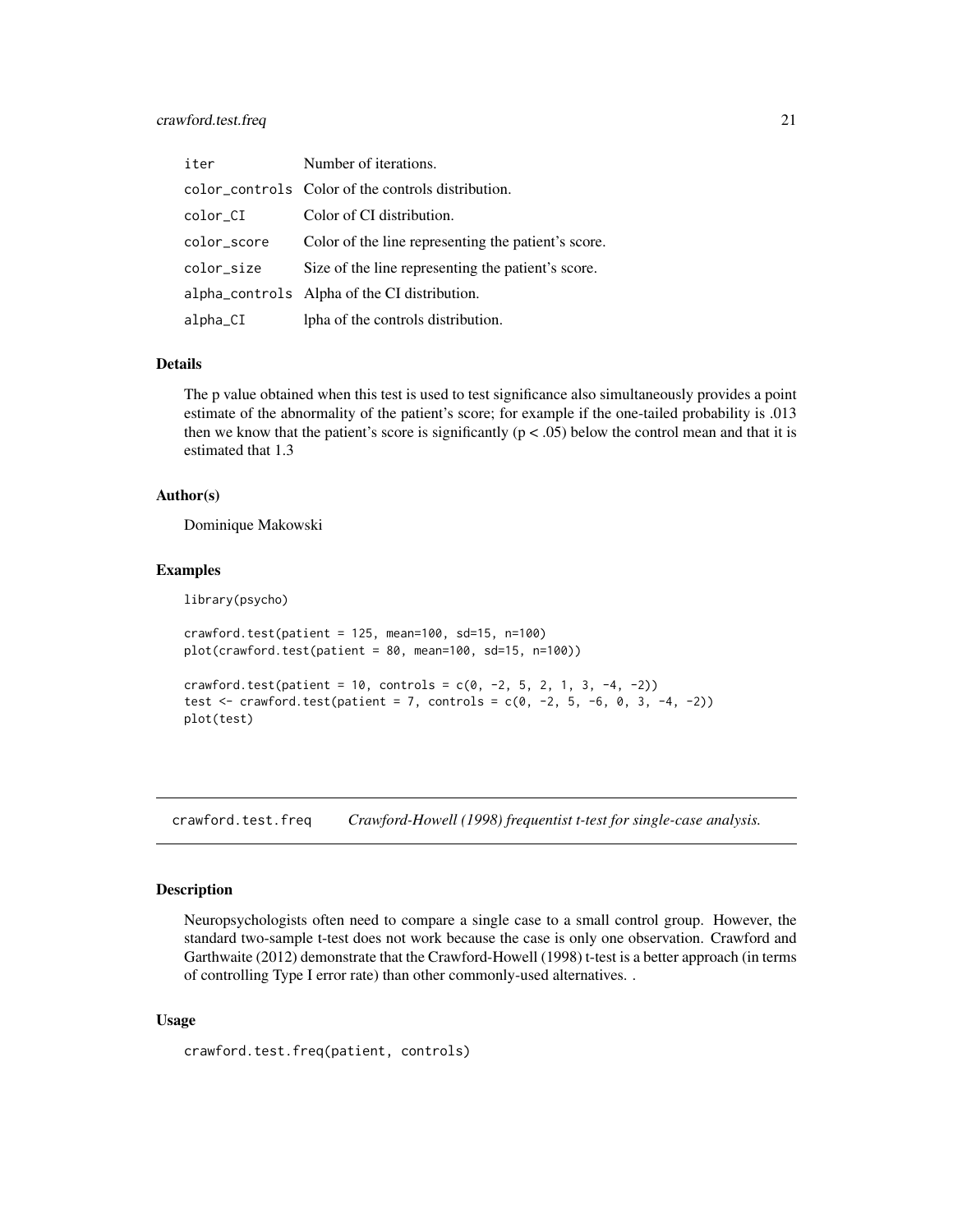#### <span id="page-21-0"></span>**Arguments**

| patient  | Single value (patient's score).      |
|----------|--------------------------------------|
| controls | Vector of values (control's scores). |

### Value

Returns a data frame containing the t-value, degrees of freedom, and p-value. If significant, the patient is different from the control group.

#### Author(s)

Dan Mirman, Dominique Makowski

#### Examples

library(psycho)

crawford.test.freq(patient =  $10$ , controls =  $c(0, -2, 5, 2, 1, 3, -4, -2)$ ) crawford.test.freq(patient = 7, controls =  $c(0, -2, 5, 2, 1, 3, -4, -2)$ )

crawford\_dissociation.test

*Crawford-Howell (1998) modified t-test for testing difference between a patient's performance on two tasks.*

### Description

Assessing dissociation between processes is a fundamental part of clinical neuropsychology. However, while the detection of suspected impairments is a fundamental feature of single-case studies, evidence of an impairment on a given task usually becomes of theoretical interest only if it is observed in the context of less impaired or normal performance on other tasks. Crawford and Garthwaite (2012) demonstrate that the Crawford-Howell (1998) t-test for dissociation is a better approach (in terms of controlling Type I error rate) than other commonly-used alternatives. .

#### Usage

```
crawford_dissociation.test(case_X, case_Y, controls_X, controls_Y,
  verbose = TRUE)
```
#### Arguments

| $case_X$   | Single value (patient's score on test $X$ ).   |
|------------|------------------------------------------------|
| case Y     | Single value (patient's score on test Y).      |
| controls_X | Vector of values (control's scores of $X$ ).   |
| controls_Y | Vector of values (control's scores of Y).      |
| verbose    | True or False. Prints the interpretation text. |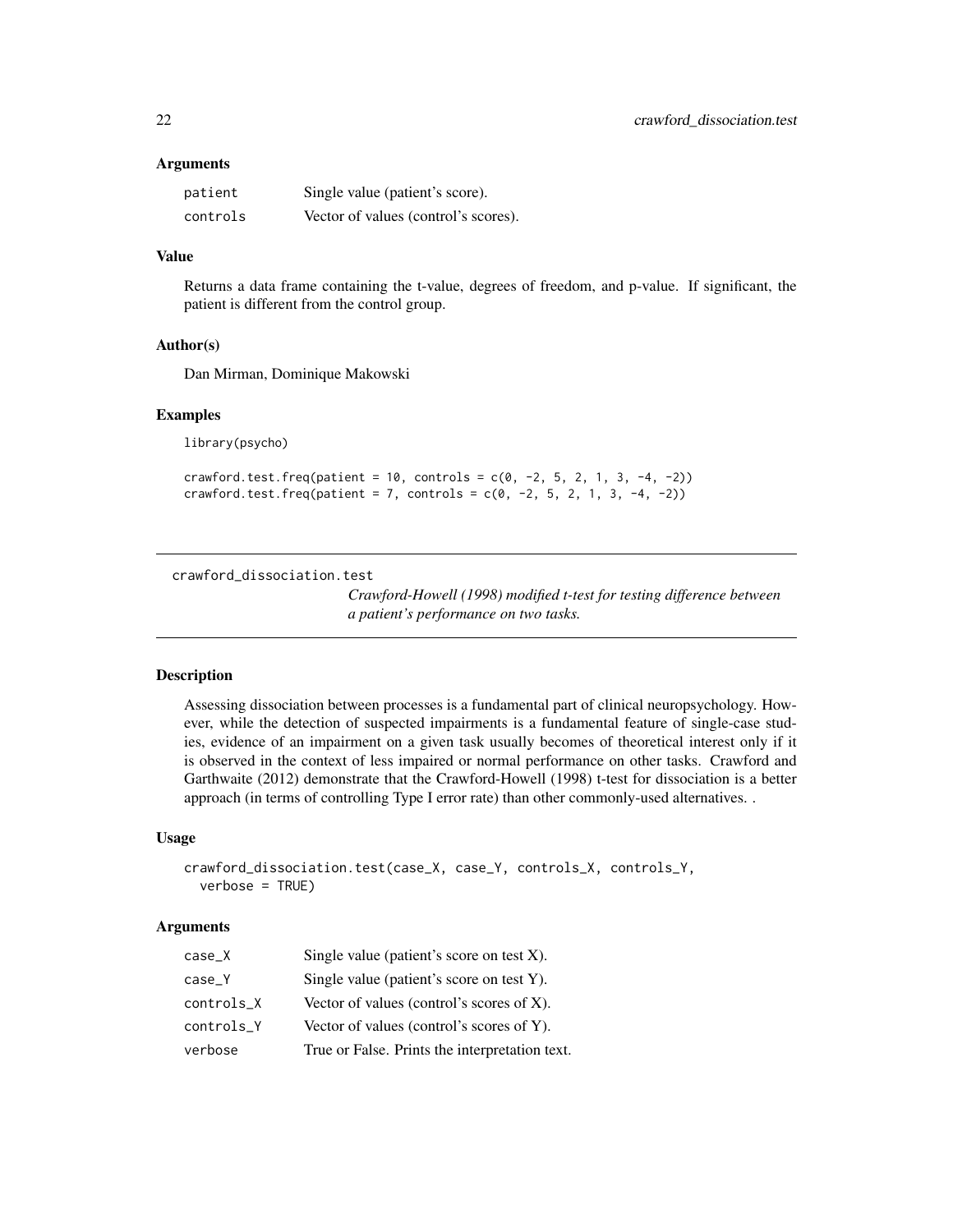### <span id="page-22-0"></span>create\_intervals 23

### Value

Returns a data frame containing the t-value, degrees of freedom, and p-value. If significant, the dissociation between test X and test Y is significant.

### Author(s)

Dominique Makowski

#### Examples

```
library(psycho)
case_X <- 142
case_Y <- 7
controls_X <- c(100, 125, 89, 105, 109, 99)
controls_Y <- c(7, 8, 9, 6, 7, 10)
crawford_dissociation.test(case_X, case_Y, controls_X, controls_Y)
```
create\_intervals *Overlap of Two Empirical Distributions.*

#### Description

A method to calculate the overlap coefficient of two kernel density estimates (a measure of similarity between two samples).

#### Usage

```
create_intervals(x, n = NULL, length = NULL, equal_range = TRUE,
  labels = NULL, dig.lab = 3)
```
### Arguments

| $\mathsf{x}$ | A vector of numerics.                                                                                                        |
|--------------|------------------------------------------------------------------------------------------------------------------------------|
| n            | Number of intervals to create, OR                                                                                            |
| length       | Length of each interval.                                                                                                     |
| equal_range  | Makes n groups with with equal range (TRUE) or (approximately) equal num-<br>bers of observations (FALSE).                   |
| labels       | Can be a custom list, "NULL", "FALSE" or "median".                                                                           |
| dig.lab      | Integer which is used when labels are not given. It determines the number of<br>digits used in formatting the break numbers. |

#### Author(s)

[Dominique Makowski](https://dominiquemakowski.github.io/)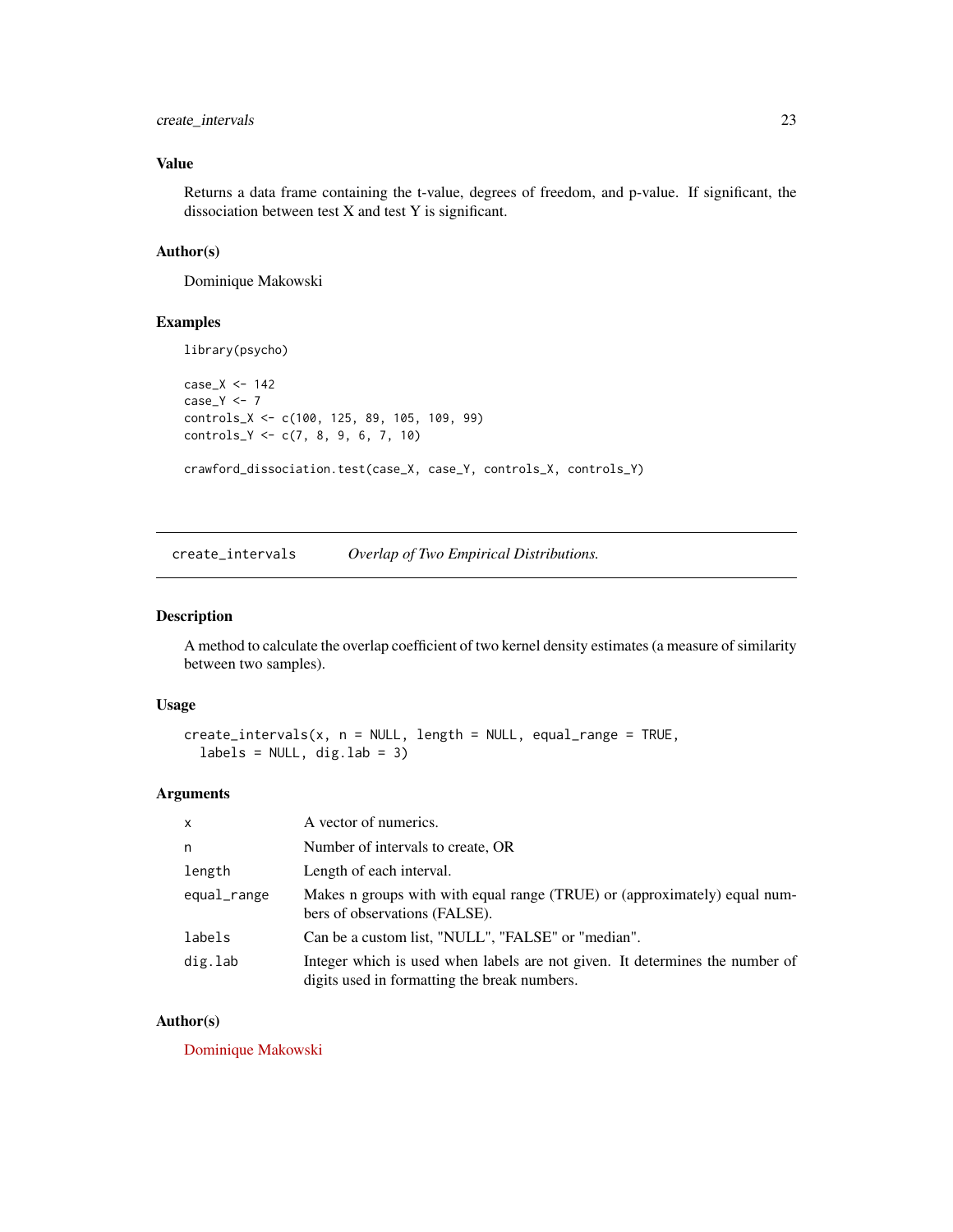24 degree of the control of the control of the control of the control of the control of the control of the control of the control of the control of the control of the control of the control of the control of the control of

#### Examples

```
library(psycho)
x <- rnorm(100, 0, 1)
create_intervals(x, n=4)
create_intervals(x, n=4, equal_range=FALSE)
create_intervals(x, length=1)
create_intervals(x, n=4, labels="median")
create_intervals(x, n=4, labels=FALSE)
```
dprime *Dprime and Other Signal Detection Theory indices.*

### Description

Computes Signal Detection Theory indices (d', beta, A', B"D, c).

#### Usage

```
dprime(n_hit, n_fa, n_miss = NULL, n_cr = NULL, n_targets = NULL,
 n_distractors = NULL, adjusted = TRUE)
```
#### **Arguments**

| $n$ _hit            | Number of hits.                                                 |
|---------------------|-----------------------------------------------------------------|
| $n_fa$              | Number of false alarms.                                         |
| $n$ <sub>miss</sub> | Number of misses.                                               |
| $n_{}cr$            | Number of correct rejections.                                   |
| n_targets           | Number of targets $(n_1hit + n_2miss)$ .                        |
| n_distractors       | Number of distractors $(n \text{ fa} + n \text{ cr})$ .         |
| adjusted            | Should it use the Hautus (1995) adjustments for extreme values. |

### Value

Calculates the d', the beta, the A' and the B"D based on the signal detection theory (SRT). See Pallier (2002) for the algorithms.

Returns a list containing 4 objects:

• dprime (d'): The sensitivity. Reflects the distance between the two distributions: signal, and signal+noise and corresponds to the Z value of the hit-rate minus that of the false-alarm rate.

<span id="page-23-0"></span>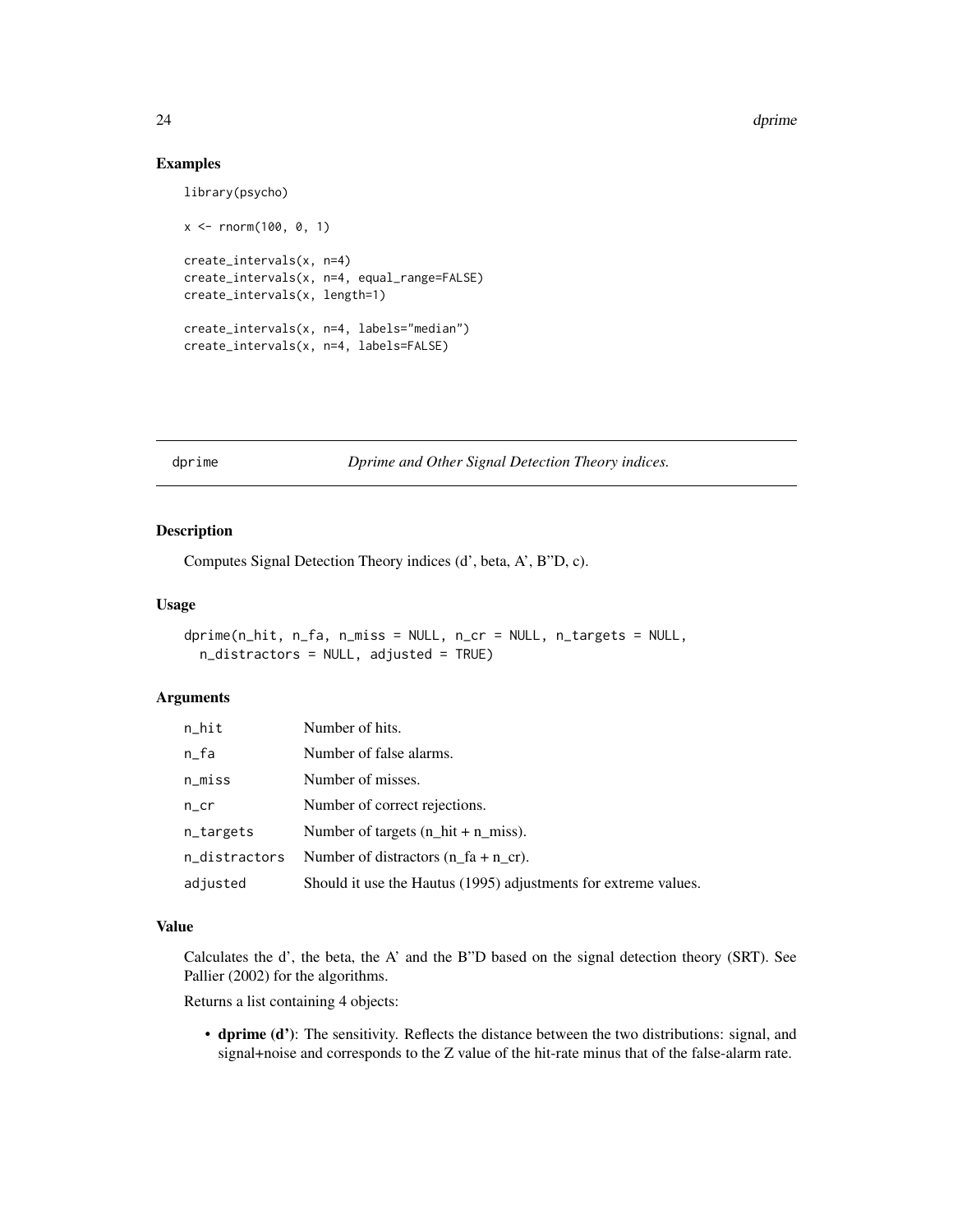#### dprime 25

- beta: The bias (criterion). The value for beta is the ratio of the normal density functions at the criterion of the Z values used in the computation of d'. This reflects an observer's bias to say 'yes' or 'no' with the unbiased observer having a value around 1.0. As the bias to say 'yes' increases (liberal), resulting in a higher hit-rate and false-alarm-rate, beta approaches 0.0. As the bias to say 'no' increases (conservative), resulting in a lower hit-rate and false-alarm rate, beta increases over 1.0 on an open-ended scale.
- aprime (A'): Non-parametric estimate of discriminability. An A' near 1.0 indicates good discriminability, while a value near 0.5 means chance performance.
- bppd (B"D): Non-parametric estimate of bias. A B"D equal to 0.0 indicates no bias, positive numbers represent conservative bias (i.e., a tendency to answer 'no'), negative numbers represent liberal bias (i.e. a tendency to answer 'yes'). The maximum absolute value is 1.0.
- c: Another index of bias. the number of standard deviations from the midpoint between these two distributions, i.e., a measure on a continuum from "conservative" to "liberal".

Note that for d' and beta, adjustement for extreme values are made following the recommandations of Hautus (1995).

#### Author(s)

[Dominique Makowski](https://dominiquemakowski.github.io/)

library(psycho)

```
n_hit <- 9
n_fa \leftarrow 2n_miss <- 1
n_cr <- 7
indices <- psycho::dprime(n_hit, n_fa, n_miss, n_cr)
df \leq data.frame(Participant = c("A", "B", "C"),n_1 hit = c(1, 2, 5),
    n_f = c(6, 8, 1)indices <- psycho::dprime(n_hit=df$n_hit,
    n_fa=df$n_fa,
    n_targets=10,
    n_distractors=10,
    adjusted=FALSE)
```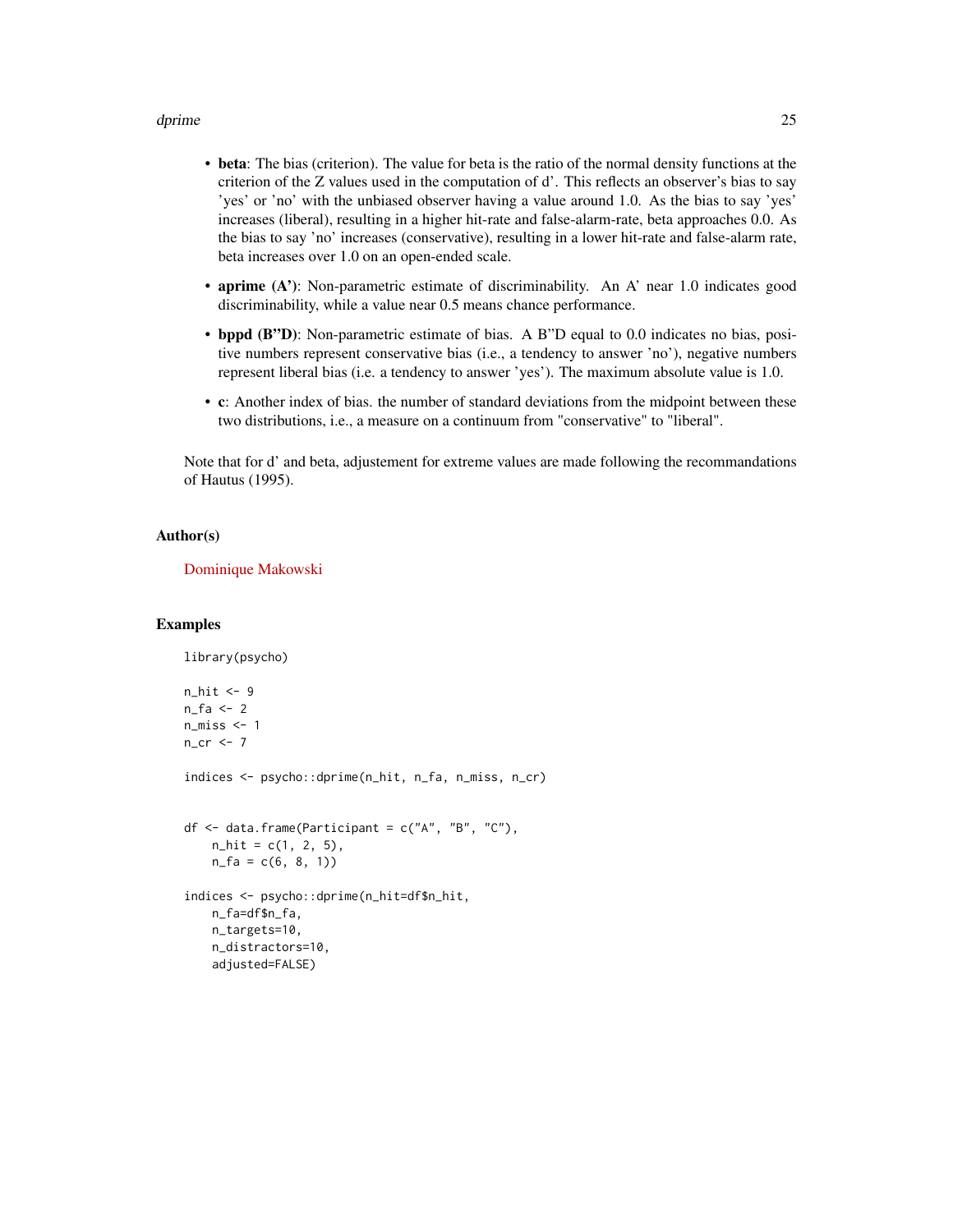<span id="page-25-0"></span>

#### Description

Emotional ratings of neutral and negative pictures by healthy participants.

### Usage

emotion

#### Format

A data frame with 912 rows and 11 variables:

Participant\_ID Subject's number

Participant\_Age Subject's age

Participant\_Sex Subject's sex

Item\_Category Picture's category

Item\_Name Picture's name

Trial\_Order Trial order (1-48)

Emotion\_Condition Picture's emotional category (Neutral or Negative)

Subjective\_Arousal Participant's rating of arousal (0-100)

Subjective\_Valence Participant's rating of valence (-100: negative, 100: positive, 0: neutral)

Autobiographical\_Link Participant's rating of autobiographical connection (is the picture's content associated with memories)

Recall Whether the participant recalled the picture 20min after presentation

find\_best\_model *Returns the best model.*

#### Description

Returns the best model. See the documentation for your model's class:

- [find\\_best\\_model.stanreg](#page-27-1)
- [find\\_best\\_model.merModLmerTest](#page-26-1)

#### Usage

find\_best\_model(fit, ...)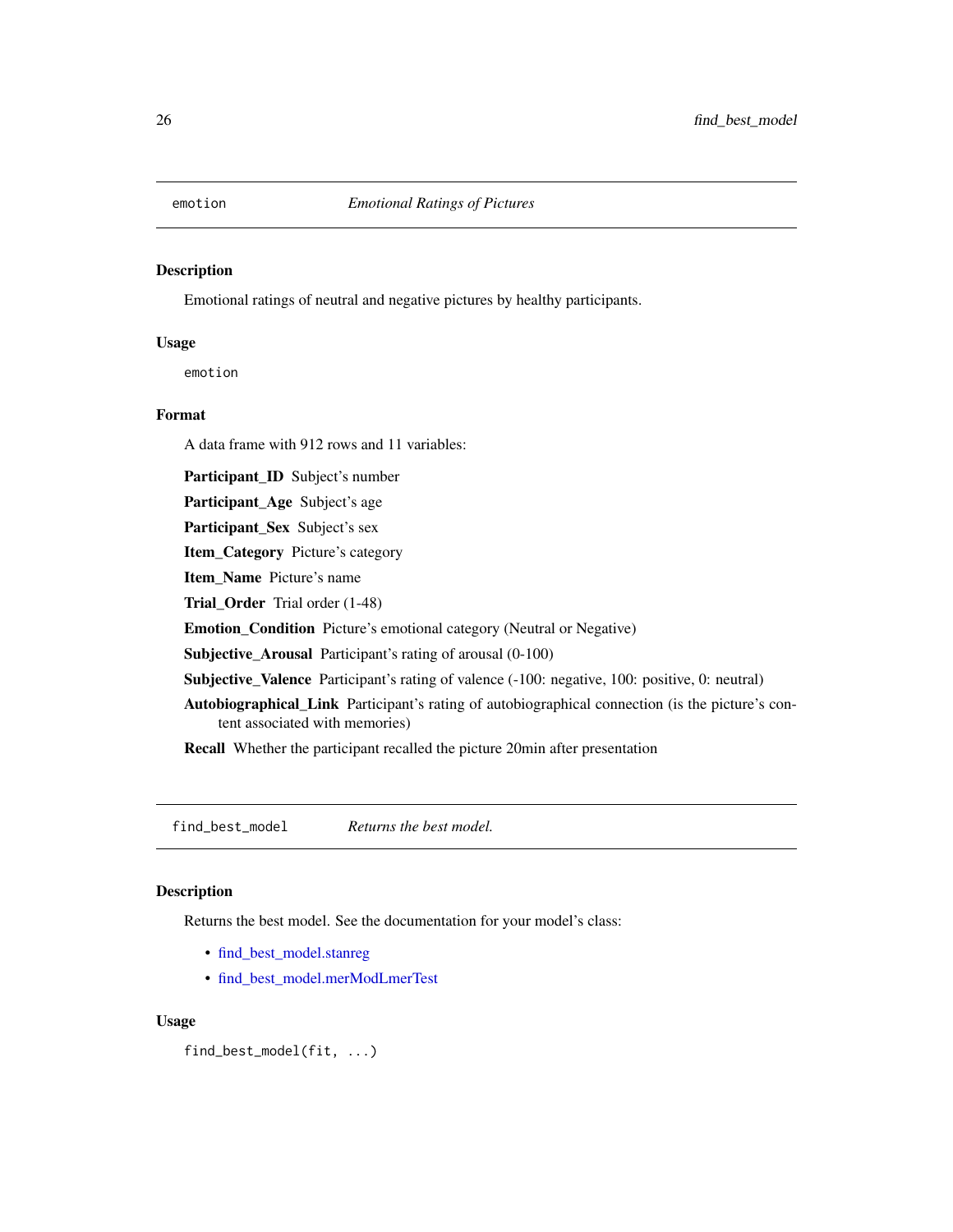### <span id="page-26-0"></span>Arguments

| fit      | Model                                      |
|----------|--------------------------------------------|
| $\cdots$ | Arguments passed to or from other methods. |

### Author(s)

[Dominique Makowski](https://dominiquemakowski.github.io/)

### See Also

[find\\_best\\_model.stanreg](#page-27-1)

<span id="page-26-1"></span>find\_best\_model.merModLmerTest

*Returns the best combination of predictors for lmerTest objects.*

### Description

Returns the best combination of predictors for lmerTest objects.

### Usage

## S3 method for class 'merModLmerTest' find\_best\_model(fit, interaction = TRUE,  $fixed = NULL, ...$ 

### Arguments

| fit         | A merModLmerTest object.                                        |
|-------------|-----------------------------------------------------------------|
| interaction | Include interaction term.                                       |
| fixed       | Additional formula part to add at the beginning of each formula |
|             | Arguments passed to or from other methods.                      |

### Value

list containing all combinations.

### Author(s)

[Dominique Makowski](https://dominiquemakowski.github.io/)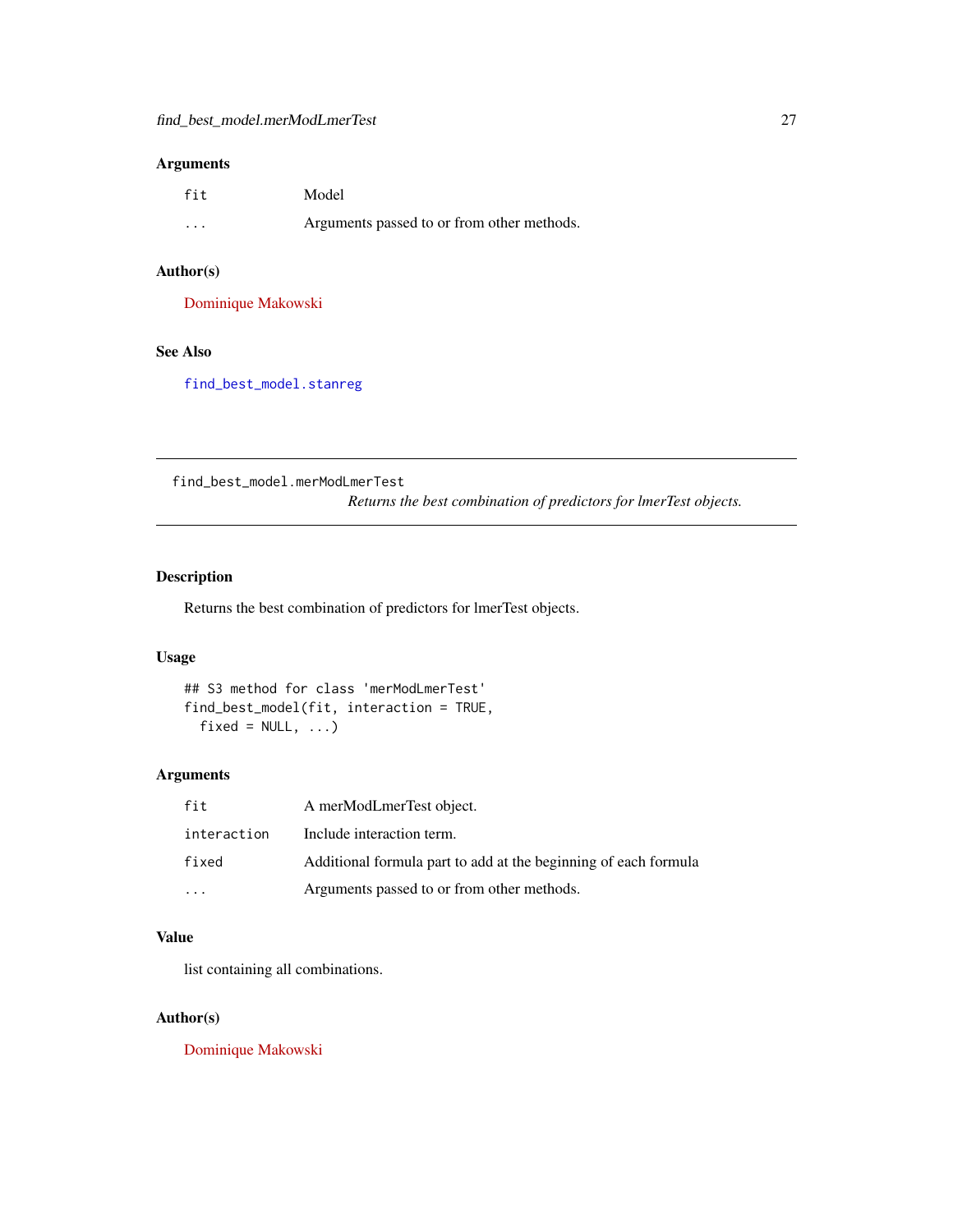### Examples

```
## Not run:
library(psycho)
library(lmerTest)
data <- standardize(iris)
fit <- lmerTest::lmer(Sepal.Length ~ Sepal.Width + Petal.Length + (1|Species), data=data)
best <- find_best_model(fit)
best_formula <- best$formula
best$table
## End(Not run)
```
<span id="page-27-1"></span>find\_best\_model.stanreg

*Returns the best combination of predictors based on LOO crossvalidation indices.*

### Description

Returns the best combination of predictors based on LOO cross-validation indices.

#### Usage

```
## S3 method for class 'stanreg'
find_best_model(fit, interaction = TRUE, fixed = NULL,
 K = 10, k_treshold = NULL, ...)
```
### Arguments

| fit         | A stanreg object.                                                                                                                                                                                                                                                                                                                                                                             |
|-------------|-----------------------------------------------------------------------------------------------------------------------------------------------------------------------------------------------------------------------------------------------------------------------------------------------------------------------------------------------------------------------------------------------|
| interaction | Include interaction term.                                                                                                                                                                                                                                                                                                                                                                     |
| fixed       | Additional formula part to add at the beginning of each formula                                                                                                                                                                                                                                                                                                                               |
| K           | For kfold, the number of subsets of equal (if possible) size into which the data<br>will be randomly partitioned for performing K-fold cross-validation. The model<br>is refit K times, each time leaving out one of the K subsets. If K is equal to the<br>total number of observations in the data then K-fold cross-validation is equiva-<br>lent to exact leave-one-out cross-validation. |
| k_treshold  | Threshold for flagging estimates of the Pareto shape parameters k estimated by<br>loo.                                                                                                                                                                                                                                                                                                        |
| $\cdots$    | Arguments passed to or from other methods.                                                                                                                                                                                                                                                                                                                                                    |
|             |                                                                                                                                                                                                                                                                                                                                                                                               |

<span id="page-27-0"></span>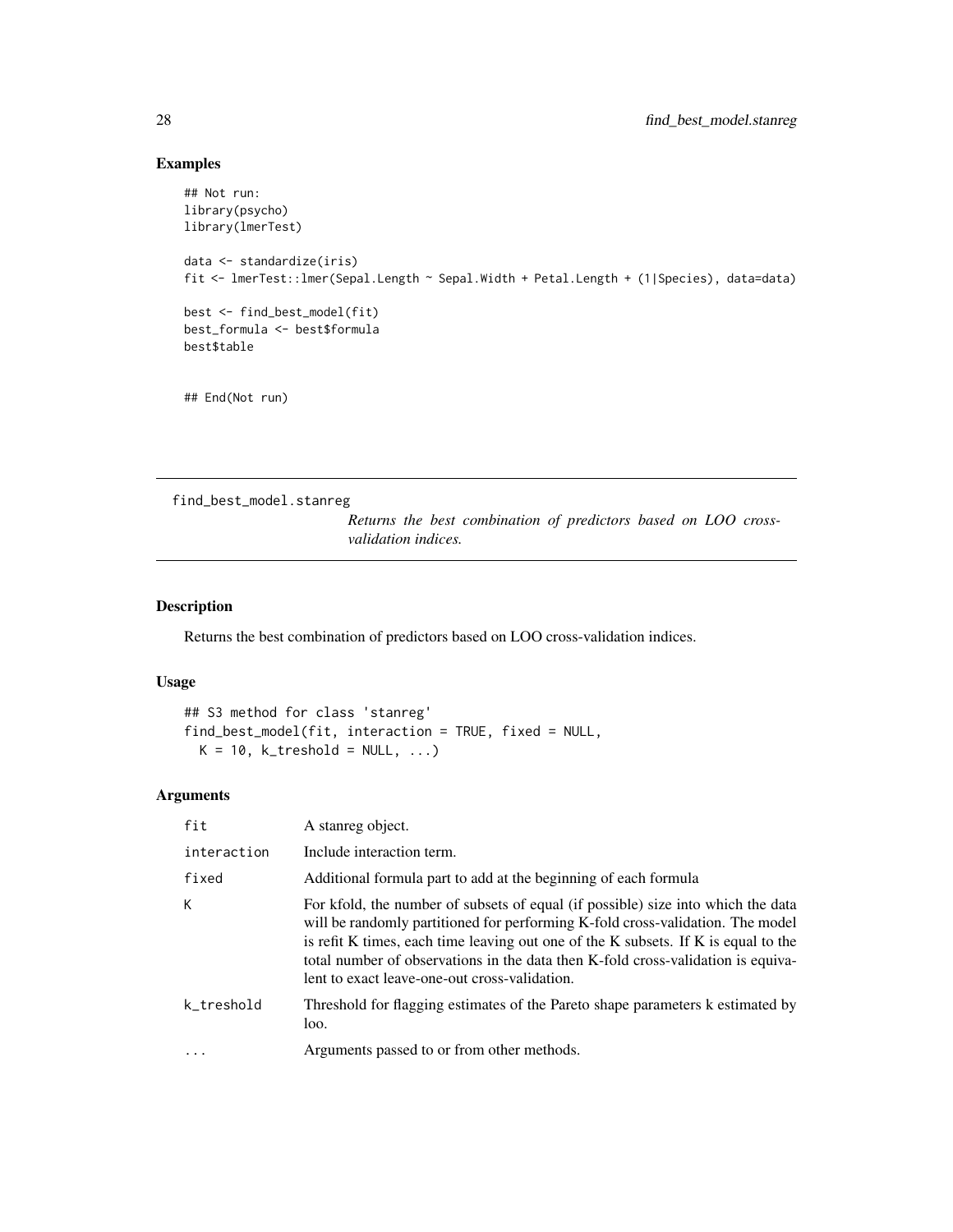<span id="page-28-0"></span>find\_combinations 29

### Value

list containing all combinations.

### Author(s)

[Dominique Makowski](https://dominiquemakowski.github.io/)

### Examples

```
## Not run:
library(psycho)
library(rstanarm)
data <- standardize(attitude)
fit <- rstanarm::stan_glm(rating ~ advance + privileges, data=data)
best <- find_best_model(fit)
best_formula <- best$formula
best$table
# To deactivate Kfold evaluation
best <- find_best_model(fit, K=0)
## End(Not run)
```
find\_combinations *Generate all combinations.*

### Description

Generate all combinations.

#### Usage

```
find_combinations(object, ...)
```
### Arguments

| object   | Object                                     |
|----------|--------------------------------------------|
| $\cdots$ | Arguments passed to or from other methods. |

### Author(s)

[Dominique Makowski](https://dominiquemakowski.github.io/)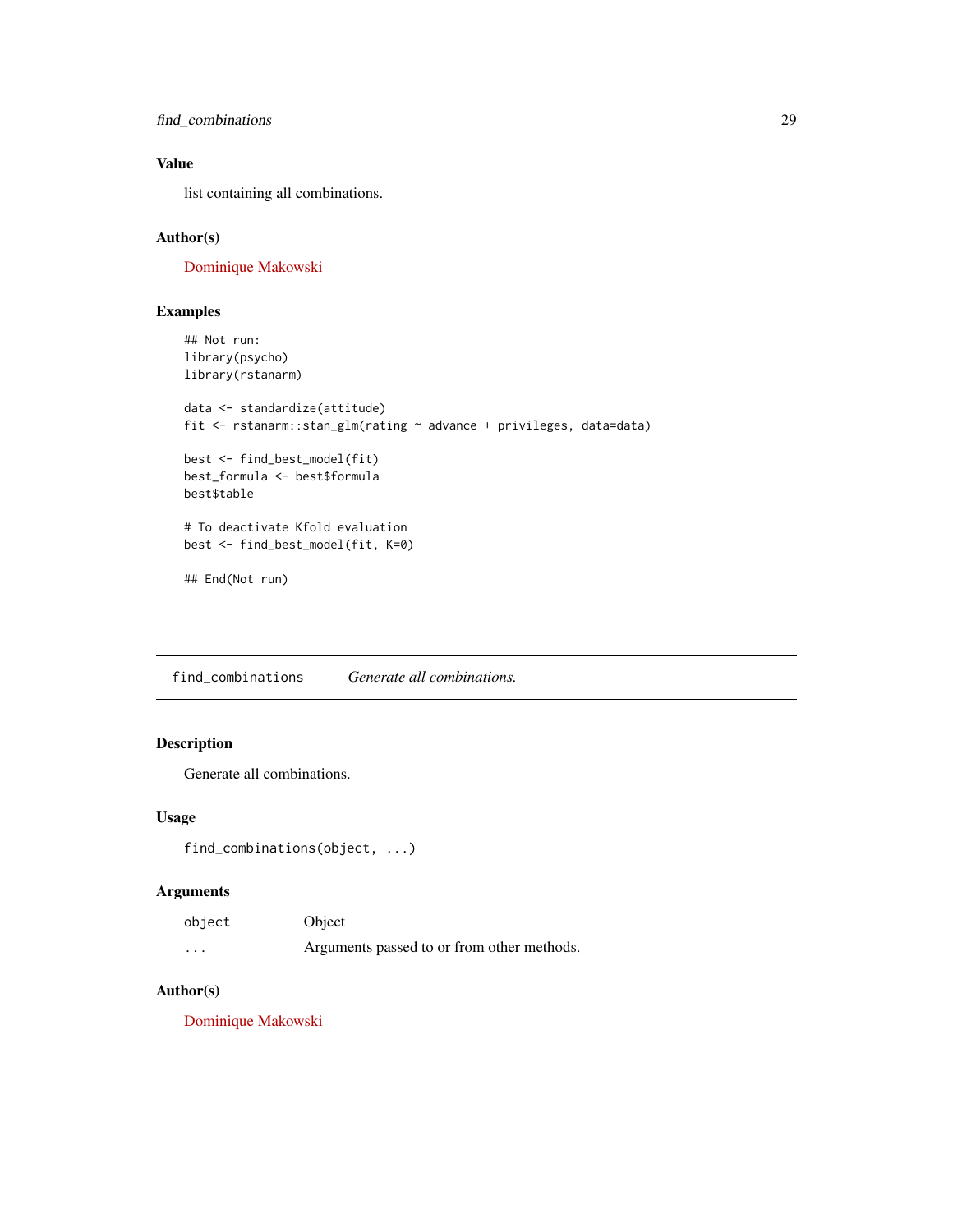<span id="page-29-0"></span>find\_combinations.formula

*Generate all combinations of predictors of a formula.*

### Description

Generate all combinations of predictors of a formula.

### Usage

```
## S3 method for class 'formula'
find_combinations(object, interaction = TRUE,
 fixed = NULL, ...)
```
### Arguments

| object      | Formula.                                                             |
|-------------|----------------------------------------------------------------------|
| interaction | Include interaction term.                                            |
| fixed       | Additional formula part to add at the beginning of each combination. |
| $\ddotsc$   | Arguments passed to or from other methods.                           |

### Value

list containing all combinations.

### Author(s)

[Dominique Makowski](https://dominiquemakowski.github.io/)

### Examples

library(psycho)

f  $\leq$  as.formula("Y  $\sim$  A + B + C + D") f <- as.formula("Y ~ A + B + C + D + (1|E)") f <- as.formula("Y ~ A + B + C + D + (1|E) + (1|F)")

find\_combinations(f)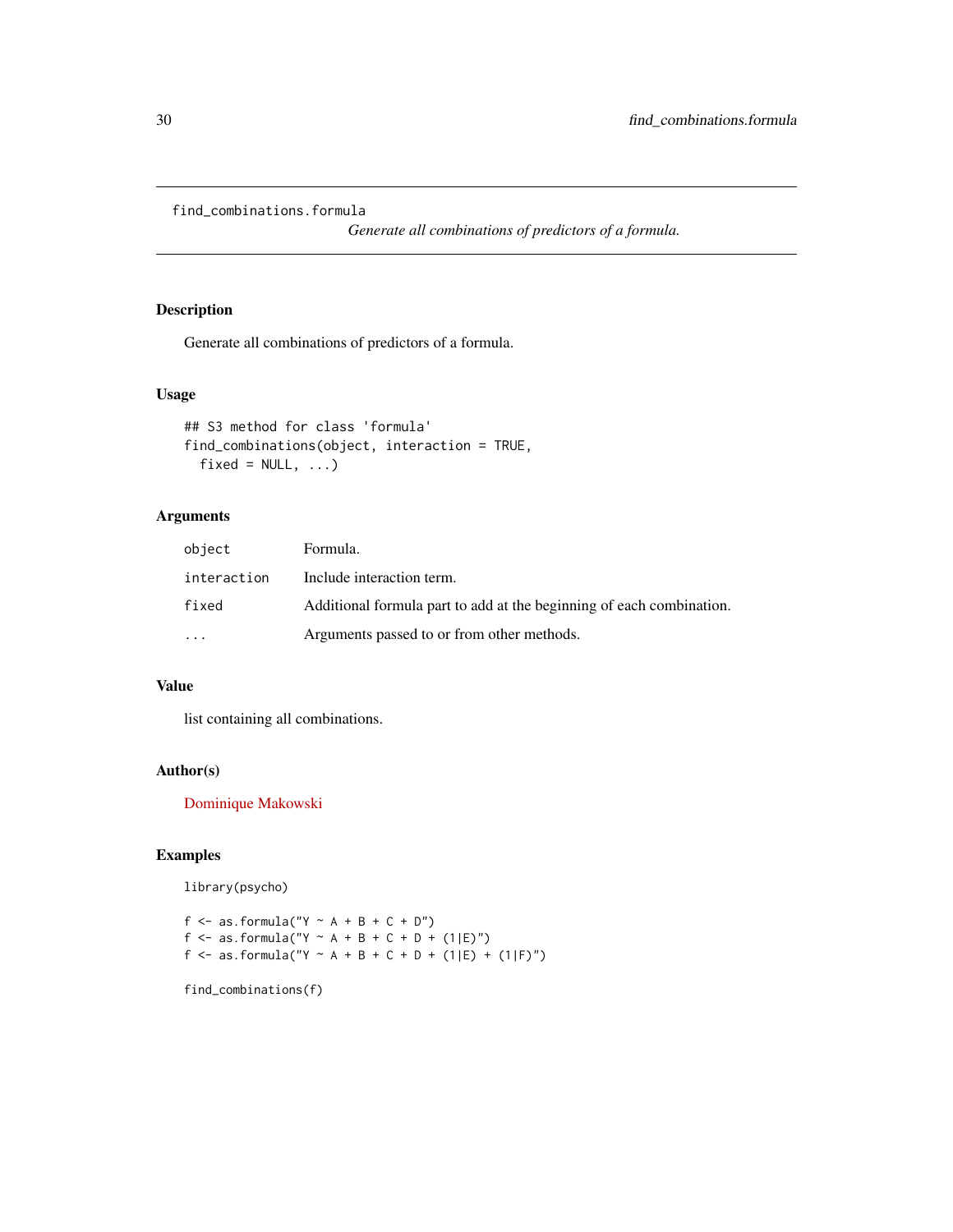<span id="page-30-0"></span>find\_matching\_string *Fuzzy string matching.*

### Description

Fuzzy string matching.

### Usage

find\_matching\_string(x, y, value = TRUE, step =  $0.1$ , ignore.case = TRUE)

### Arguments

| $\mathsf{x}$ | Strings.                                                                                          |
|--------------|---------------------------------------------------------------------------------------------------|
| y            | List of strings to be matched.                                                                    |
| value        | Return value or the index of the closest string.                                                  |
| step         | Step by which decrease the distance.                                                              |
| ignore.case  | if FALSE, the pattern matching is case sensitive and if TRUE, case is ignored<br>during matching. |

### Author(s)

[Dominique Makowski](https://dominiquemakowski.github.io/)

### Examples

```
library(psycho)
find_matching_string("Hwo rea ouy", c("How are you", "Not this word", "Nice to meet you"))
```
find\_random\_effects *Find random effects in formula.*

### Description

Find random effects in formula.

### Usage

find\_random\_effects(formula)

### Arguments

formula Formula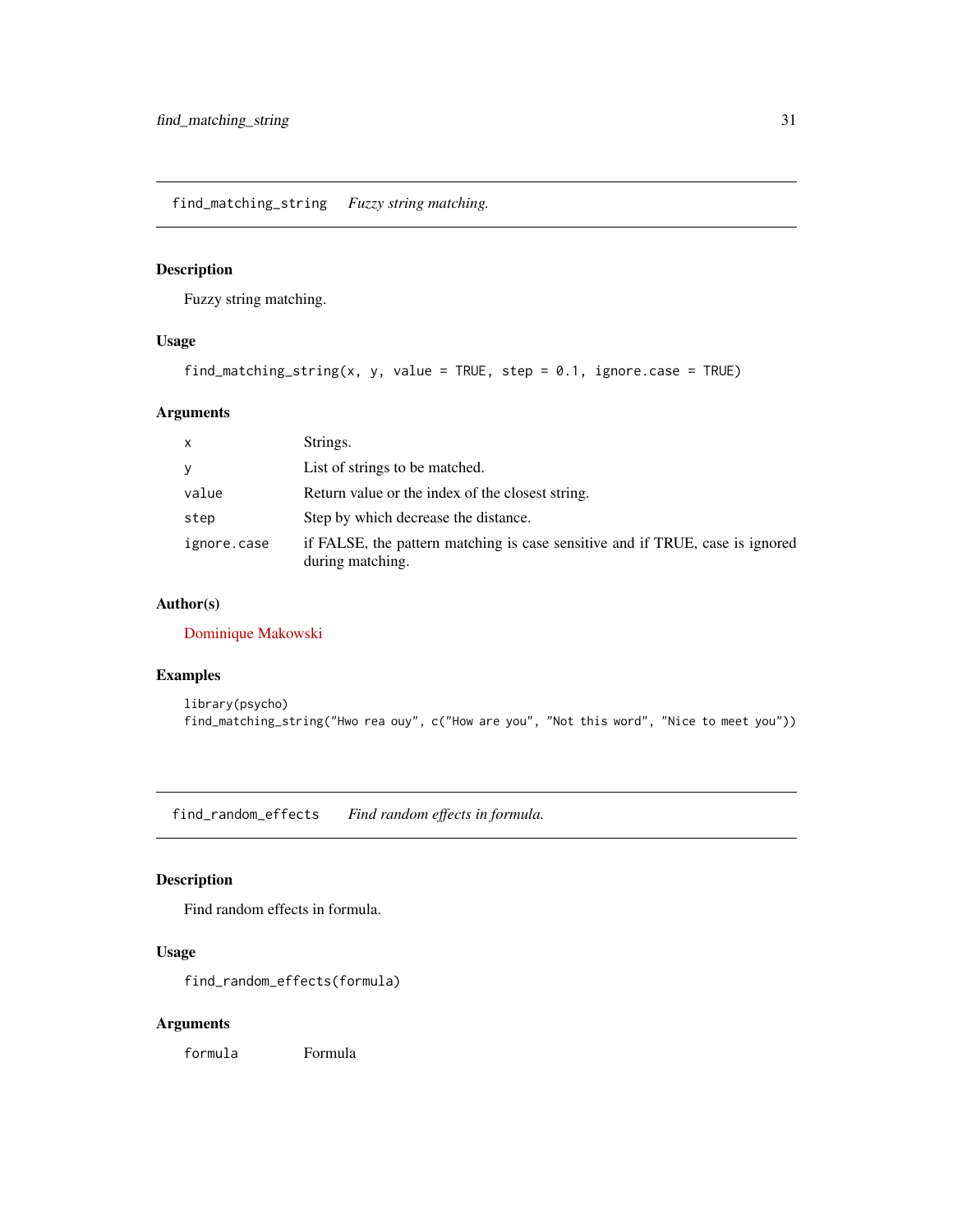### Author(s)

[Dominique Makowski](https://dominiquemakowski.github.io/)

### Examples

library(psycho) find\_random\_effects(" $Y \sim X + (1|Group)$ ")

find\_season *Find season of dates.*

### Description

Returns the season of an array of dates.

#### Usage

find\_season(date)

### Arguments

date **Array of dates.** Must cover the 4 seasons.

#### Value

season

### Author(s)

[Dominique Makowski](https://dominiquemakowski.github.io/)

### Examples

library(psycho)

```
dates <- c("2017-02-15", "2017-05-15", "2017-08-15", "2017-11-15")
find_season(dates)
```
<span id="page-31-0"></span>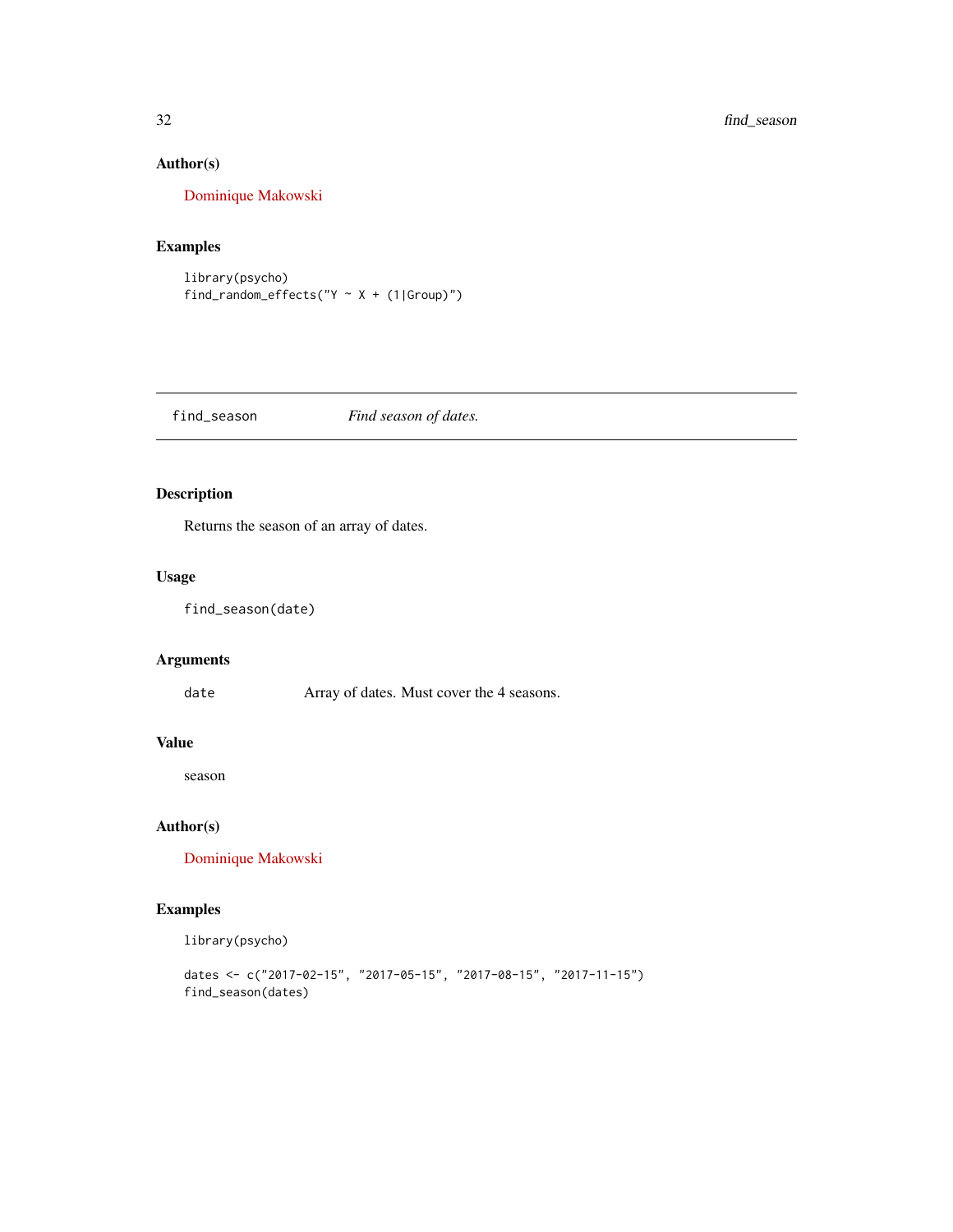<span id="page-32-0"></span>

### Description

Bayes factor formatting

### Usage

format\_bf(bf, max = 100)

### Arguments

| hf  | Bayes Factor.         |
|-----|-----------------------|
| max | Treshold for maximum. |

format\_digit *Format digits.*

### Description

Format digits.

### Usage

```
format_digit(x, digits = 2, null_treshold = 0.001, inf_treshold = 9e+08)
```
### Arguments

| X             | A digit.                         |
|---------------|----------------------------------|
| digits        | Number of significant digits.    |
| null treshold | Treshold below which return 0.   |
| inf treshold  | Treshold above which return Inf. |

### Author(s)

[Dominique Makowski](https://dominiquemakowski.github.io/)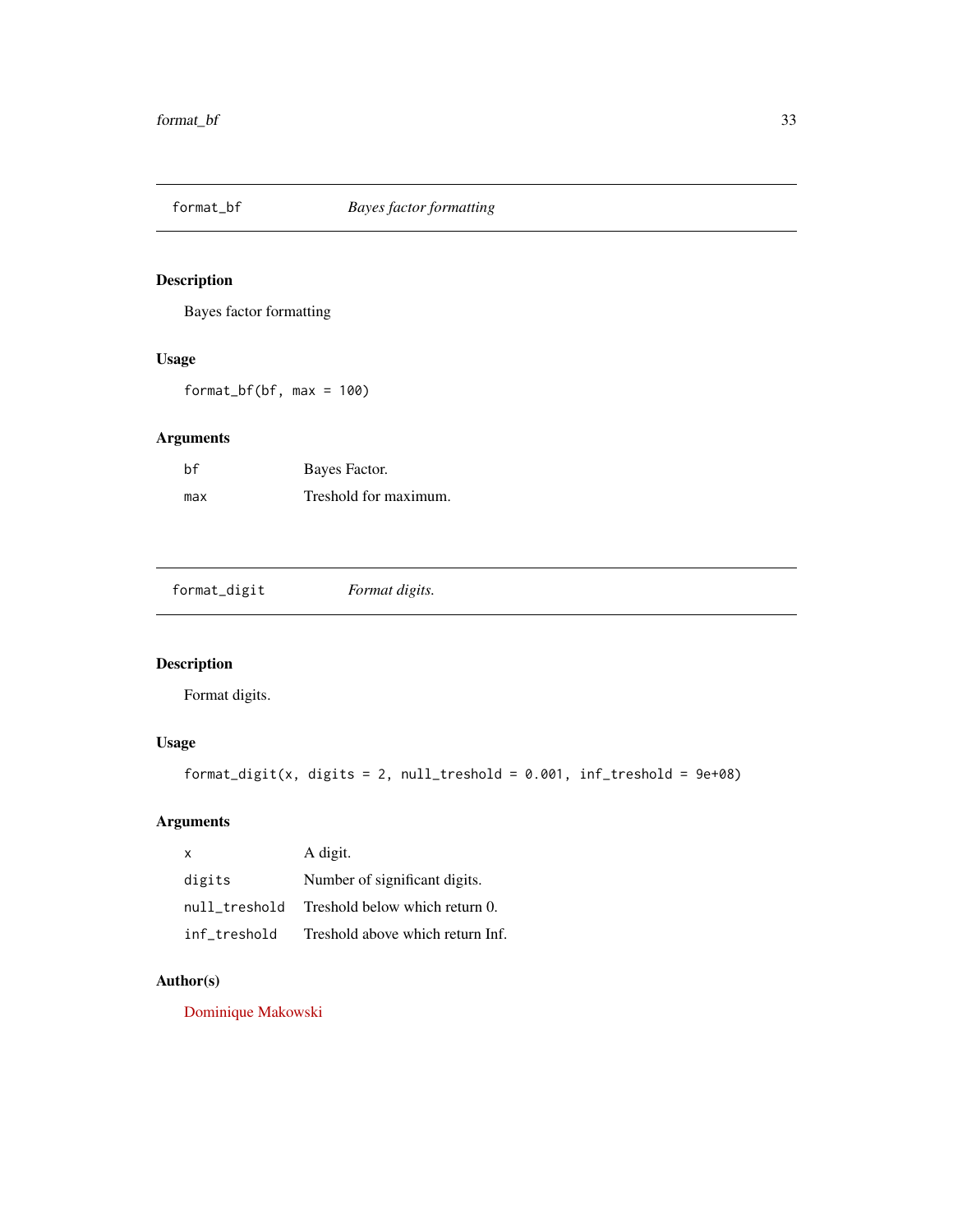<span id="page-33-0"></span>format\_formula *Clean and format formula.*

#### Description

Clean and format formula.

### Usage

format\_formula(formula)

### Arguments

| formula  | formula                                    |
|----------|--------------------------------------------|
| $\cdots$ | Arguments passed to or from other methods. |

### Author(s)

[Dominique Makowski](https://dominiquemakowski.github.io/)

### Examples

```
library(psycho)
library(lme4)
fit <- lme4::glmer(vs ~ wt + (1|gear), data=mtcars, family="binomial")
fit \leq lm(hp \sim wt, data=mtcars)
```

```
format_formula(get_formula(fit))
```
format\_loadings *Format the loadings of a factor analysis.*

### Description

Format the loadings of a factor analysis.

### Usage

format\_loadings(x, labels = NULL)

### Arguments

|        | An psych object.                                  |
|--------|---------------------------------------------------|
| labels | Supply a additional column with e.g. item labels. |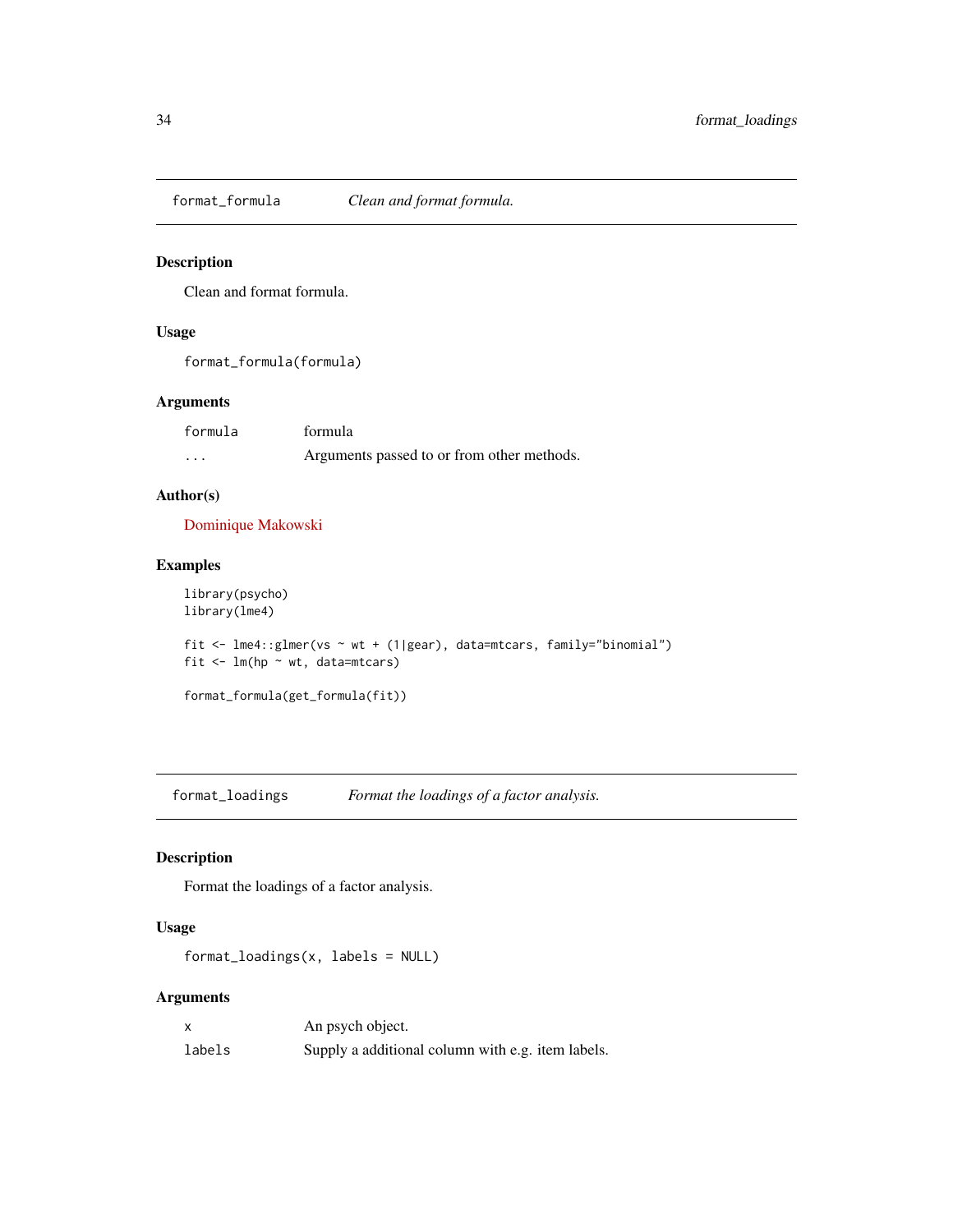#### <span id="page-34-0"></span>format\_p 35

### Author(s)

[Dominique Makowski](https://dominiquemakowski.github.io/)

### Examples

## Not run: library(psycho)

x <- psych::fa(psych::Thurstone.33, 2) format\_loadings(x)

## End(Not run)

### format\_p *Format p values.*

### Description

Format p values.

### Usage

format\_p(pvalues, stars = TRUE)

### Arguments

pvalues P values (scalar or vector). stars Add stars.

### Author(s)

[Dominique Makowski](https://dominiquemakowski.github.io/)

format\_string *Tidyverse-friendly sprintf.*

### Description

Tidyverse-friendly sprintf.

#### Usage

format\_string(x, fmt, ...)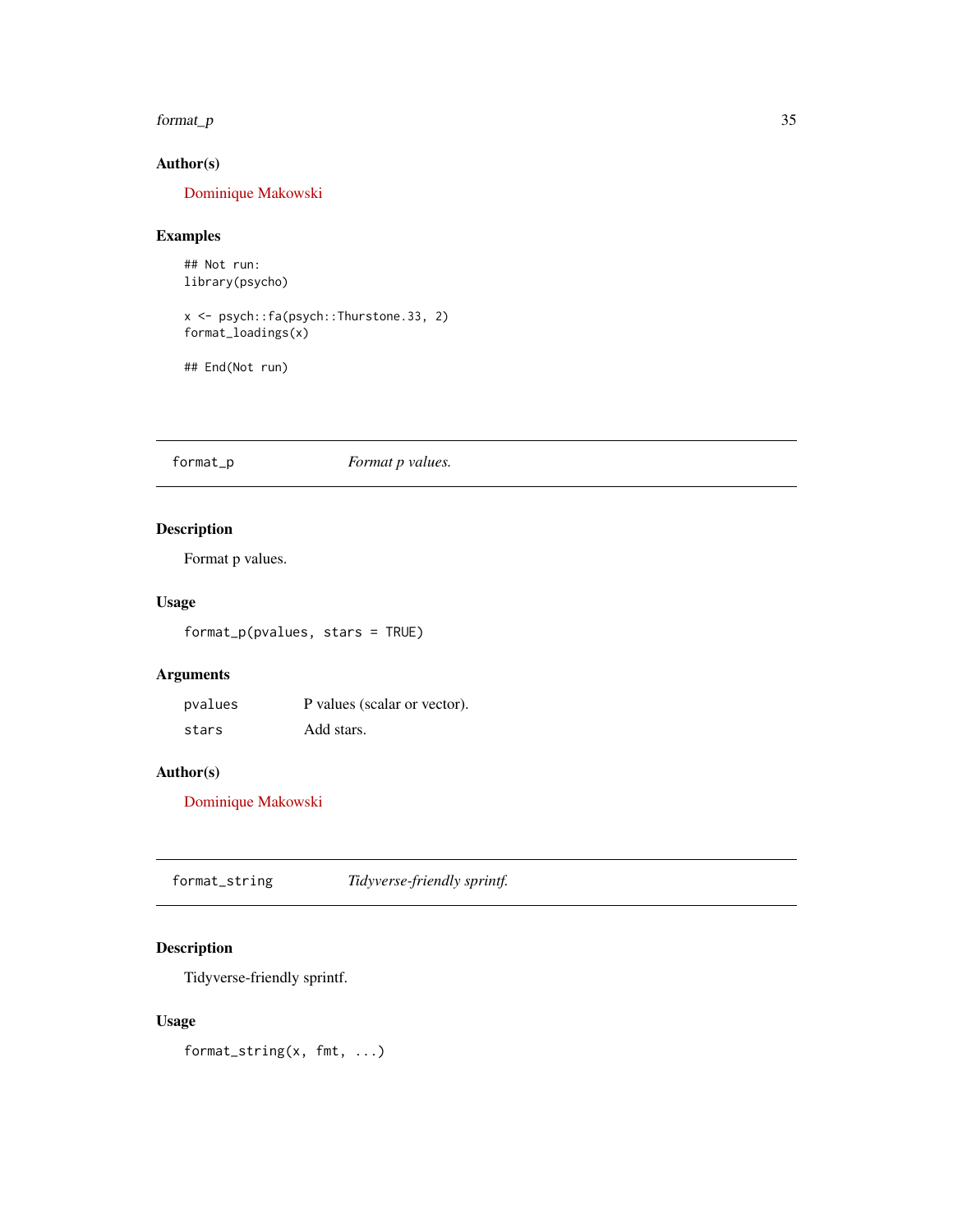### <span id="page-35-0"></span>Arguments

| X                 | Values.                                                                                                                                                                 |
|-------------------|-------------------------------------------------------------------------------------------------------------------------------------------------------------------------|
| fmt               | A character vector of format strings, each of up to 8192 bytes.                                                                                                         |
| $\cdot\cdot\cdot$ | values to be passed into fmt. Only logical, integer, real and character vectors are<br>supported, but some coercion will be done: see the 'Details' section. Up to 100. |

get\_cfa\_model *Get CFA model.*

### Description

Get CFA model.

## Usage

get\_cfa\_model(loadings, treshold = "max")

### Arguments

| loadings | Formatted loadings.                                                            |
|----------|--------------------------------------------------------------------------------|
| treshold | 'max' or numeric. The treshold over which to associate an item with its compo- |
|          | nent.                                                                          |

### Author(s)

[Dominique Makowski](https://dominiquemakowski.github.io/)

### Examples

```
## Not run:
library(psycho)
```

```
x <- psych::fa(psych::Thurstone.33, 2)
loadings <- format_loadings(x)$loadings
get_cfa_model(loadings, treshold="max")
get_cfa_model(loadings, treshold=0.1)
```
## End(Not run)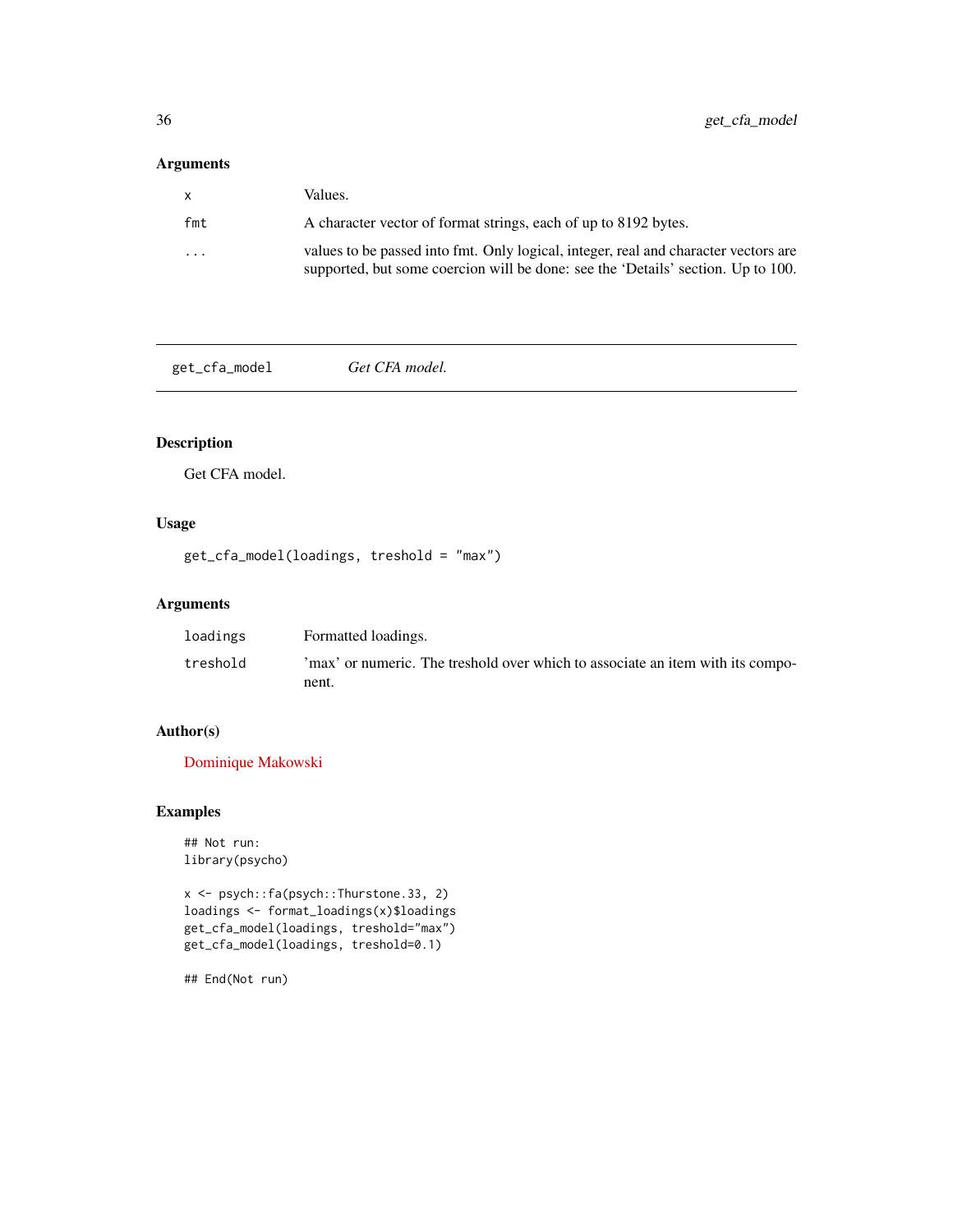# Description

Compute estimated marginal means and contrasts from models. See the documentation for your model's class:

- [get\\_contrasts.stanreg](#page-38-0)
- [get\\_contrasts.merModLmerTest](#page-37-0)
- [get\\_contrasts.glmerMod](#page-36-0)

# Usage

get\_contrasts(fit, ...)

# Arguments

| fit      | Model.                                     |
|----------|--------------------------------------------|
| $\cdots$ | Arguments passed to or from other methods. |

#### Author(s)

[Dominique Makowski](https://dominiquemakowski.github.io/)

```
get_contrasts.glmerMod
                        Compute estimated marginal means and contrasts from glmerMod
                        models.
```
#### Description

Compute estimated marginal means and contrasts from a glmerMod models.

## Usage

```
## S3 method for class 'glmerMod'
get_contrasts(fit, formula, adjust = "tukey", ...)
```
# Arguments

| fit     | A glmerMod model.                                                                                                                                              |
|---------|----------------------------------------------------------------------------------------------------------------------------------------------------------------|
| formula | A character vector (formula like format, i.e., including interactions or nesting<br>terms) specifying the names of the predictors over which EMMs are desired. |
| adjust  | P value adjustment method. Default is "tukey". Can be "holm", "hochberg",<br>"hommel", "bonferroni", "BH", "BY", "fdr", "none".                                |
| .       | Arguments passed to or from other methods.                                                                                                                     |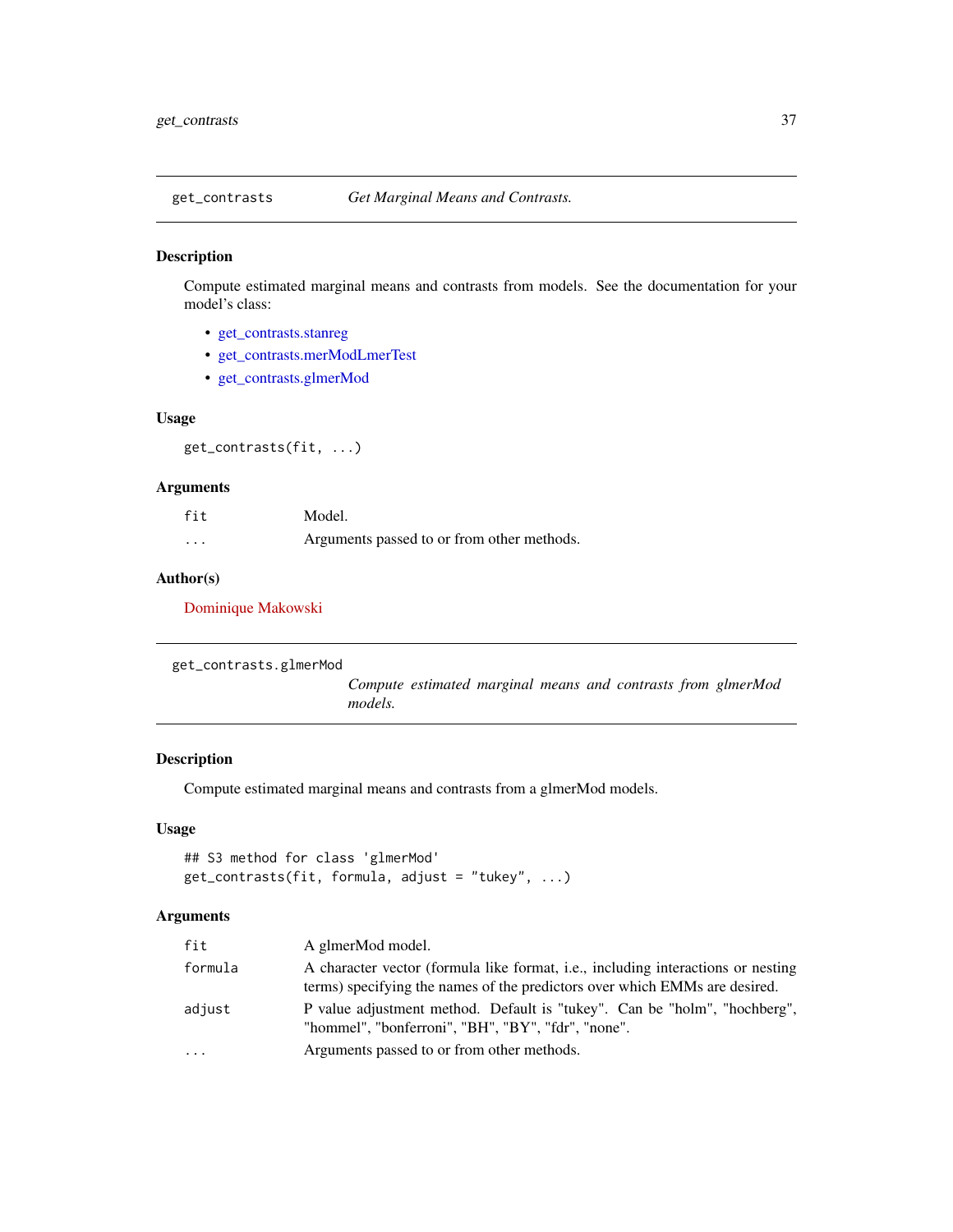### Value

list with estimated marginal means (95

### Author(s)

[Dominique Makowski](https://dominiquemakowski.github.io/)

# Examples

```
## Not run:
library(psycho)
require(lme4)
fit <- lme4::glmer(Sex ~ Birth_Season + (1|Salary), data=affective, family="binomial")
contrasts <- get_contrasts(fit, formula="Birth_Season", adjust="tukey")
contrasts$means
contrasts$contrasts
## End(Not run)
```
<span id="page-37-0"></span>get\_contrasts.lmerModLmerTest

*Compute estimated marginal means and contrasts from lmer-ModLmerTest models.*

#### Description

Compute estimated marginal means and contrasts from a lmerModLmerTest models.

### Usage

## S3 method for class 'lmerModLmerTest' get\_contrasts(fit, formula, adjust = "tukey", ...)

# Arguments

| fit        | A merModLmerTest model.                                                                                                                                        |
|------------|----------------------------------------------------------------------------------------------------------------------------------------------------------------|
| formula    | A character vector (formula like format, i.e., including interactions or nesting<br>terms) specifying the names of the predictors over which EMMs are desired. |
| adjust     | P value adjustment method. Default is "tukey". Can be "holm", "hochberg",<br>"hommel", "bonferroni", "BH", "BY", "fdr" or "none".                              |
| $\ddots$ . | Arguments passed to or from other methods.                                                                                                                     |

## Value

list with estimated marginal means (95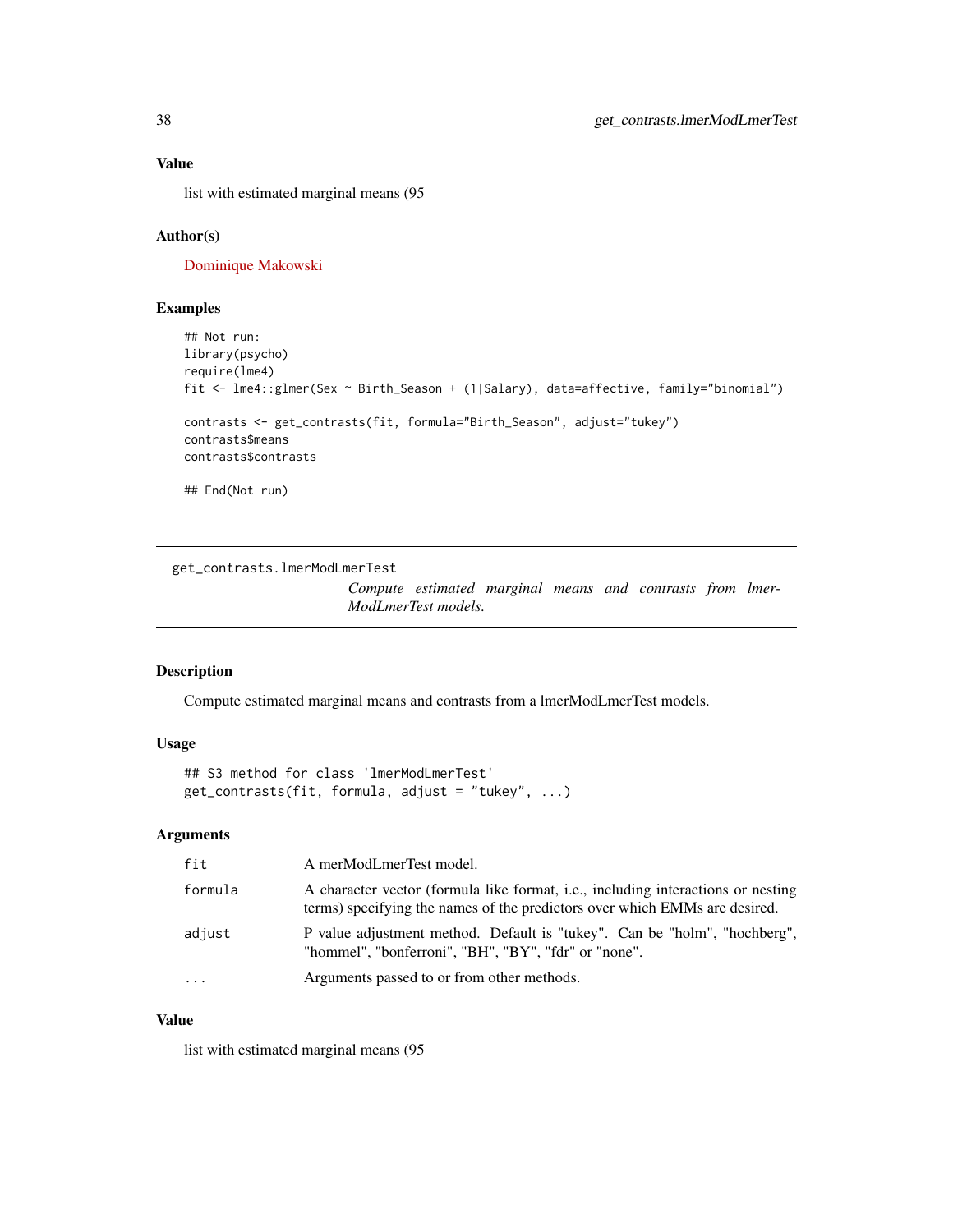get\_contrasts.stanreg 39

## Author(s)

[Dominique Makowski](https://dominiquemakowski.github.io/)

#### Examples

```
## Not run:
library(psycho)
require(lmerTest)
fit <- lmerTest::lmer(Adjusting ~ Birth_Season + (1|Salary), data=affective)
contrasts <- get_contrasts(fit, formula="Birth_Season", adjust="tukey")
contrasts$means
contrasts$contrasts
## End(Not run)
```
<span id="page-38-0"></span>get\_contrasts.stanreg *Compute estimated marginal means and contrasts from stanreg models.*

#### Description

Compute estimated marginal means and contrasts from a stanreg models.

#### Usage

```
## S3 method for class 'stanreg'
get\_contrast(fit, formula, prob = 0.9, ...)
```
#### Arguments

| fit     | A stanreg model.                                                                                                                                                                                          |
|---------|-----------------------------------------------------------------------------------------------------------------------------------------------------------------------------------------------------------|
| formula | A character vector (formula like format, i.e., including interactions or nesting<br>terms) specifying the names of the predictors over which EMMs are desired.                                            |
| prob    | A numeric scalar in the interval $(0,1)$ giving the target probability content of<br>the intervals. The nominal probability content of the intervals is the multiple of<br>$1/nrow(obj)$ nearest to prob. |
|         | Arguments passed to or from other methods.                                                                                                                                                                |

#### Value

list with estimated marginal means and contrasts.

#### Author(s)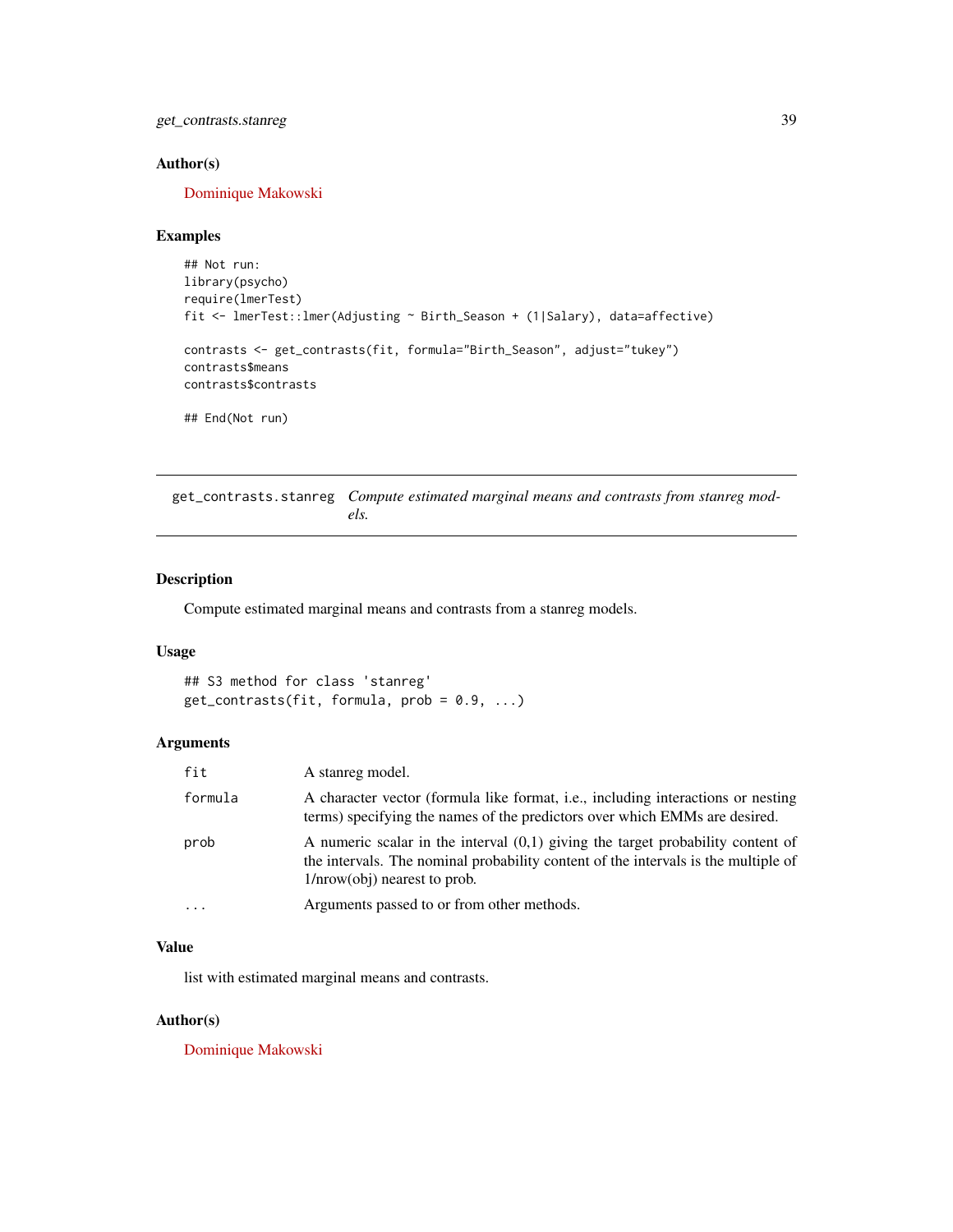# Examples

```
## Not run:
library(psycho)
require(rstanarm)
fit <- rstanarm::stan_glm(Adjusting ~ Birth_Season * Sex, data=affective)
contrasts <- get_contrasts(fit, formula="Birth_Season * Sex")
contrasts$means
contrasts <- get_contrasts(fit, formula="Birth_Season")
contrasts$contrasts
## End(Not run)
```
get\_data *Extract the dataframe used in a model.*

# Description

Extract the dataframe used in a model.

### Usage

get\_data(fit, ...)

#### Arguments

| fit               | A model.                                   |
|-------------------|--------------------------------------------|
| $\cdot\cdot\cdot$ | Arguments passed to or from other methods. |

#### Author(s)

[Dominique Makowski](https://dominiquemakowski.github.io/)

# Examples

```
## Not run:
library(psycho)
df <- mtcars %>%
 mutate(cyl = as.factor(cyl),gear = as.factor(gear))
fit \leq lm(wt \sim mpg, data=df)
fit \leq lm(wt \sim cyl, data=df)
fit \leq lm(wt \sim mpg * cyl, data=df)
fit \leq lm(wt \sim cyl * gear, data=df)
fit <- lmerTest::lmer(wt ~ mpg * gear + (1|cyl), data=df)
```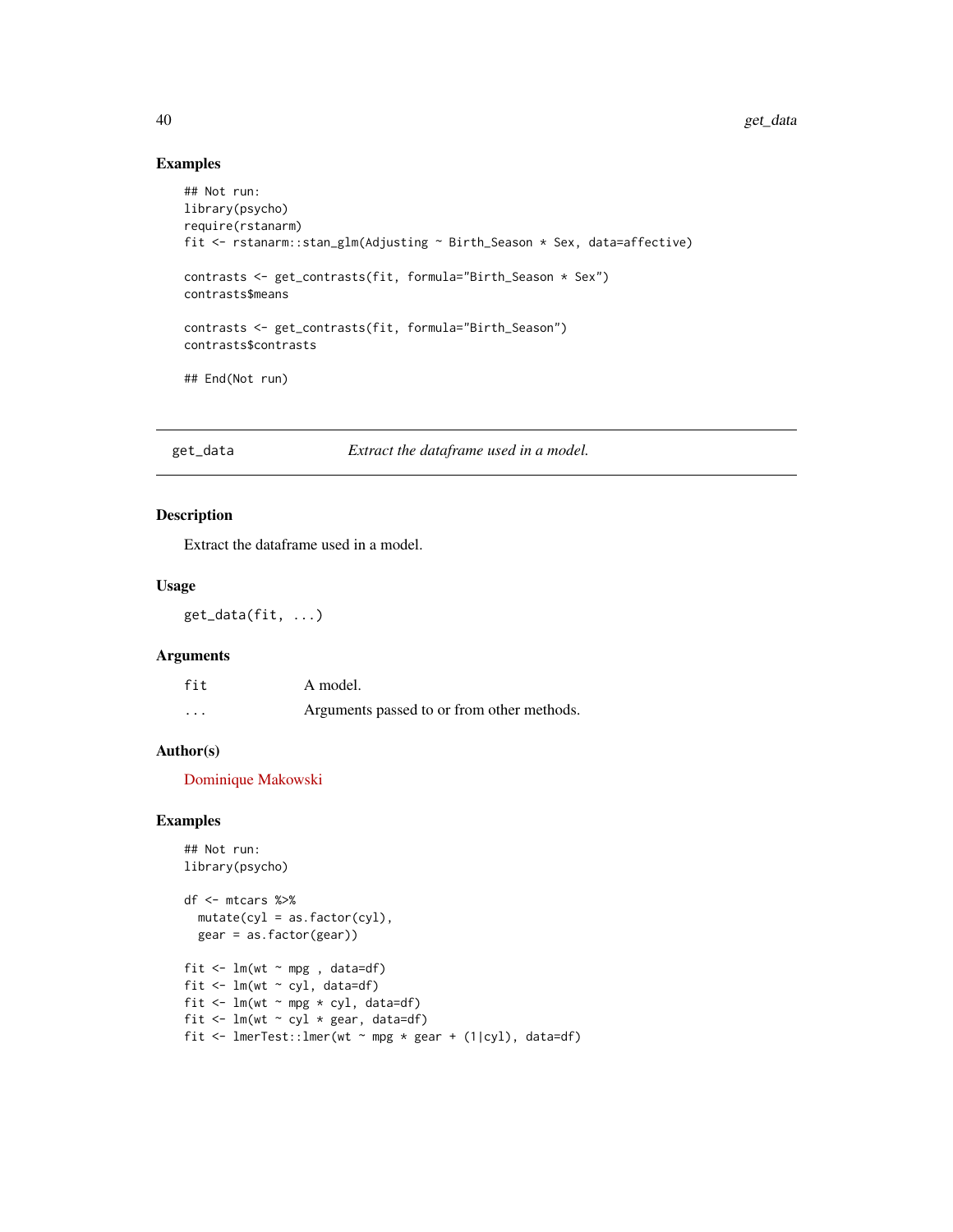# get\_formula 41

get\_data(fit)

## End(Not run)

get\_formula *Get formula of models.*

# Description

Get formula of models. Implemented for:

- analyze.merModLmerTest
- analyze.glmerMod
- analyze.lm
- analyze.glm
- analyze.stanreg

### Usage

get\_formula(x, ...)

# Arguments

|   | Object.                                    |
|---|--------------------------------------------|
| . | Arguments passed to or from other methods. |

# Author(s)

[Dominique Makowski](https://dominiquemakowski.github.io/)

# Examples

```
library(psycho)
library(lme4)
```

```
fit <- lme4::glmer(vs ~ wt + (1|gear), data=mtcars, family="binomial")
fit <- lm(hp ~ wt, data=mtcars)
```
get\_formula(fit)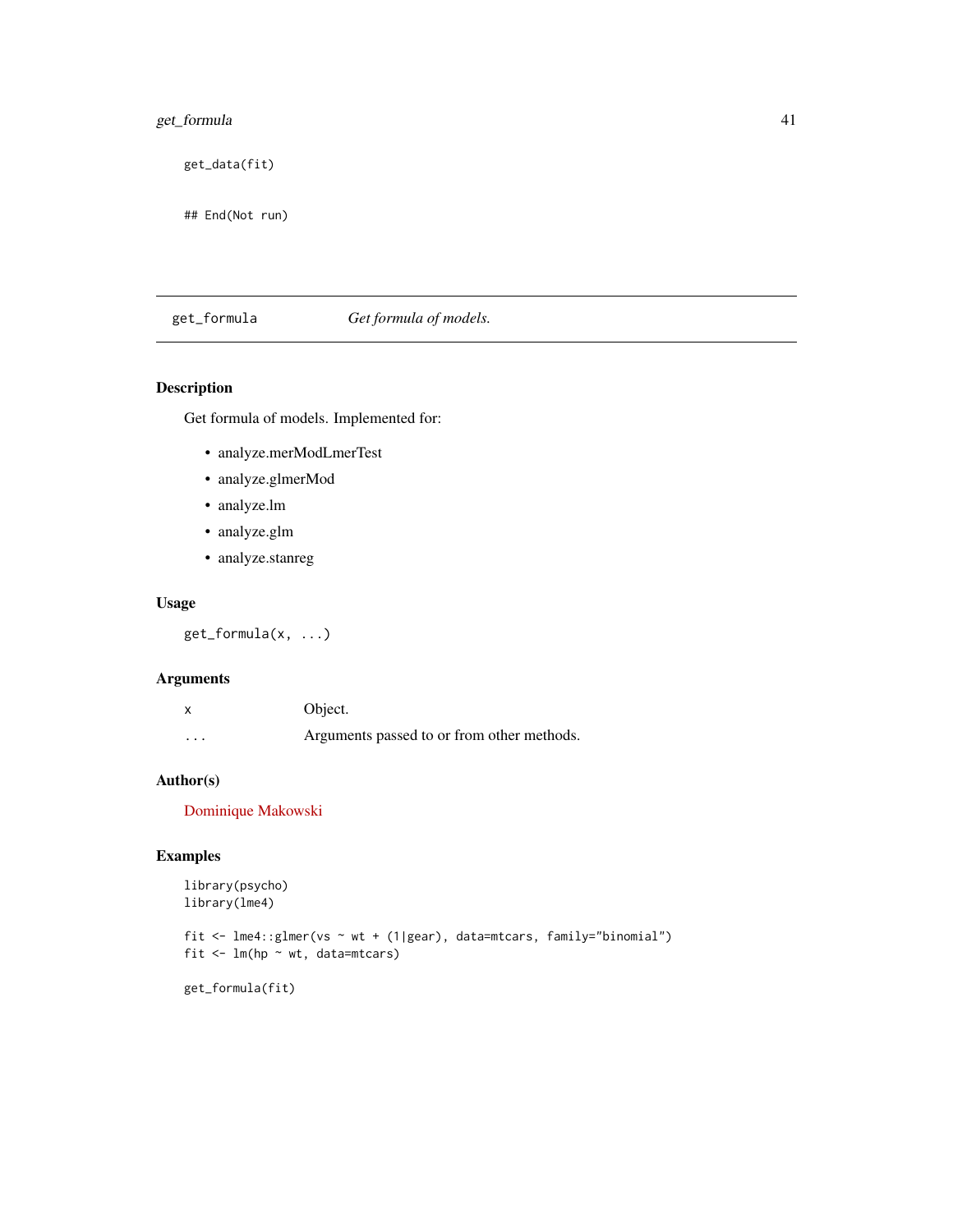# Description

Get information about objects. See the documentation for your object's class:

- [analyze.merModLmerTest](#page-12-0)
- [analyze.glmerMod](#page-8-0)
- [analyze.lm](#page-11-0)
- [analyze.stanreg](#page-11-0)
- [analyze.htest](#page-9-0)
- [analyze.aov](#page-4-0)
- [analyze.fa](#page-6-0)
- [analyze.lavaan](#page-6-0)

# Usage

 $get\_info(x, \ldots)$ 

# Arguments

|          | Object.                                    |
|----------|--------------------------------------------|
| $\cdots$ | Arguments passed to or from other methods. |

# Author(s)

[Dominique Makowski](https://dominiquemakowski.github.io/)

get\_info.lmerModLmerTest

*Get information about models.*

# Description

Get information about models.

## Usage

```
## S3 method for class 'lmerModLmerTest'
get_info(x, ...)
```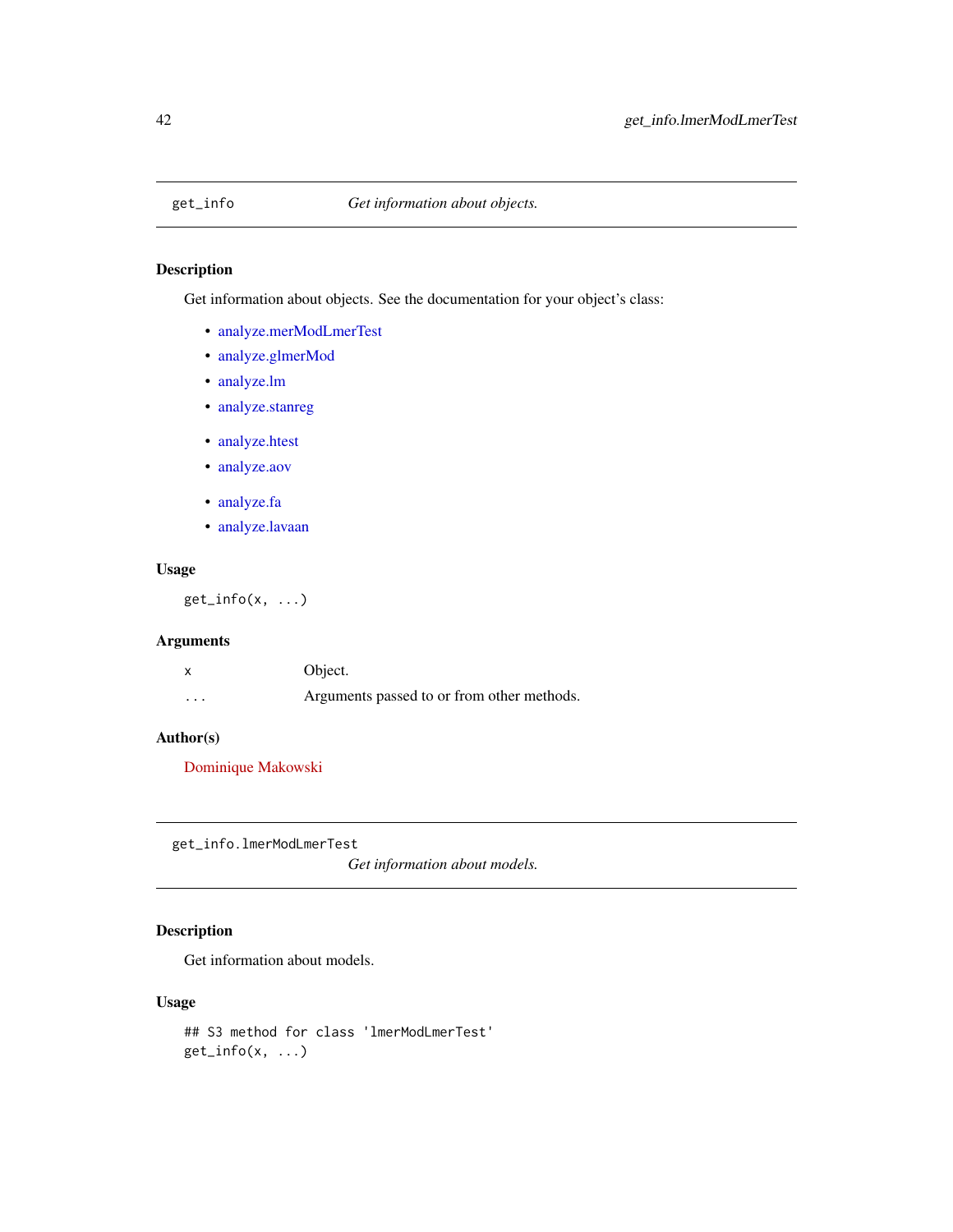# get\_loadings\_max 43

# Arguments

|          | object.                                    |
|----------|--------------------------------------------|
| $\cdots$ | Arguments passed to or from other methods. |

# Value

output

# Author(s)

[Dominique Makowski](https://dominiquemakowski.github.io/)

# Examples

```
library(psycho)
library(lme4)
fit <- lme4::glmer(vs ~ wt + (1|gear), data=mtcars, family="binomial")
info <- get_info(fit)
info
```
get\_loadings\_max *Get loadings max.*

# Description

Get loadings max.

# Usage

```
get_loadings_max(loadings)
```
# Arguments

loadings Formatted loadings.

# Author(s)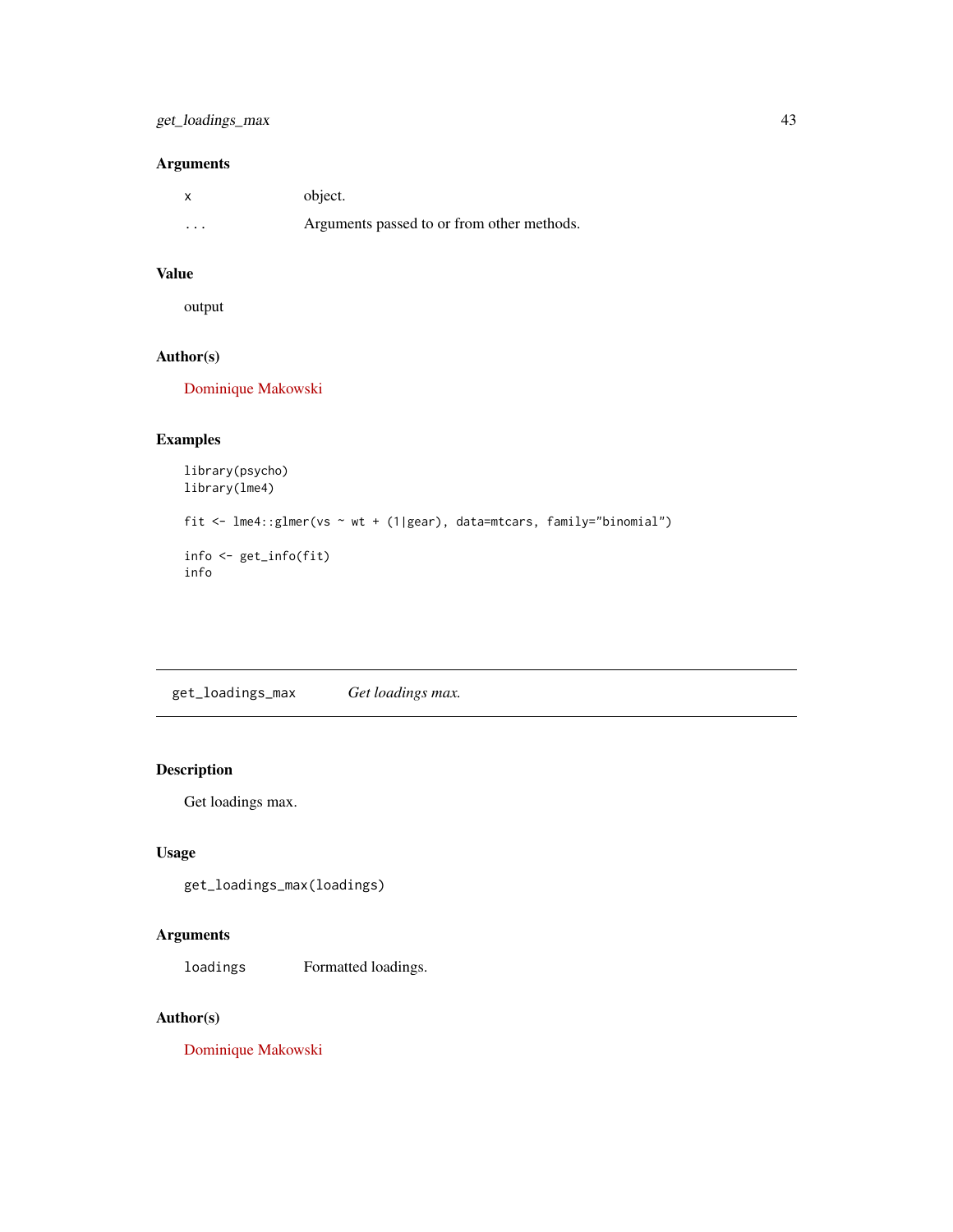# Examples

## Not run: library(psycho)

x <- psych::fa(psych::Thurstone.33, 2) get\_loadings\_max(format\_loadings(x)\$loadings)

## End(Not run)

get\_predicted *Compute predicted values from models.*

# Description

Compute predicted values from models. See the documentation for your model's class:

- [get\\_predicted.stanreg](#page-47-0)
- [get\\_predicted.merMod](#page-46-0)
- [get\\_predicted.lm](#page-45-0)
- [get\\_predicted.glm](#page-44-0)

# Usage

get\_predicted(fit, ...)

# Arguments

| fit      | Model.                                     |
|----------|--------------------------------------------|
| $\cdots$ | Arguments passed to or from other methods. |

### Author(s)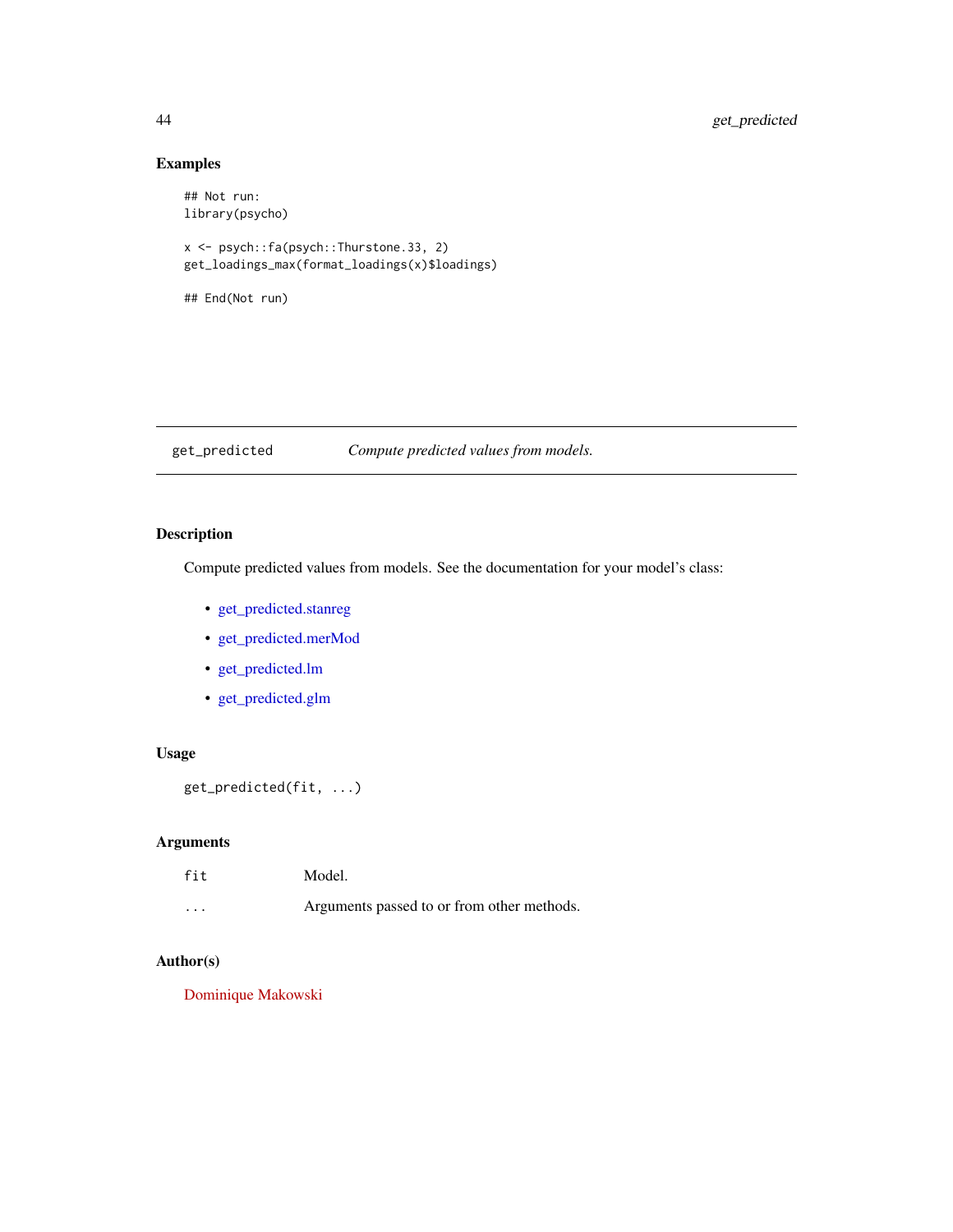<span id="page-44-0"></span>get\_predicted.glm *Compute predicted values of lm models.*

# Description

Compute predicted from a lm model.

#### Usage

```
## S3 method for class 'glm'
get_predicted(fit, newdata = "model", prob = 0.95,
 odds_to_probs = TRUE, ...)
```
#### Arguments

| fit           | An lm model.                                                                                                                                      |
|---------------|---------------------------------------------------------------------------------------------------------------------------------------------------|
| newdata       | A data frame in which to look for variables with which to predict. If omitted,<br>the model matrix is used. If "model", the model's data is used. |
| prob          | Probability of confidence intervals (0.9 (default) will compute 2.5-97.5% CI).<br>Can also be a list of probs (e.g., $c(0.90, 0.95)$ ).           |
| odds_to_probs | Transform log odds ratios in logistic models to probabilies.                                                                                      |
| $\ddotsc$     | Arguments passed to or from other methods.                                                                                                        |

# Value

dataframe with predicted values.

#### Author(s)

[Dominique Makowski](https://dominiquemakowski.github.io/)

# Examples

```
## Not run:
library(psycho)
library(ggplot2)
fit <- glm(Sex ~ Adjusting, data=affective, family="binomial")
refgrid <- psycho::refdata(affective, "Adjusting")
predicted <- get_predicted(fit, newdata=refgrid)
ggplot(predicted, aes(x=Adjusting, y=Sex_Predicted)) +
  geom_line() +
  geom_ribbon(aes(ymin=Sex_CI_2.5,
                  ymax=Sex_CI_97.5),
                  alpha=0.1)
```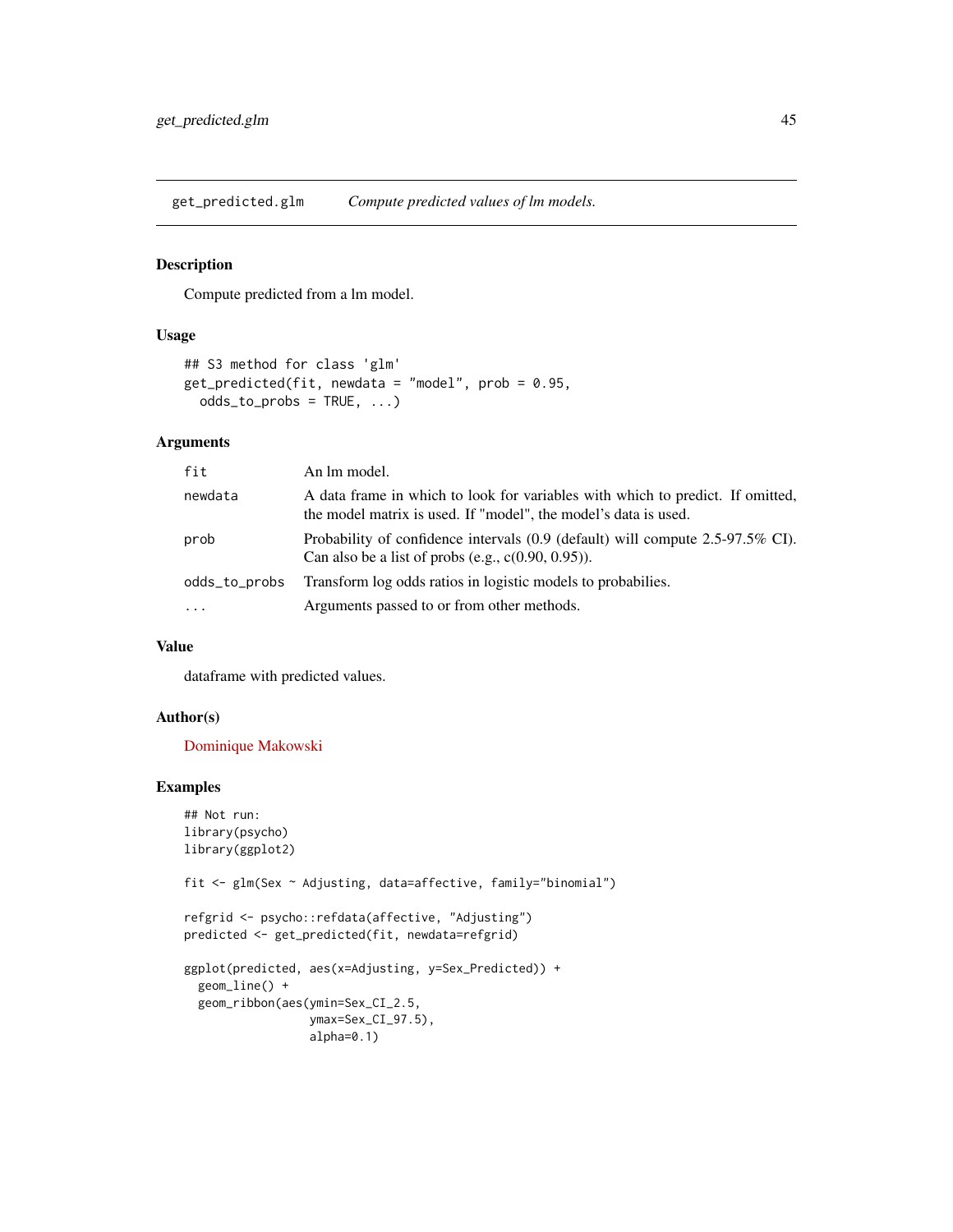## End(Not run)

<span id="page-45-0"></span>get\_predicted.lm *Compute predicted values of lm models.*

### Description

Compute predicted from a lm model.

#### Usage

```
## S3 method for class 'lm'
get\_predicted(fit, newdata = "model", prob = 0.95, ...)
```
# Arguments

| fit      | An lm model.                                                                                                                                      |
|----------|---------------------------------------------------------------------------------------------------------------------------------------------------|
| newdata  | A data frame in which to look for variables with which to predict. If omitted,<br>the model matrix is used. If "model", the model's data is used. |
| prob     | Probability of confidence intervals (0.95 (default) will compute 2.5-97.5% CI).<br>Can also be a list of probs (e.g., $c(0.90, 0.95)$ ).          |
| $\cdots$ | Arguments passed to or from other methods.                                                                                                        |

### Value

dataframe with predicted values.

#### Author(s)

[Dominique Makowski](https://dominiquemakowski.github.io/)

### Examples

```
## Not run:
library(psycho)
library(ggplot2)
fit <- lm(Tolerating ~ Adjusting, data=affective)
refgrid <- psycho::refdata(affective, "Adjusting")
predicted <- get_predicted(fit, newdata=refgrid)
```

```
ggplot(predicted, aes(x=Adjusting, y=Tolerating_Predicted)) +
  geom_line() +
  geom_ribbon(aes(ymin=Tolerating_CI_2.5,
                  ymax=Tolerating_CI_97.5),
                  alpha=0.1)
```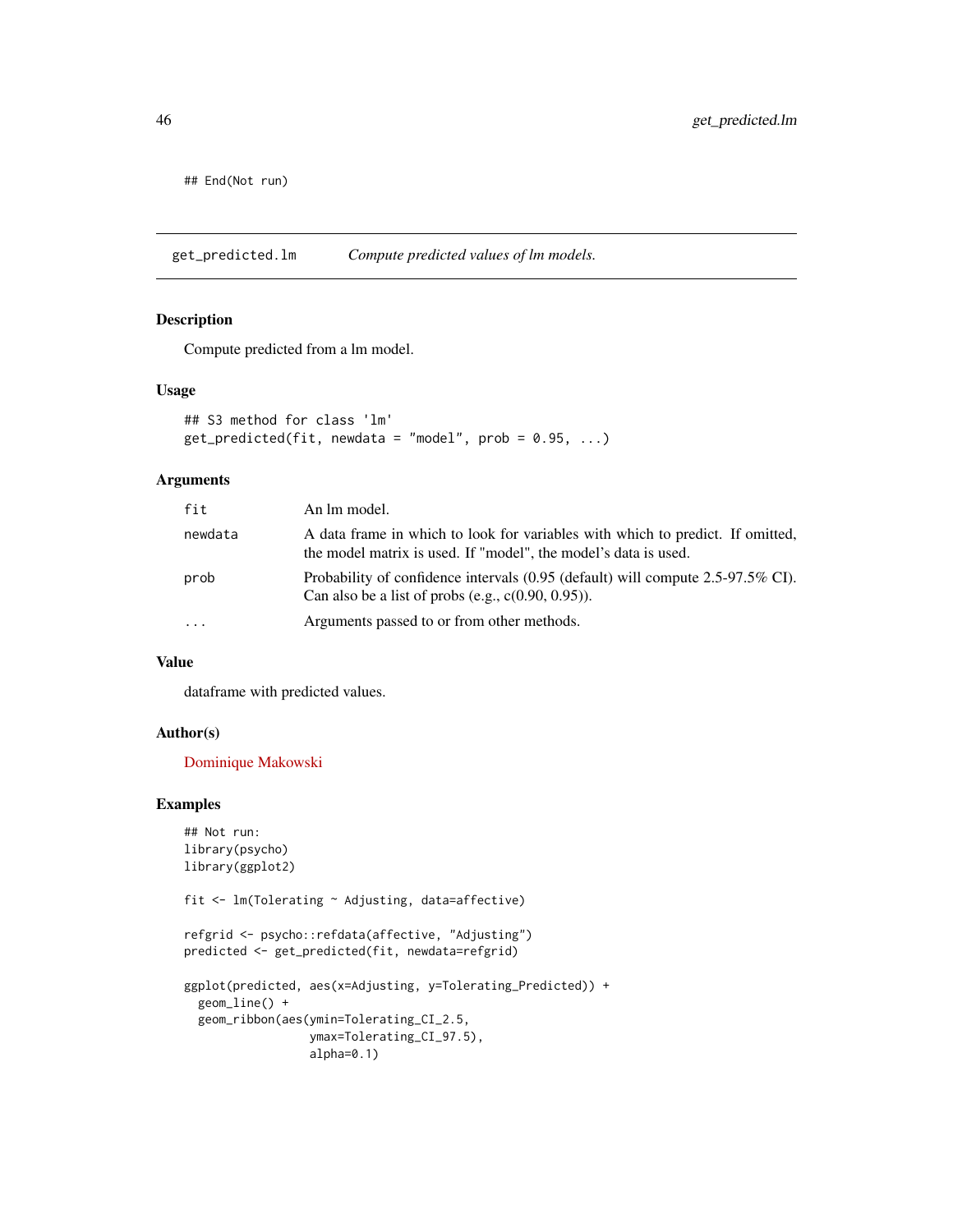## End(Not run)

<span id="page-46-0"></span>get\_predicted.merMod *Compute predicted values of lm models.*

# Description

Compute predicted from a lm model.

# Usage

```
## S3 method for class 'merMod'
get_predicted(fit, newdata = "model", prob = NULL,
 odds_to_probs = TRUE, iter = 100, seed = NULL, re.form = NULL,
 use.u = FALSE, ...)
```
# Arguments

| fit           | An lm model.                                                                                                                                                                                                                                        |
|---------------|-----------------------------------------------------------------------------------------------------------------------------------------------------------------------------------------------------------------------------------------------------|
| newdata       | A data frame in which to look for variables with which to predict. If omitted,<br>the model matrix is used. If "model", the model's data is used.                                                                                                   |
| prob          | Probability of confidence intervals (0.95 will compute 2.5-97.5% CI). Can also<br>be a list of probs (e.g., $c(0.90, 0.95)$ ). Default to NULL as it takes a very long<br>time to compute (see bootMer).                                            |
| odds_to_probs | Transform log odds ratios in logistic models to probabilies.                                                                                                                                                                                        |
| iter          | An integer indicating the number of iterations for bootstrapping (when prob is<br>not null).                                                                                                                                                        |
| seed          | An optional seed to use.                                                                                                                                                                                                                            |
| re.form       | Formula for random effects to condition on. If NULL, include all random ef-<br>fects; if NA or $\sim$ 0, include no random effects (see predict.merMod).                                                                                            |
| use.u         | logical, indicating whether the spherical random effects should be simulated /<br>bootstrapped as well. If TRUE, they are not changed, and all inference is condi-<br>tional on these values. If FALSE, new normal deviates are drawn (seebootMer). |
| $\ddotsc$     | Arguments passed to or from other methods.                                                                                                                                                                                                          |

# Value

dataframe with predicted values.

#### Author(s)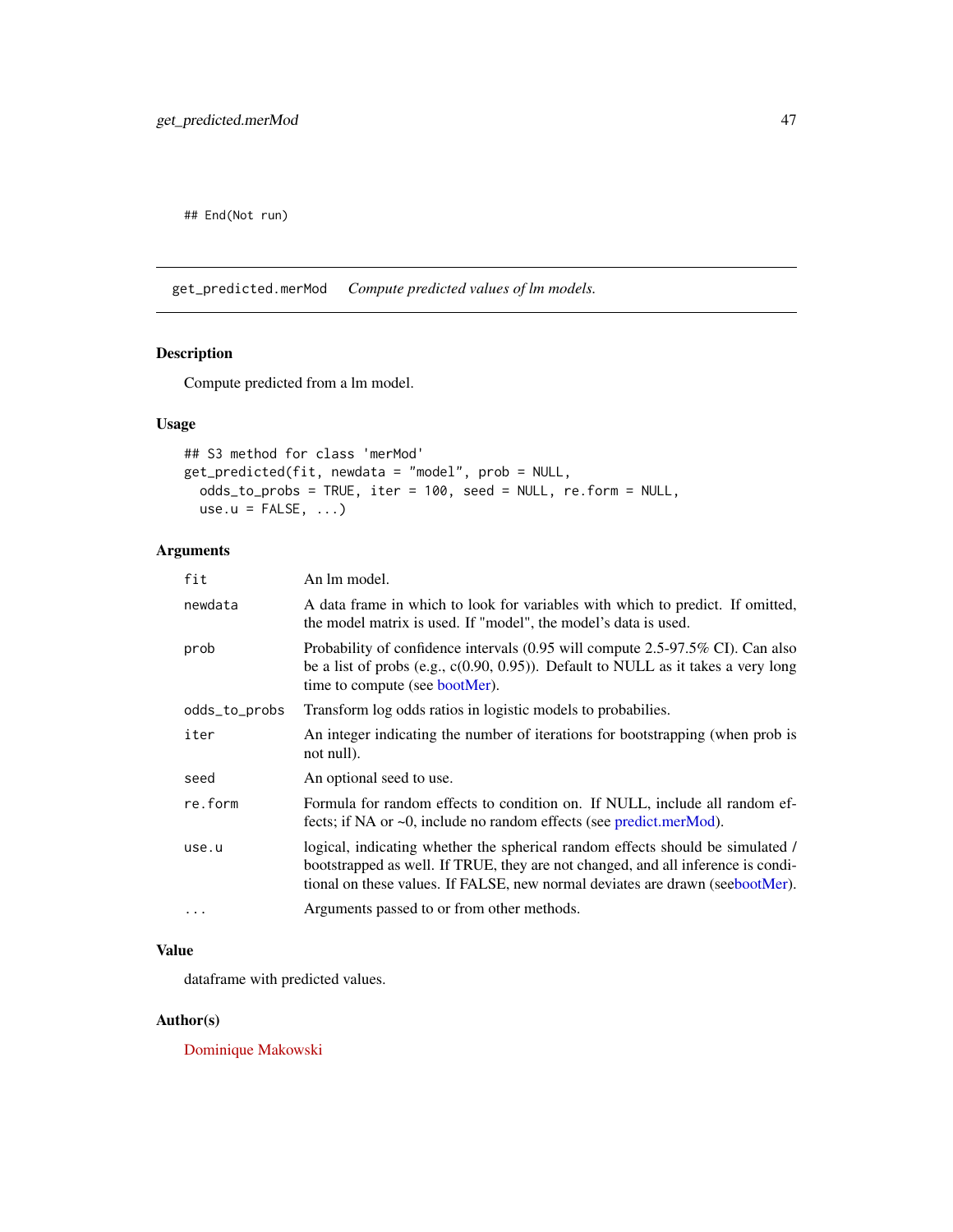#### Examples

```
## Not run:
library(psycho)
library(ggplot2)
fit <- lmerTest::lmer(Tolerating ~ Adjusting + (1|Salary), data=affective)
refgrid <- psycho::refdata(affective, "Adjusting")
predicted <- get_predicted(fit, newdata=refgrid)
ggplot(predicted, aes(x=Adjusting, y=Tolerating_Predicted)) +
  geom_line()
predicted <- get_predicted(fit, newdata=refgrid, prob=0.95, iter=100) # Takes a long time
ggplot(predicted, aes(x=Adjusting, y=Tolerating_Predicted)) +
  geom_line() +
  geom_ribbon(aes(ymin=Tolerating_CI_2.5,
                  ymax=Tolerating_CI_97.5),
                  alpha=0.1)
fit <- lme4::glmer(Sex ~ Adjusting + (1|Salary), data=affective, family="binomial")
refgrid <- psycho::refdata(affective, "Adjusting")
predicted <- get_predicted(fit, newdata=refgrid)
ggplot(predicted, aes(x=Adjusting, y=Sex_Predicted)) +
  geom_line()
predicted <- get_predicted(fit, newdata=refgrid, prob=0.95, iter=100) # Takes a long time
ggplot(predicted, aes(x=Adjusting, y=Sex_Predicted)) +
  geom_line() +
  geom_ribbon(aes(ymin=Sex_CI_2.5,
                  ymax=Sex_CI_97.5),
                  alpha=0.1)
```
## End(Not run)

<span id="page-47-0"></span>get\_predicted.stanreg *Compute predicted values of stanreg models.*

# Description

Compute predicted from a stanreg model.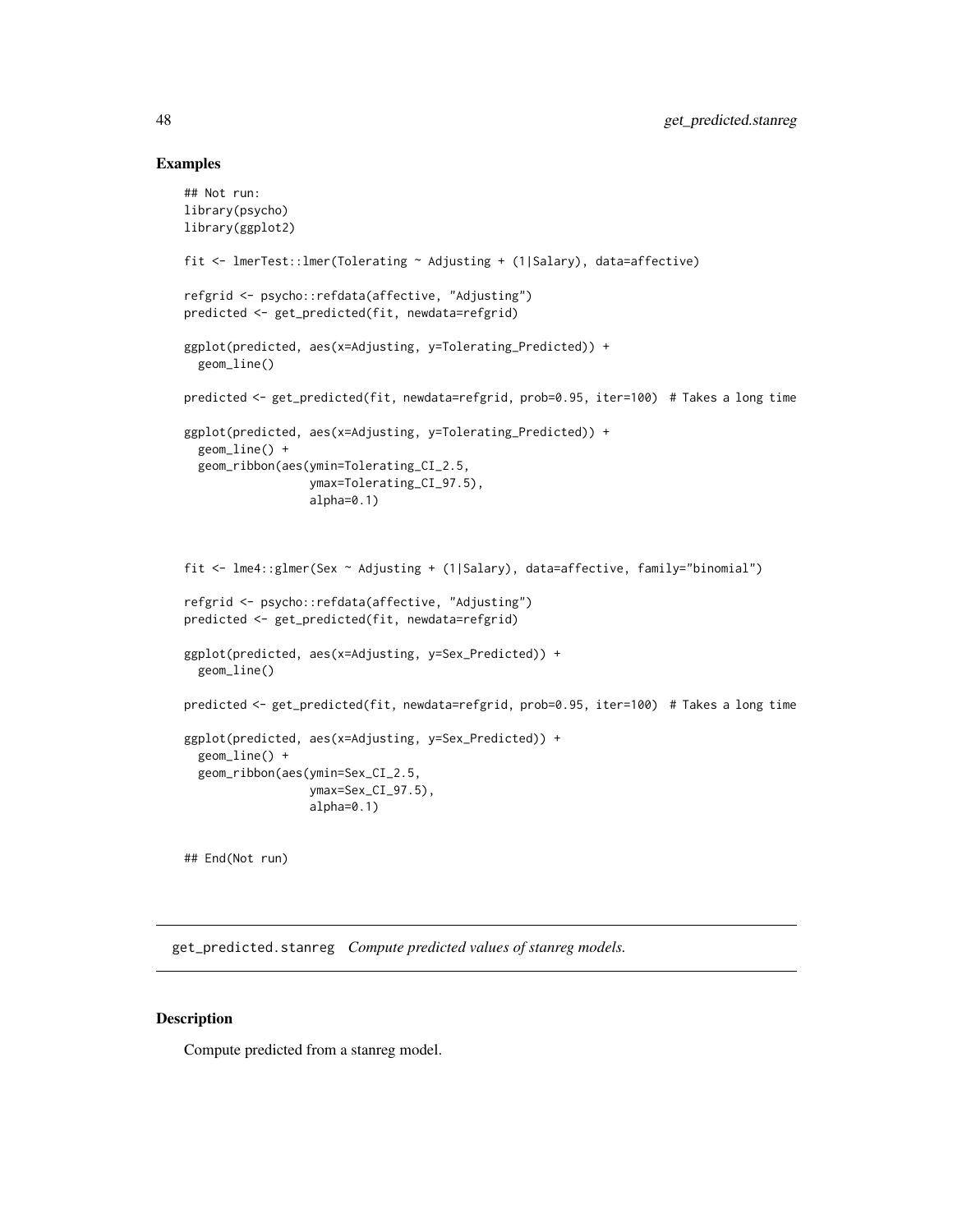# Usage

```
## S3 method for class 'stanreg'
get\_predicted(fit, newdata = "model", prob = 0.9,odds_to_probs = TRUE, keep_iterations = FALSE, draws = NULL,
 posterior_predict = FALSE, seed = NULL, ...)
```
# Arguments

| fit               | A stanreg model.                                                                                                                                  |  |
|-------------------|---------------------------------------------------------------------------------------------------------------------------------------------------|--|
| newdata           | A data frame in which to look for variables with which to predict. If omitted,<br>the model matrix is used. If "model", the model's data is used. |  |
| prob              | Probability of credible intervals (0.9 (default) will compute 5-95% CI). Can also<br>be a list of probs (e.g., $c(0.90, 0.95)$ ).                 |  |
| odds_to_probs     | Transform log odds ratios in logistic models to probabilies.                                                                                      |  |
| keep_iterations   |                                                                                                                                                   |  |
|                   | Keep all prediction iterations.                                                                                                                   |  |
| draws             | An integer indicating the number of draws to return. The default and maximum<br>number of draws is the size of the posterior sample.              |  |
| posterior_predict |                                                                                                                                                   |  |
|                   | Posterior draws of the outcome instead of the link function (i.e., the regression<br>$"line")$ .                                                  |  |
| seed              | An optional seed to use.                                                                                                                          |  |
| $\ddots$          | Arguments passed to or from other methods.                                                                                                        |  |
|                   |                                                                                                                                                   |  |

### Value

dataframe with predicted values.

#### Author(s)

[Dominique Makowski](https://dominiquemakowski.github.io/)

### Examples

```
## Not run:
library(psycho)
library(ggplot2)
require(rstanarm)
```
fit <- rstanarm::stan\_glm(Tolerating ~ Adjusting, data=affective)

```
refgrid <- psycho::refdata(affective, "Adjusting")
predicted <- get_predicted(fit, newdata=refgrid)
```

```
ggplot(predicted, aes(x=Adjusting, y=Tolerating_Median)) +
  geom_line() +
  geom_ribbon(aes(ymin=Tolerating_CI_5,
                 ymax=Tolerating_CI_95),
```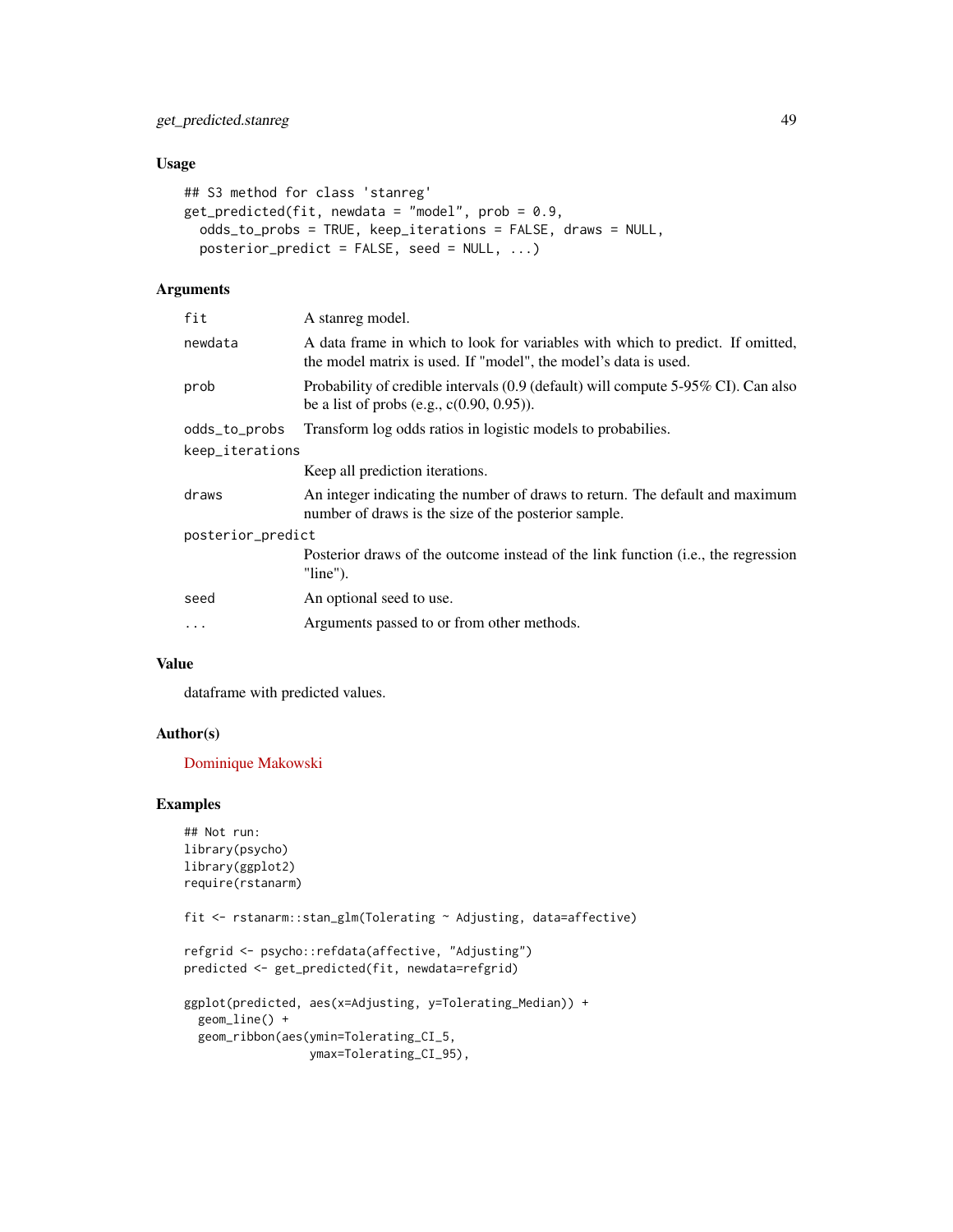#### alpha=0.1)

```
fit <- rstanarm::stan_glm(Sex ~ Adjusting, data=affective, family="binomial")
refgrid <- psycho::refdata(affective, "Adjusting")
predicted <- get_predicted(fit, newdata=refgrid)
ggplot(predicted, aes(x=Adjusting, y=Sex_Median)) +
  geom_line() +
  geom_ribbon(aes(ymin=Sex_CI_5,
                  ymax=Sex_CI_95),
                  alpha=0.1)
```
## End(Not run)

# get\_R2 *Get Indices of Explanatory Power.*

# Description

See the documentation for your object's class:

- [get\\_R2.lm](#page-50-0)
- [get\\_R2.glm](#page-50-1)
- [get\\_R2.stanreg](#page-52-0)

# Usage

get\_R2(fit, ...)

#### Arguments

| fit      | Object.                                    |
|----------|--------------------------------------------|
| $\cdots$ | Arguments passed to or from other methods. |

# Author(s)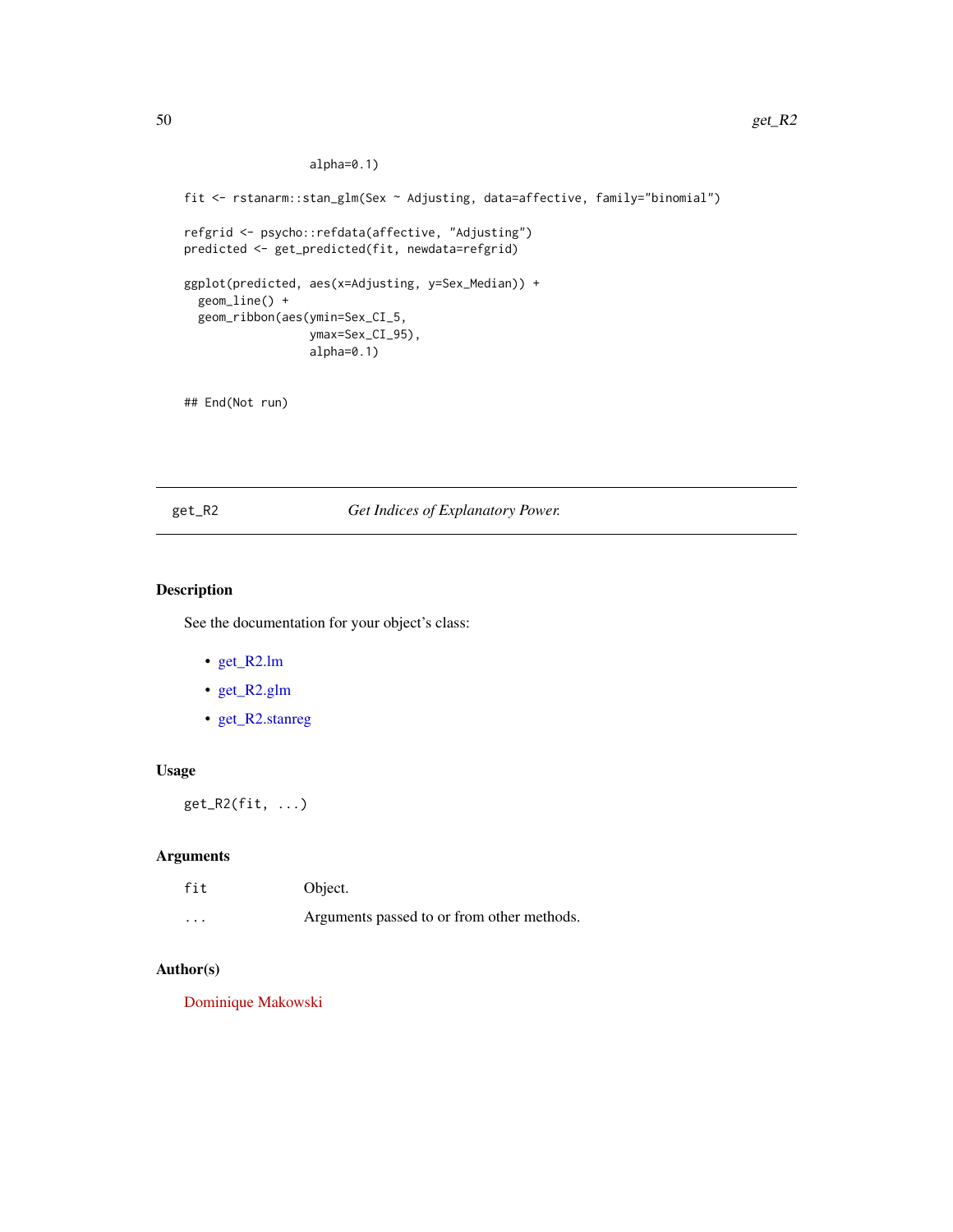<span id="page-50-1"></span>

#### Description

Pseudo-R-squared for Logistic Models.

# Usage

```
## S3 method for class 'glm'
get_R2(fit, method = "nakagawa", ...)
```
# Arguments

| fit    | A logistic model.                          |
|--------|--------------------------------------------|
| method | Can be "nakagawa" or "tjur".               |
| .      | Arguments passed to or from other methods. |

### Author(s)

[Dominique Makowski](https://dominiquemakowski.github.io/)

# Examples

```
## Not run:
library(psycho)
fit <- glm(vs ~ wt, data=mtcars, family="binomial")
fit <- glm(Sex ~ Adjusting, data=psycho::affective, family="binomial")
get_R2(fit)
## End(Not run)
```
<span id="page-50-0"></span>get\_R2.lm *R2 and adjusted R2 for Linear Models.*

# Description

R2 and adjusted R2 for Linear Models.

## Usage

```
## S3 method for class 'lm'
get_R2(fit, ...)
```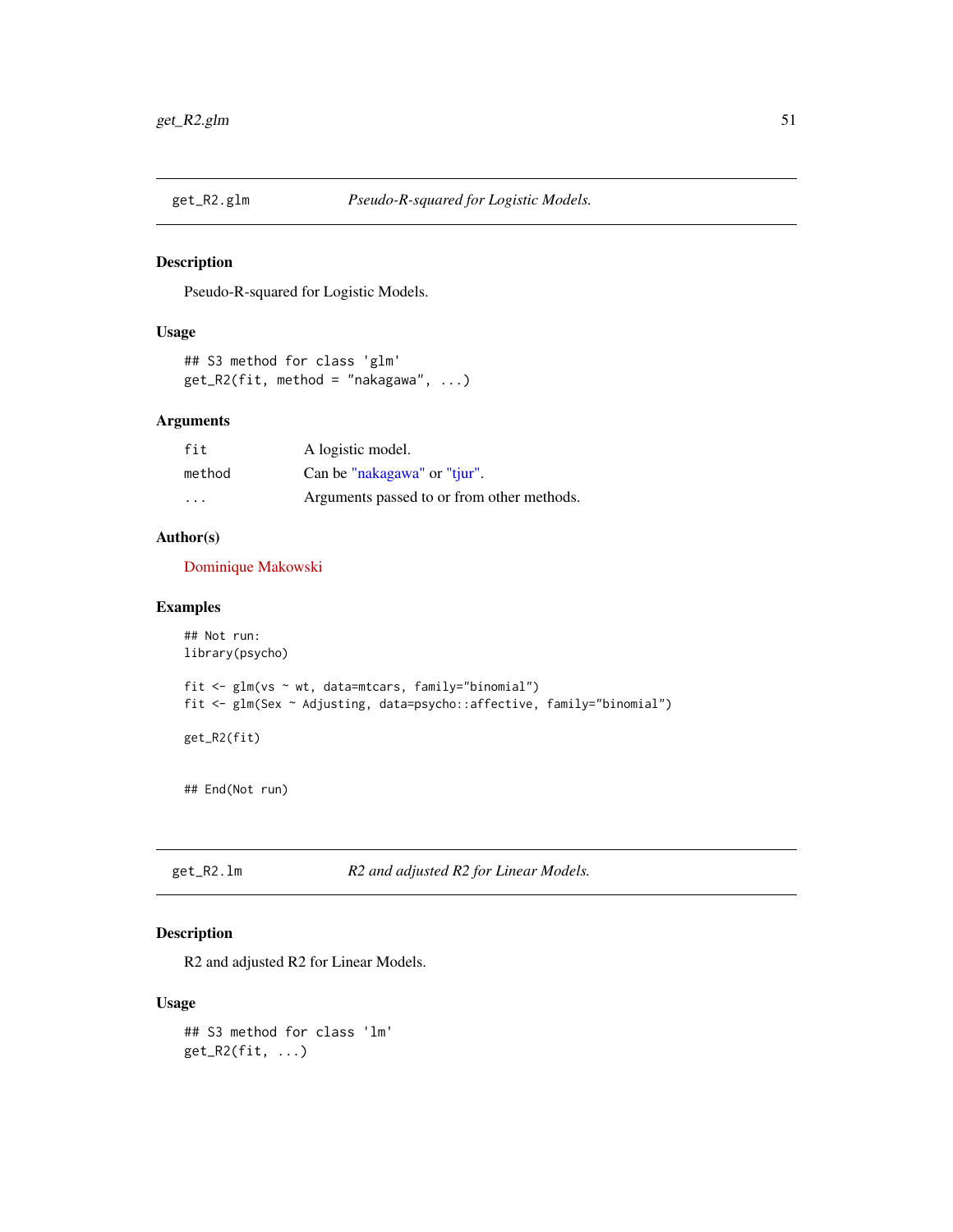# Arguments

| fit      | A linear model.                            |
|----------|--------------------------------------------|
| $\cdots$ | Arguments passed to or from other methods. |

# Author(s)

[Dominique Makowski](https://dominiquemakowski.github.io/)

# Examples

## Not run: library(psycho) fit <- lm(Tolerating ~ Adjusting, data=psycho::affective) get\_R2(fit)

## End(Not run)

get\_R2.merMod *R2 and adjusted R2 for GLMMs.*

# Description

R2 and adjusted R2 for GLMMs.

### Usage

## S3 method for class 'merMod' get\_R2(fit, ...)

#### Arguments

| fit      | A GLMM.                                    |
|----------|--------------------------------------------|
| $\cdots$ | Arguments passed to or from other methods. |

# Author(s)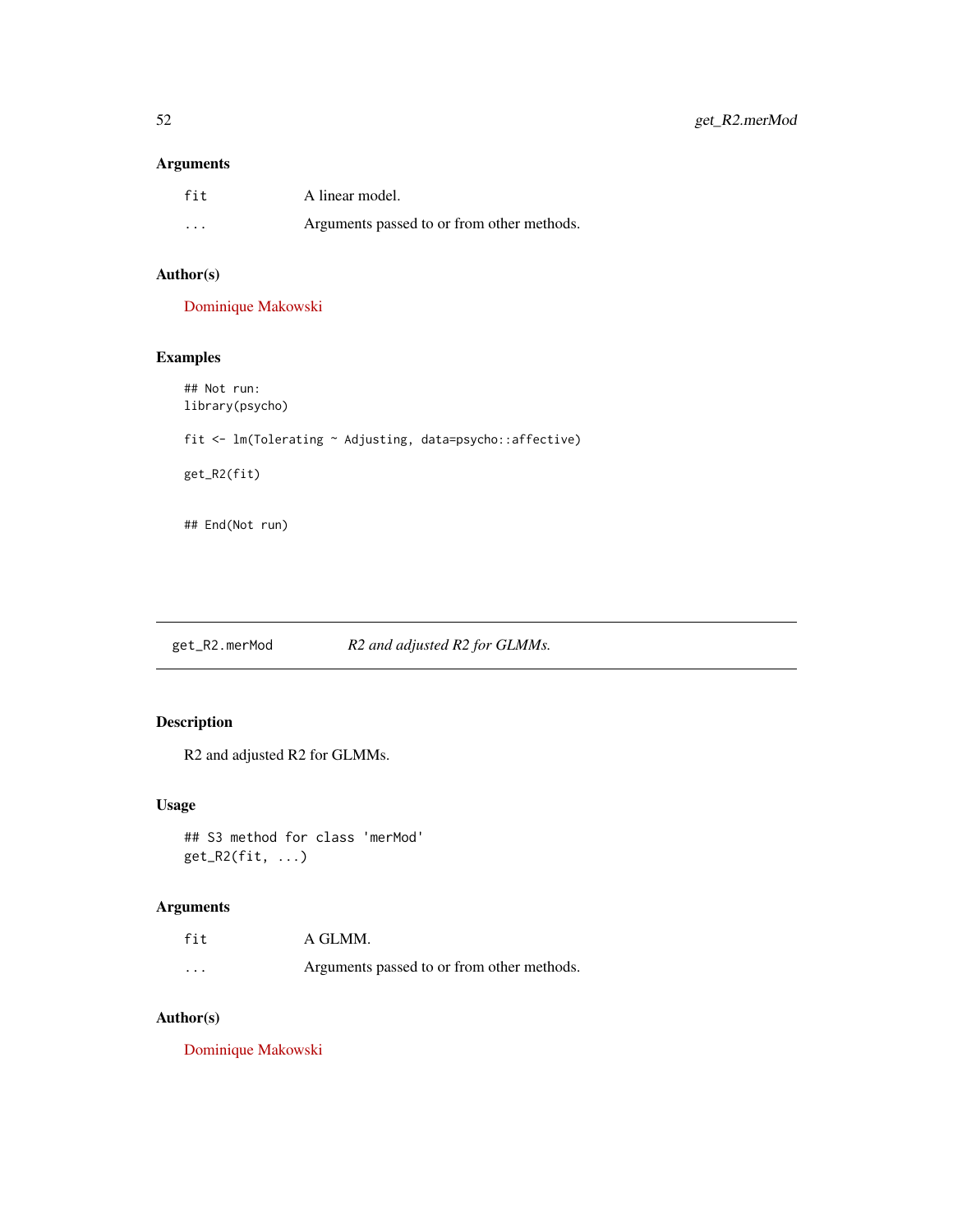# get\_R2.stanreg 53

### Examples

```
## Not run:
library(psycho)
fit <- lmerTest::lmer(Tolerating ~ Adjusting + (1|Sex), data=psycho::affective)
fit <- lme4::glmer(Sex ~ Adjusting + (1|Salary), data=na.omit(psycho::affective), family="binomial")
get_R2(fit)
```
## End(Not run)

<span id="page-52-0"></span>get\_R2.stanreg *R2 or Bayesian Models.*

# Description

Computes R2 and [LOO-adjusted R2.](#page-74-0)

## Usage

## S3 method for class 'stanreg'  $get_R2(fit, silent = FALSE, ...)$ 

### Arguments

| fit                     | A stanreg model.                           |
|-------------------------|--------------------------------------------|
| silent                  | If R2 not available, throw warning.        |
| $\cdot$ $\cdot$ $\cdot$ | Arguments passed to or from other methods. |

# Author(s)

[Dominique Makowski](https://dominiquemakowski.github.io/)

# See Also

["bayes\\_R2.stanreg"](#page-0-0)

# Examples

```
## Not run:
library(psycho)
library(rstanarm)
```
fit <- rstanarm::stan\_glm(Adjusting ~ Tolerating, data=psycho::affective)

get\_R2(fit)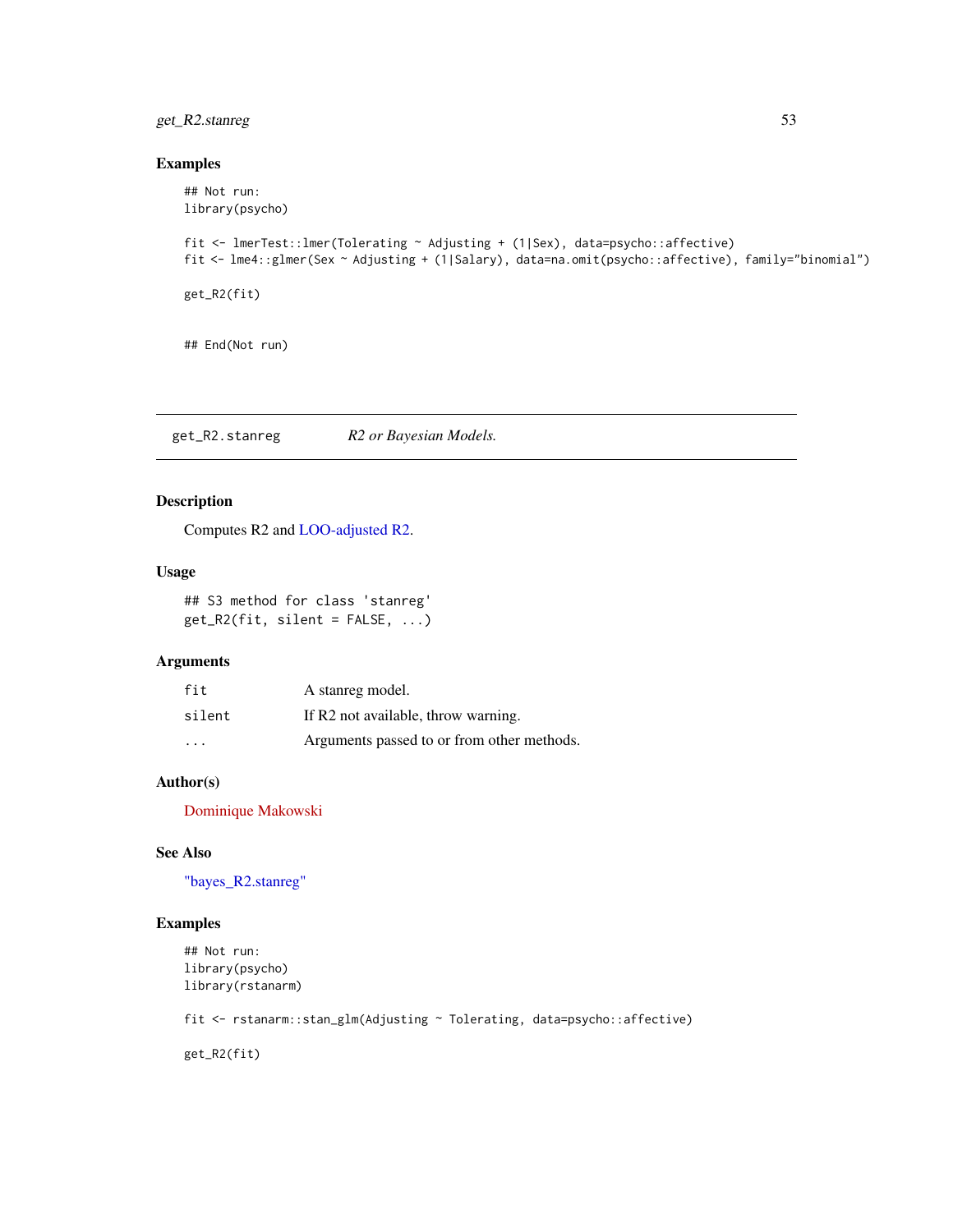# hdi *Highest Density Intervals (HDI).*

# Description

Compute the Highest Density Intervals (HDI) of a distribution.

# Usage

 $hdi(x, prob = 0.95)$ 

# Arguments

| X    | A vector of values from a probability distribution (e.g., posterior probabilities<br>from MCMC sampling). |
|------|-----------------------------------------------------------------------------------------------------------|
| prob | Scalar between 0 and 1, indicating the mass within the credible interval that is<br>to be estimated.      |

# Author(s)

[Dominique Makowski](https://dominiquemakowski.github.io/)

# Examples

library(psycho)

```
distribution <- rnorm(1000, 0, 1)
hdi_values <- hdi(distribution)
print(hdi_values)
plot(hdi_values)
summary(hdi_values)
```

```
x <- matrix(rexp(200), 100)
hdi_values <- hdi(x)
```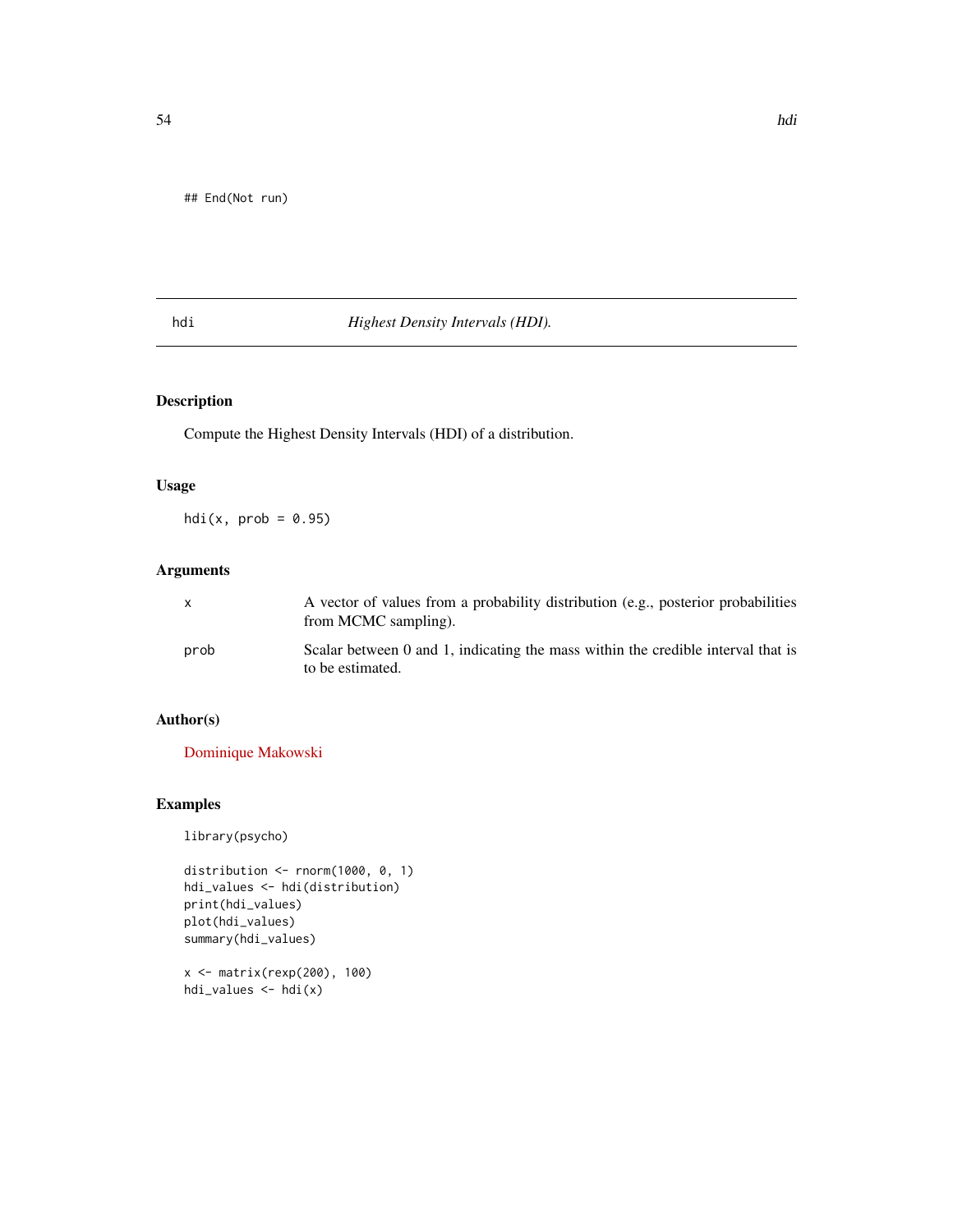#### Description

Return the interpretation of a Bayes Factor.

#### Usage

```
interpret_bf(x, direction = TRUE, bf = TRUE, rules = "jeffreys1961")
```
### Arguments

| $\mathsf{x}$ | Bayes Factor.                                                     |
|--------------|-------------------------------------------------------------------|
| direction    | Include direction (against / in favour).                          |
| bf           | Include Bayes Factor.                                             |
| rules        | Can be "jeffreys1961" (default), "raftery1995", or a custom list. |

# Author(s)

[Dominique Makowski](https://dominiquemakowski.github.io/)

#### References

- Jeffreys, H. (1961), Theory of Probability, 3rd ed., Oxford University Press, Oxford.
- Jarosz, A. F., & Wiley, J. (2014). What are the odds? A practical guide to computing and reporting Bayes factors. The Journal of Problem Solving, 7(1), 2.

#### Examples

library(psycho) interpret\_bf(x=10)

interpret\_d *Standardized difference (Cohen's d) interpreation.*

# Description

Interpret d with a set of rules.

#### Usage

```
interpret_d(x, direction = FALSE, rules = "cohen1988")
```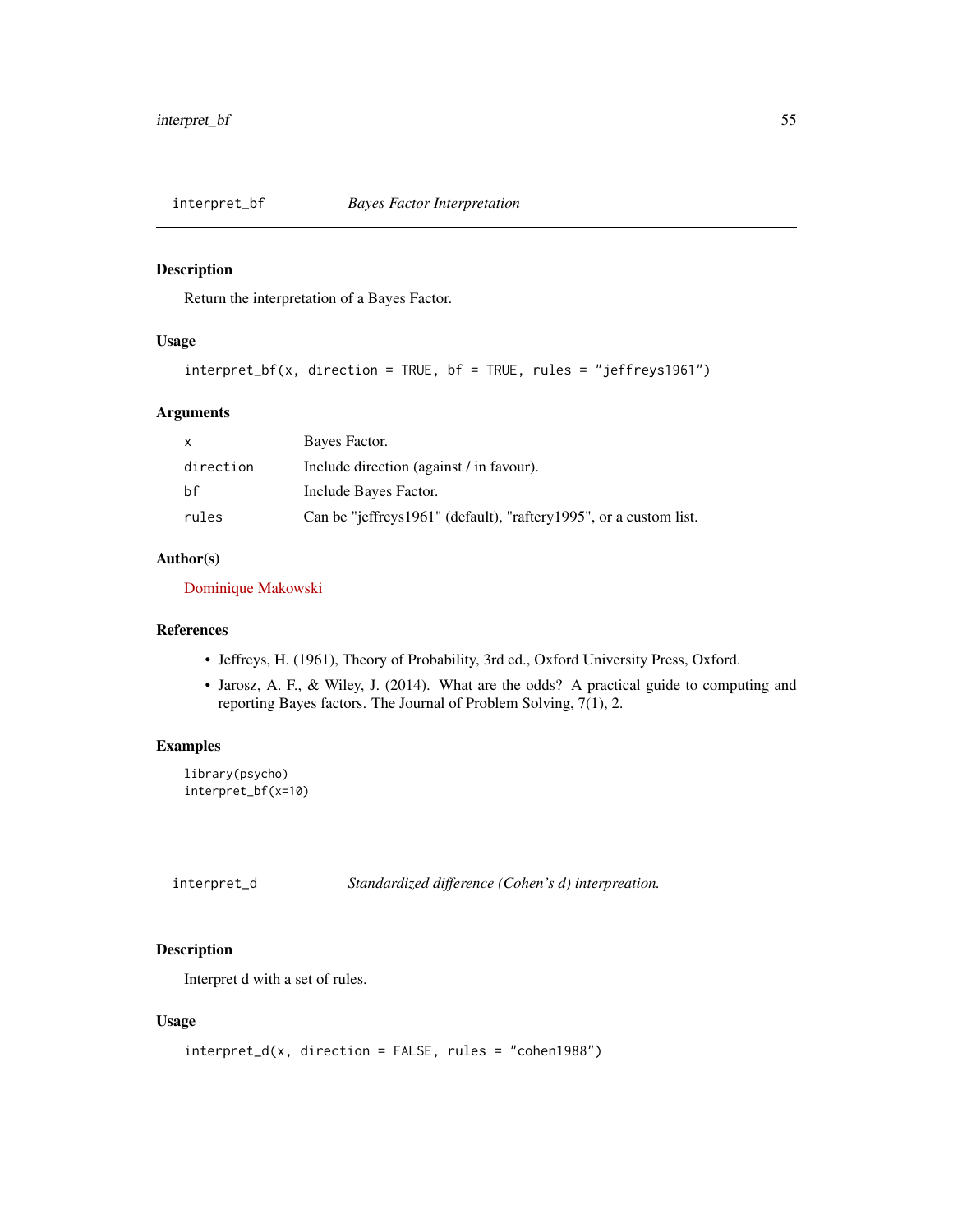# Arguments

| X         | Standardized difference.                                            |
|-----------|---------------------------------------------------------------------|
| direction | Return direction.                                                   |
| rules     | Can be "cohen 1988" (default), "sawilowsky 2009", or a custom list. |

# Author(s)

[Dominique Makowski](https://dominiquemakowski.github.io/)

# Examples

```
library(psycho)
interpret_d(-0.42)
interpret_d(-0.62)
```
interpret\_d\_posterior *Standardized difference (Cohen's d) interpreation for a posterior distribution.*

# Description

Interpret d with a set of rules.

#### Usage

```
interpret_d_posterior(posterior, rules = "cohen1988")
```
## Arguments

| posterior | Posterior distribution of standardized differences.               |
|-----------|-------------------------------------------------------------------|
| rules     | Can be "cohen1988" (default), "sawilowsky2009", or a custom list. |

# Author(s)

[Dominique Makowski](https://dominiquemakowski.github.io/)

# Examples

```
library(psycho)
posterior <- rnorm(1000, 0.6, 0.05)
interpret_d_posterior(posterior)
interpret_d_posterior(rnorm(1000, 0.1, 1))
```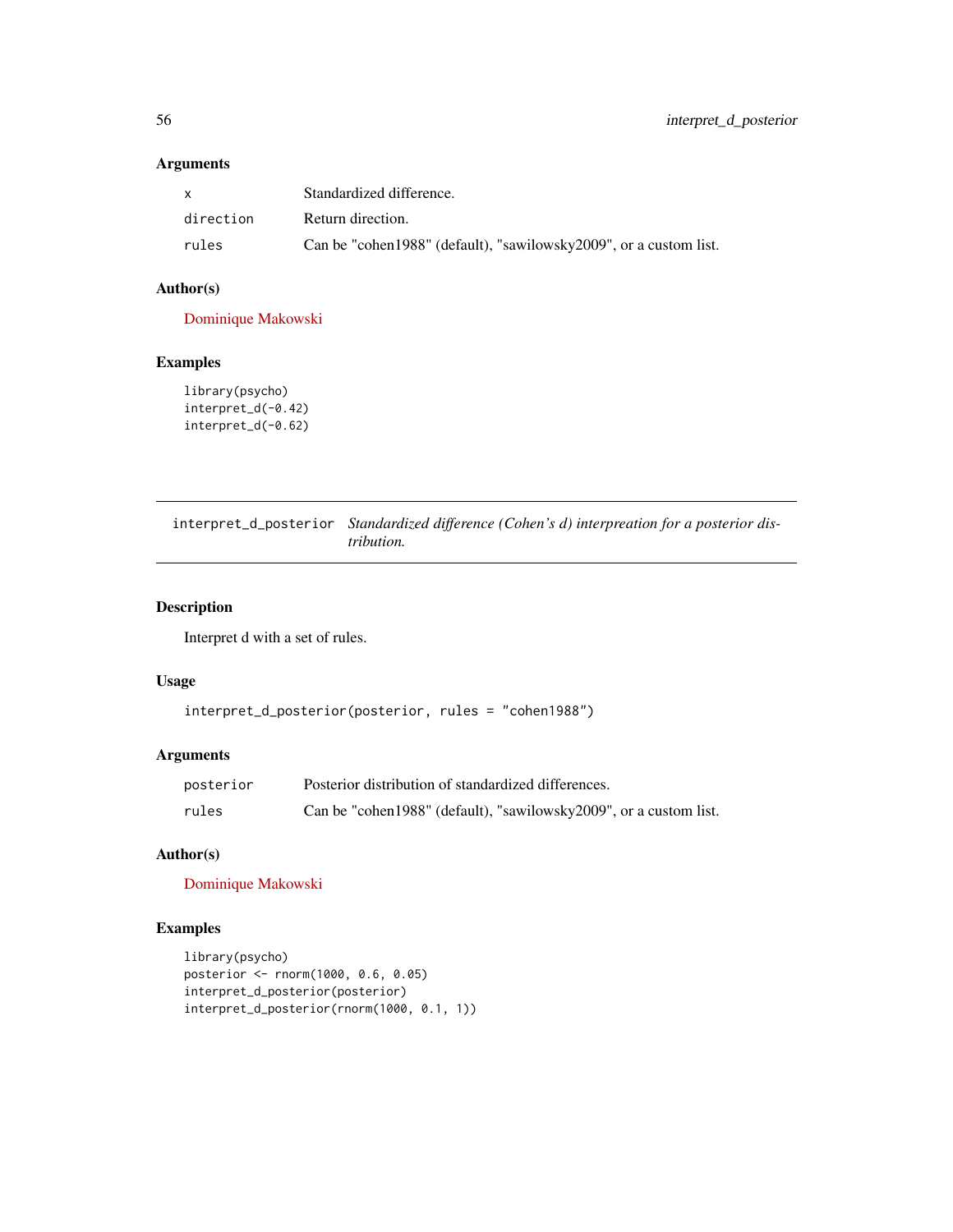interpret\_odds *Omega Squared Interpretation*

# Description

Return the interpretation of Omegas Squared.

#### Usage

```
interpret_odds(x, log = FALSE, direction = FALSE, rules = "chen2010")
```
# Arguments

| x         | Odds ratio.                                                                                                    |
|-----------|----------------------------------------------------------------------------------------------------------------|
| log       | Are these log odds ratio?                                                                                      |
| direction | Return direction.                                                                                              |
| rules     | Can be "chen2010" (default), "cohen1988" (through log odds to Cohen's d trans-<br>formation) or a custom list. |

### Author(s)

[Dominique Makowski](https://dominiquemakowski.github.io/)

# References

• Chen, H., Cohen, P., & Chen, S. (2010). How big is a big odds ratio? Interpreting the magnitudes of odds ratios in epidemiological studies. Communications in Statistics—Simulation and Computation®, 39(4), 860-864.

# See Also

http://imaging.mrc-cbu.cam.ac.uk/statswiki/FAQ/effectSize

# Examples

```
library(psycho)
interpret_odds(x=2)
```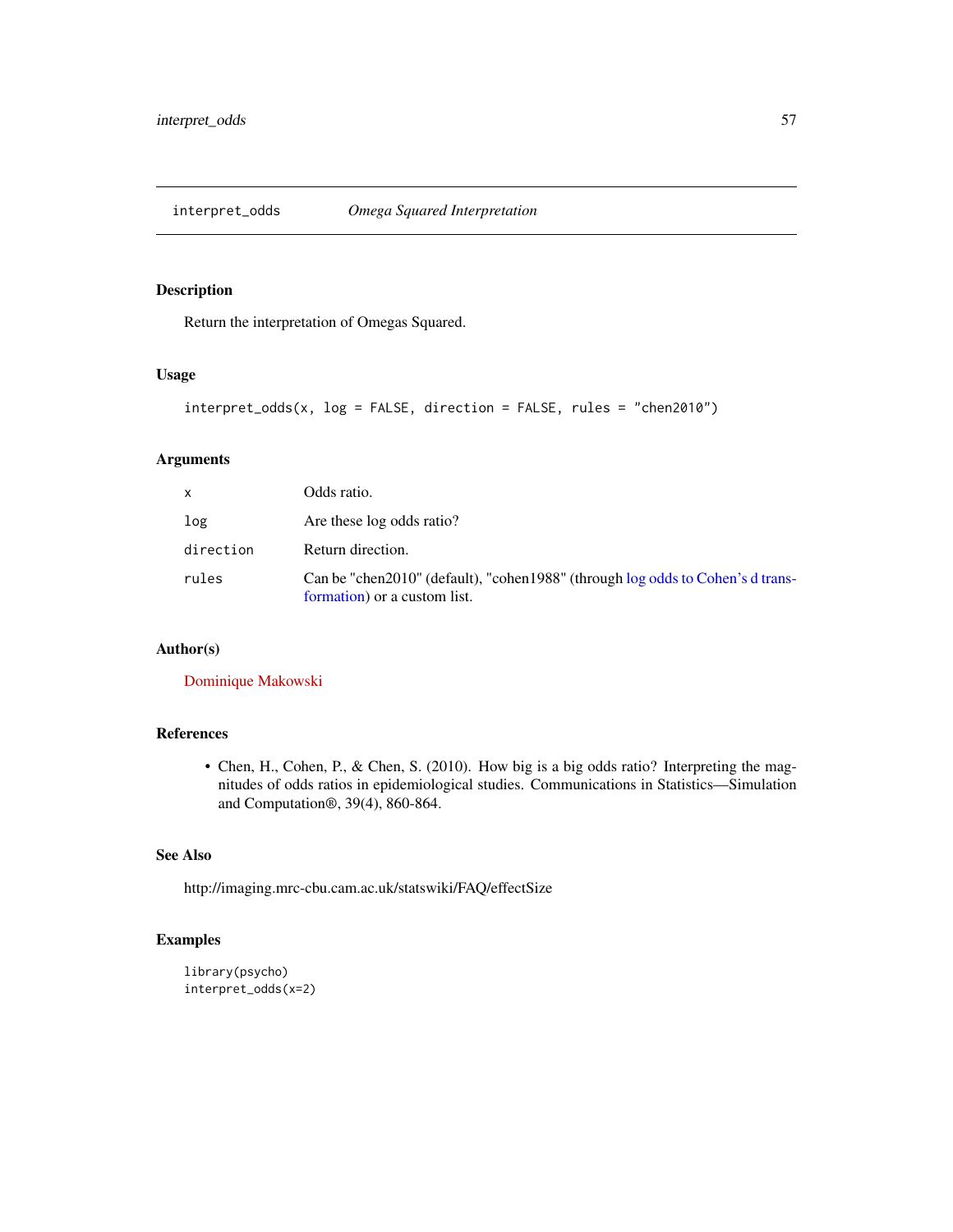```
interpret_odds_posterior
```
*Odds ratio interpreation for a posterior distribution.*

## Description

Interpret odds with a set of rules.

### Usage

```
interpret_odds_posterior(posterior, log = FALSE, rules = "chen2010")
```
# Arguments

| posterior | Posterior distribution of odds ratio.                                                                          |
|-----------|----------------------------------------------------------------------------------------------------------------|
| log       | Are these log odds ratio?                                                                                      |
| rules     | Can be "chen2010" (default), "cohen1988" (through log odds to Cohen's d trans-<br>formation) or a custom list. |

#### Author(s)

[Dominique Makowski](https://dominiquemakowski.github.io/)

### Examples

```
library(psycho)
posterior <- rnorm(1000, 0.6, 0.05)
interpret_odds_posterior(posterior)
interpret_odds_posterior(rnorm(1000, 0.1, 1))
interpret_odds_posterior(rnorm(1000, 3, 1.5))
```
interpret\_omega\_sq *Omega Squared Interpretation*

#### Description

Return the interpretation of Omegas Squared.

## Usage

```
interpret_omega_sq(x, rules = "field2013")
```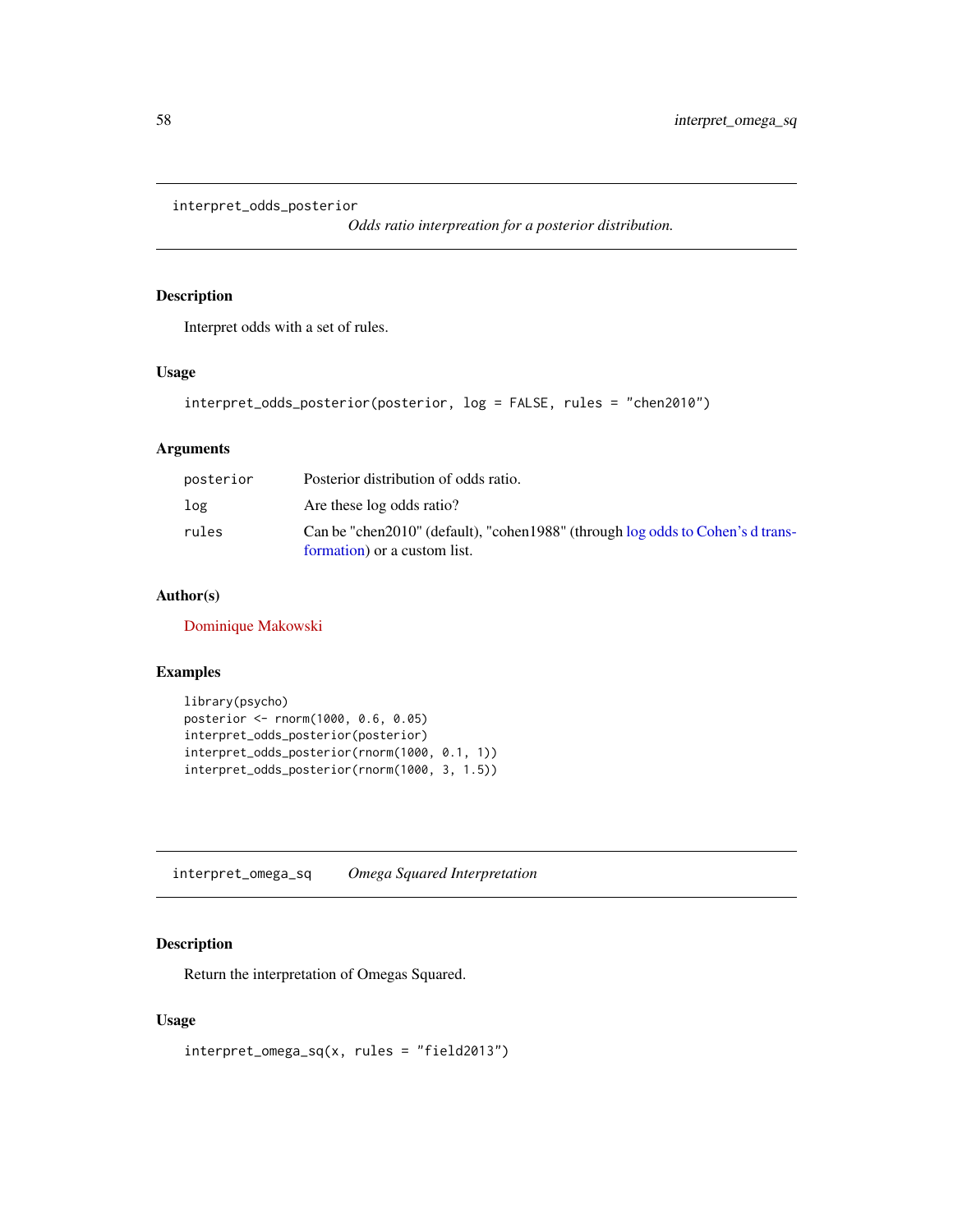# interpret\_r 59

#### Arguments

|       | Omega Squared.                                   |
|-------|--------------------------------------------------|
| rules | Can be "field 2013" (default), or a custom list. |

### Author(s)

[Dominique Makowski](https://dominiquemakowski.github.io/)

#### References

• Field, A (2013) Discovering statistics using IBM SPSS Statistics. Fourth Edition. Sage:London.

#### See Also

http://imaging.mrc-cbu.cam.ac.uk/statswiki/FAQ/effectSize

# Examples

```
library(psycho)
interpret_omega_sq(x=0.05)
```
interpret\_r *Correlation coefficient r interpreation.*

# Description

Interpret r with a set of rules.

# Usage

```
interpret_r(x, direction = TRUE, strength = TRUE, rules = "cohen1988")
```
### Arguments

| X         | Correlation coefficient.                                     |
|-----------|--------------------------------------------------------------|
| direction | Return direction.                                            |
| strength  | Return strength.                                             |
| rules     | Can be "cohen1988" (default), "evans1996", or a custom list. |

# Author(s)

[Dominique Makowski](https://dominiquemakowski.github.io/)

## See Also

Page 88 of APA's 6th Edition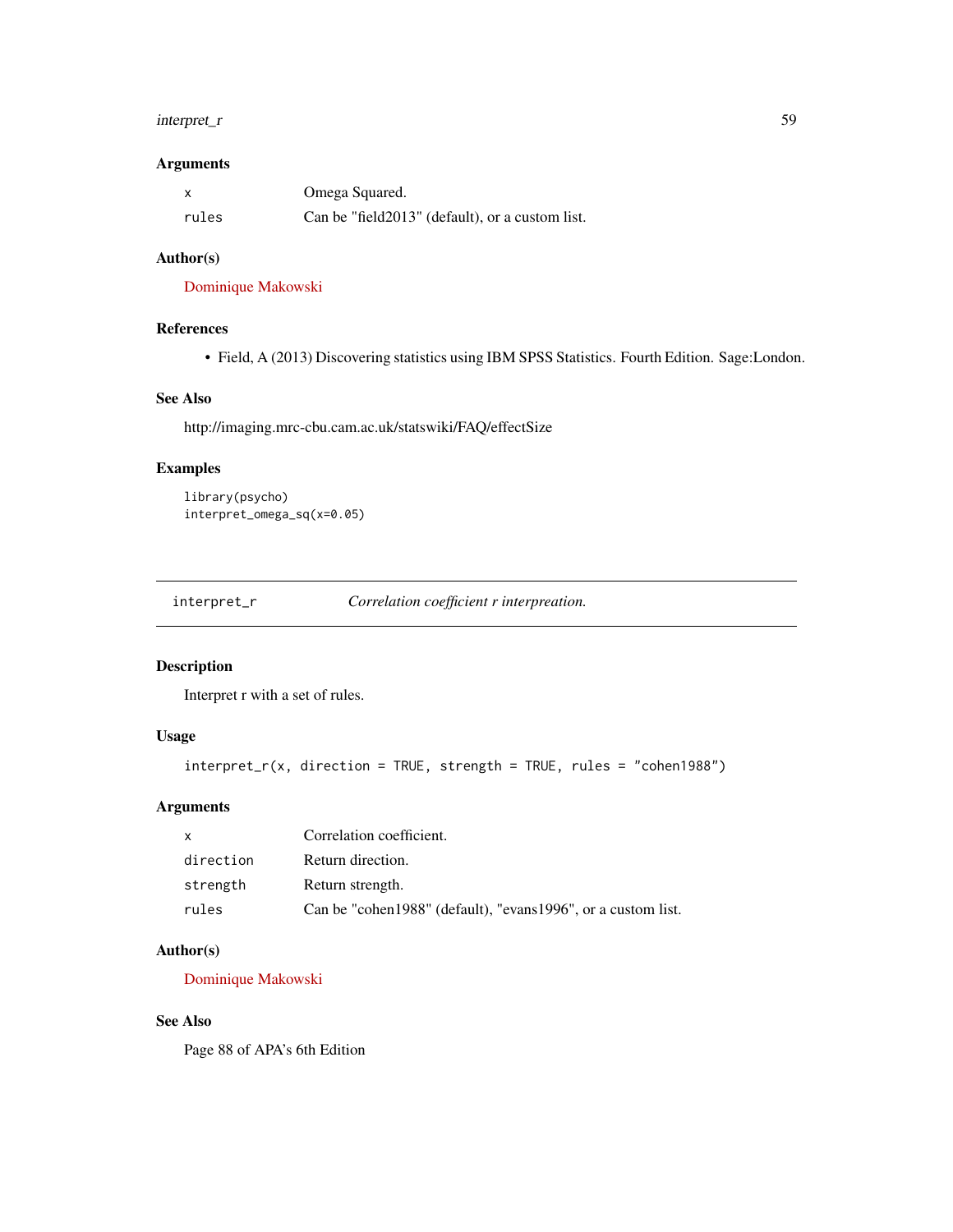# Examples

```
library(psycho)
interpret_r(-0.42)
```
interpret\_R2 *R2 interpreation.*

# Description

Interpret R2 with a set of rules.

# Usage

 $interpret_R2(x, rules = "cohen1988")$ 

# Arguments

| $\mathsf{x}$ | Value.                                                                    |
|--------------|---------------------------------------------------------------------------|
| rules        | Can be "cohen1988" (default), "chin1998" or "hair2013", or a custom list. |

# Author(s)

[Dominique Makowski](https://dominiquemakowski.github.io/)

## Examples

```
library(psycho)
interpret_R2(x=0.42)
interpret_R2(x=c(0.42, 0.2, 0.9, 0))
```
interpret\_R2\_posterior

*R2 interpreation for a posterior distribution.*

# Description

Interpret R2 with a set of rules.

# Usage

interpret\_R2\_posterior(posterior, rules = "cohen1988")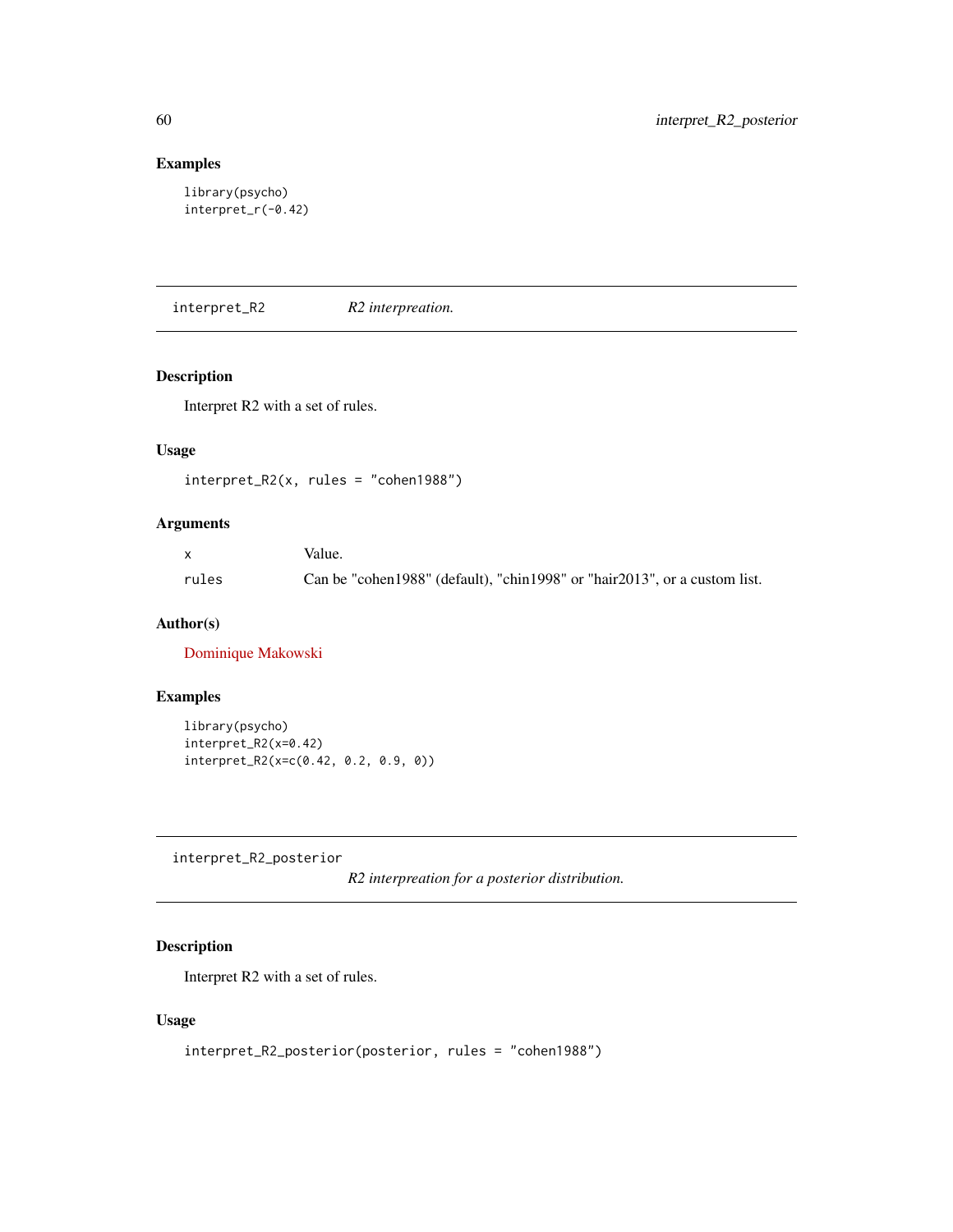# interpret\_RMSEA 61

# Arguments

| posterior | Distribution of R2.                                                       |
|-----------|---------------------------------------------------------------------------|
| rules     | Can be "cohen1988" (default), "chin1998" or "hair2013", or a custom list. |

# Author(s)

[Dominique Makowski](https://dominiquemakowski.github.io/)

# Examples

```
library(psycho)
posterior <- rnorm(1000, 0.4, 0.1)
interpret_R2_posterior(posterior)
```
interpret\_RMSEA *RMSEA interpreation.*

# Description

Interpret RMSEA with a set of rules.

# Usage

```
interpret_RMSEA(x, rules = "awang2012")
```
# Arguments

|       | RMSEA.                                |
|-------|---------------------------------------|
| rules | Can be "awang2012", or a custom list. |

# Author(s)

[Dominique Makowski](https://dominiquemakowski.github.io/)

# Examples

```
library(psycho)
interpret_RMSEA(0.04)
```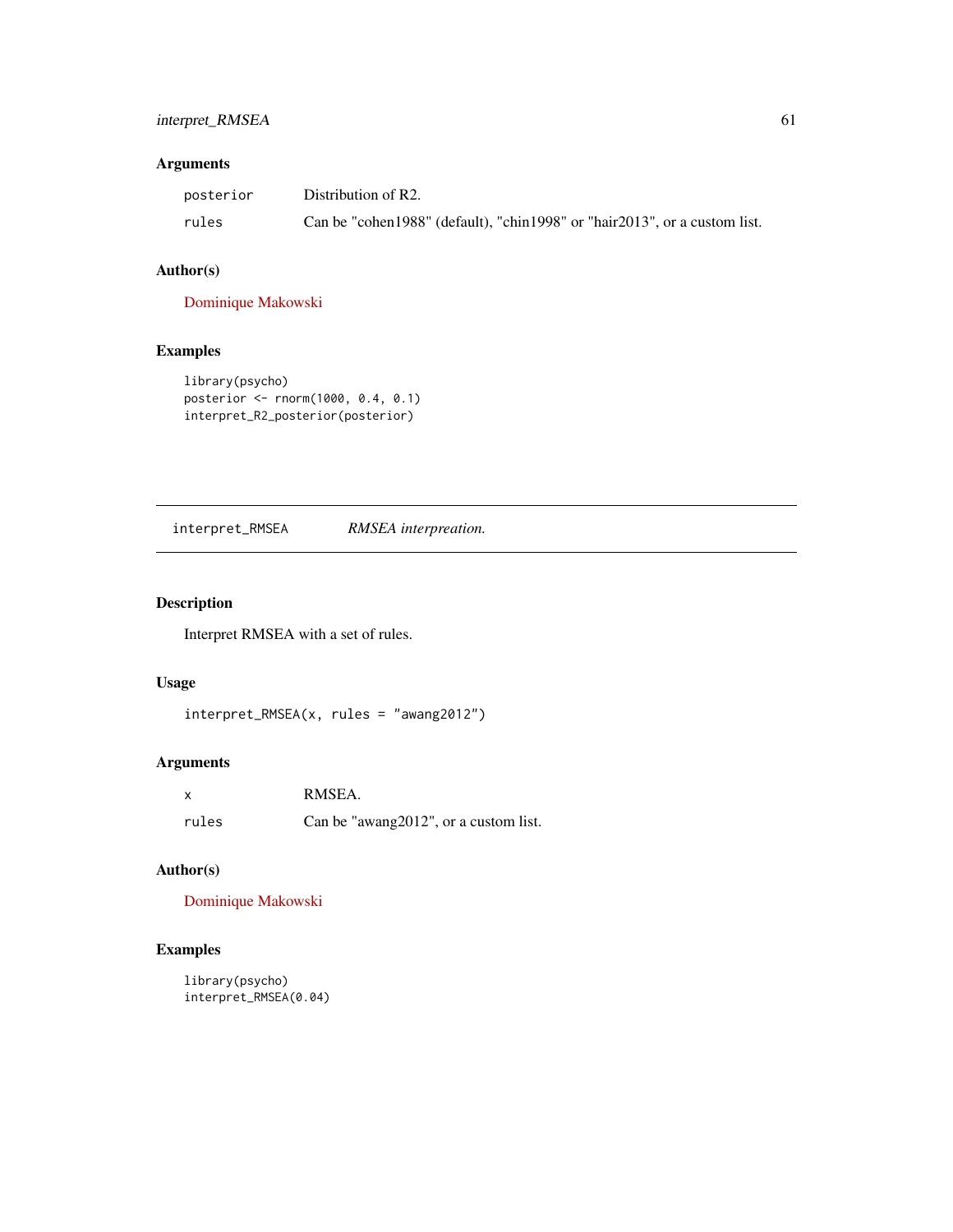interpret\_r\_posterior *Correlation coefficient r interpreation for a posterior distribution.*

### Description

Interpret r with a set of rules.

# Usage

```
interpret_r_posterior(posterior, rules = "cohen1988")
```
# Arguments

| posterior | Posterior distribution of correlation coefficient.               |
|-----------|------------------------------------------------------------------|
| rules     | Can be "cohen 1988" (default) or "evans 1996", or a custom list. |

# Author(s)

[Dominique Makowski](https://dominiquemakowski.github.io/)

# See Also

Page 88 of APA's 6th Edition

# Examples

```
library(psycho)
posterior <- rnorm(1000, 0.5, 0.5)
interpret_r_posterior(posterior)
```
is.mixed *Check if model includes random effects.*

# Description

Check if model is mixed. See the documentation for your model's class:

• [is.mixed.stanreg](#page-62-0)

## Usage

is.mixed(fit, ...)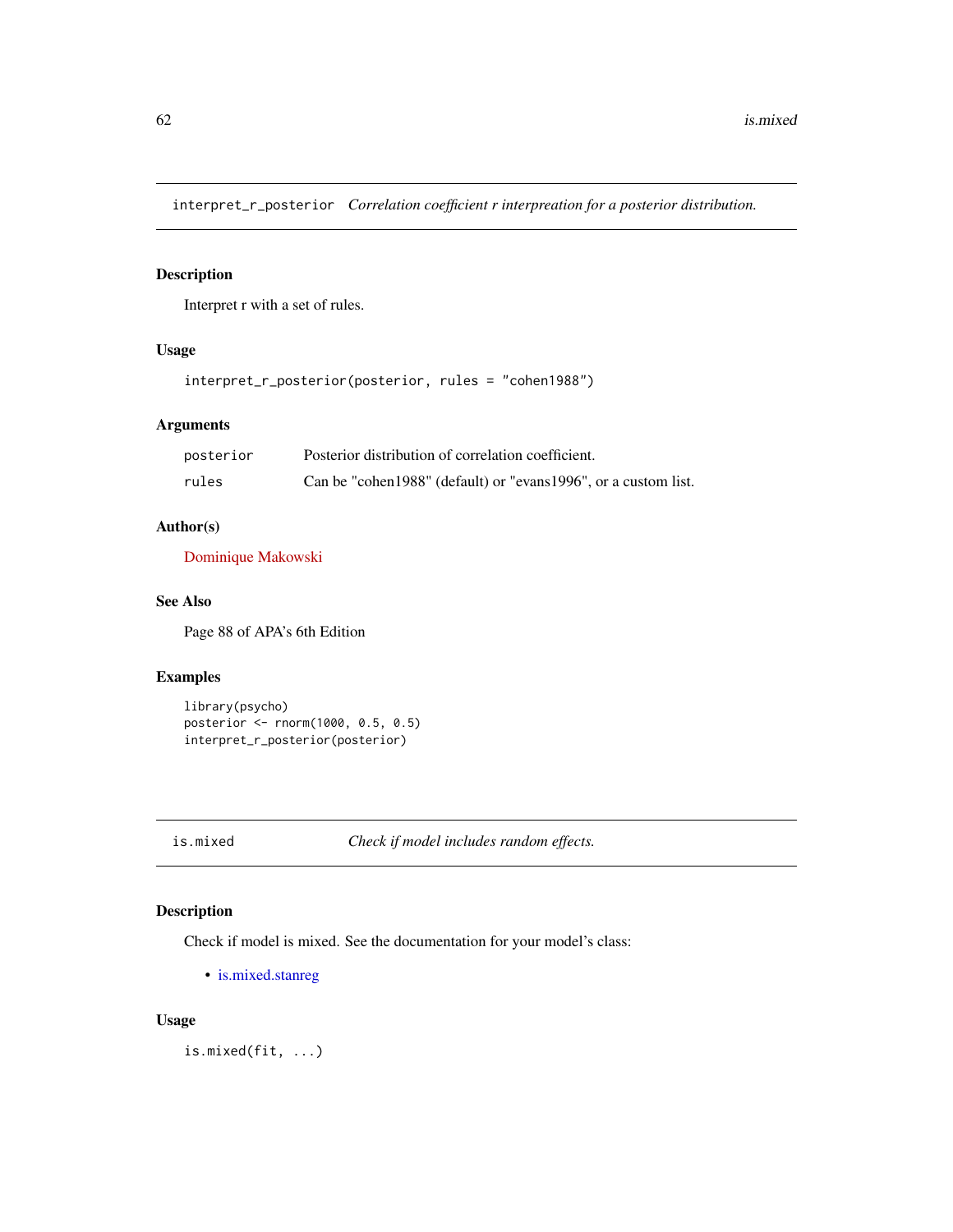# is.mixed.stanreg 63

# Arguments

| fit     | Model.                                     |
|---------|--------------------------------------------|
| $\cdot$ | Arguments passed to or from other methods. |

### Author(s)

[Dominique Makowski](https://dominiquemakowski.github.io/)

<span id="page-62-0"></span>is.mixed.stanreg *Check if model includes random effects.*

# Description

Check if model is mixed.

### Usage

## S3 method for class 'stanreg' is.mixed(fit, ...)

# Arguments

| fit     | Model.                                     |
|---------|--------------------------------------------|
| $\cdot$ | Arguments passed to or from other methods. |

# Author(s)

[Dominique Makowski](https://dominiquemakowski.github.io/)

is.psychobject *Creates or tests for objects of mode "psychobject".*

# Description

Creates or tests for objects of mode "psychobject".

# Usage

is.psychobject(x)

#### Arguments

x an arbitrary R object.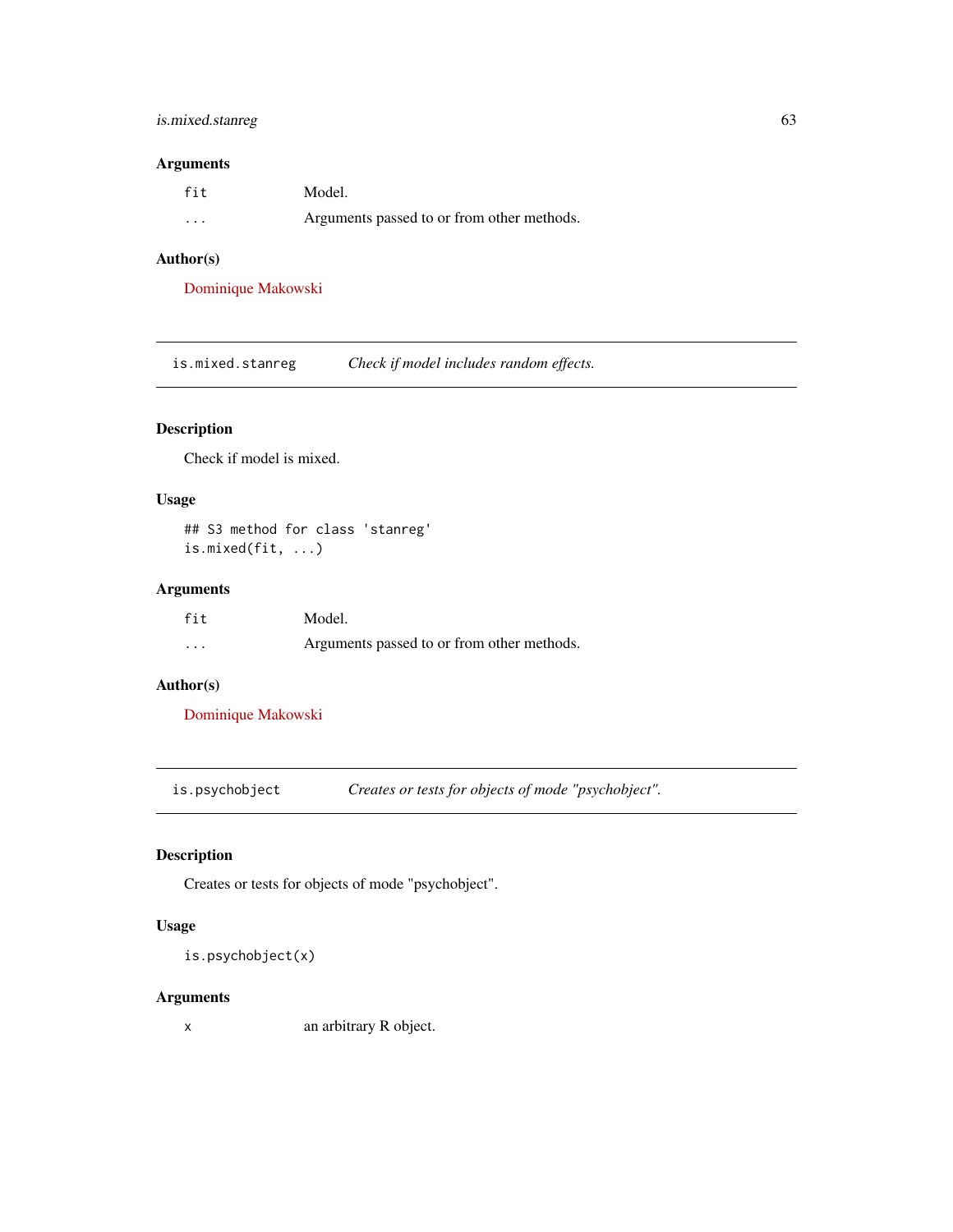# Description

Check if a dataframe is standardized.

# Usage

is.standardized(df, tol =  $0.1$ )

# Arguments

| df  | A dataframe.        |
|-----|---------------------|
| tol | The error treshold. |

# Value

bool.

# Author(s)

[Dominique Makowski](https://dominiquemakowski.github.io/)

#### Examples

library(psycho)

```
df <- psycho::affective
is.standardized(df)
```
dfZ <- psycho::standardize(df) is.standardized(dfZ)

mellenbergh.test *Mellenbergh & van den Brink (1998) test for pre-post comparison.*

# Description

Test for comparing post-test to baseline for a single participant.

## Usage

mellenbergh.test(t0, t1, controls)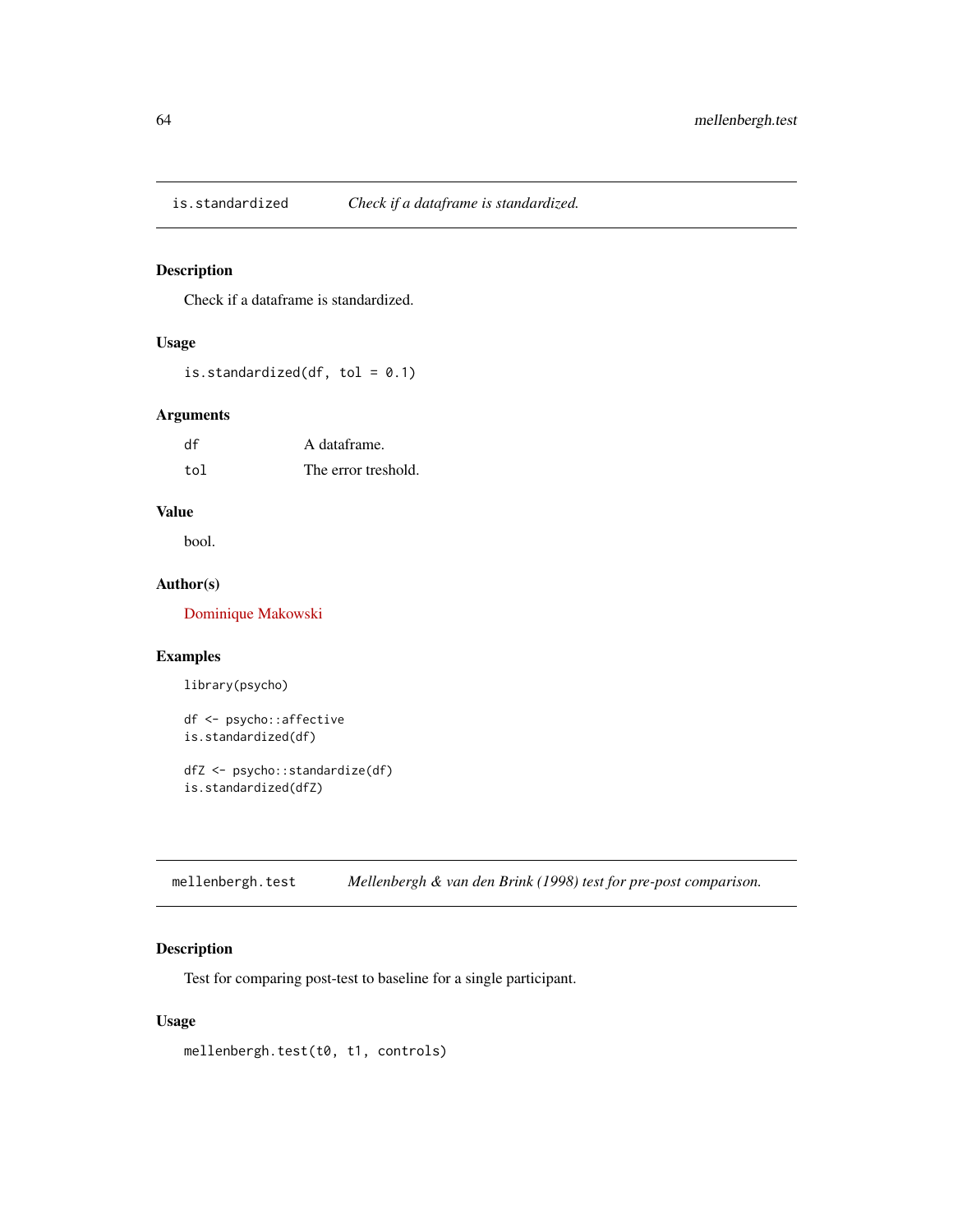#### Arguments

| t0       | Single value (pretest or baseline score).                                                                |
|----------|----------------------------------------------------------------------------------------------------------|
| t1       | Single value (posttest score).                                                                           |
| controls | Vector of scores of the control group OR single value corresponding to the con-<br>trol SD of the score. |

### Value

Returns a data frame containing the z-value and p-value. If significant, the difference between pre and post tests is significant.

### Author(s)

Dominique Makowski

# Examples

library(psycho)

mellenbergh.test(t0 = 4, t1 = 12, controls =  $c(0, -2, 5, 2, 1, 3, -4, -2)$ ) mellenbergh.test(t $0 = 8$ , t1 = 2, controls = 2.6)

model\_to\_priors *Model to Prior.*

# Description

Convert a Bayesian model's results to priors.

# Usage

```
model_to_priors(fit, autoscale = FALSE)
```
# Arguments

| fit       | A stanreg model. |
|-----------|------------------|
| autoscale | Set autoscale.   |

### Author(s)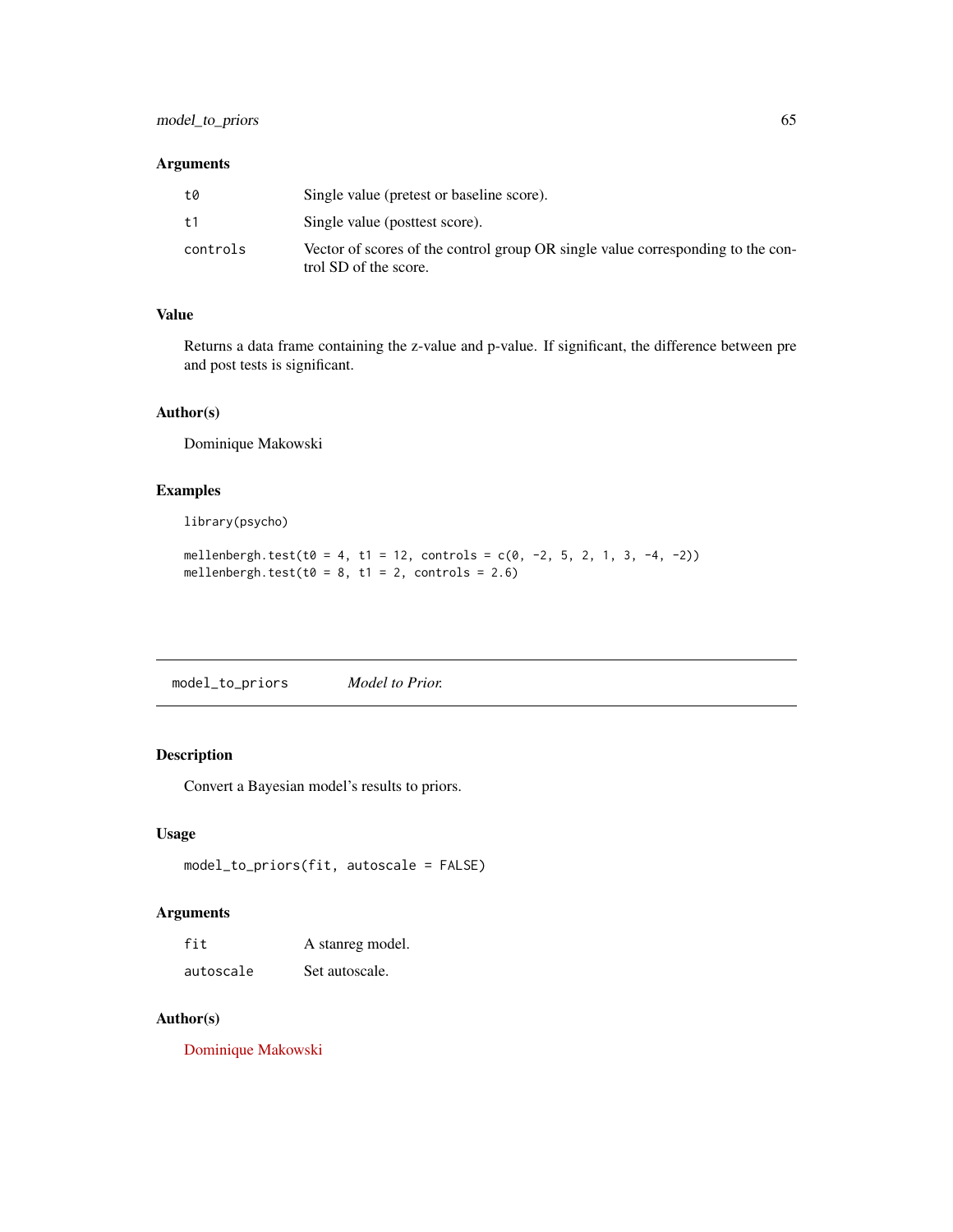#### Examples

```
## Not run:
library(rstanarm)
library(psycho)
fit <- stan_glm(Sepal.Length ~ Petal.Width, data=iris)
priors <- model_to_priors(fit)
update(fit, prior=priors$prior)
fit <- stan_glmer(Subjective_Valence ~ Emotion_Condition + (1|Participant_ID), data=psycho::emotion)
priors <- model_to_priors(fit)
fit1 <- stan_glm(Subjective_Valence ~ Emotion_Condition,
   data=filter(psycho::emotion, Participant_ID == "1S"))
fit2 <- stan_glm(Subjective_Valence ~ Emotion_Condition,
    data=filter(psycho::emotion, Participant_ID == "1S"),
   prior=priors$prior, prior_intercept=priors$prior_intercept)
## End(Not run)
```
mpe *Compute Maximum Probability of Effect (MPE)*.

#### Description

Compute the Maximum Probability of Effect (MPE), i.e., the proportion of posterior distribution that is of the same sign as the median. In other words, it corresponds to the maximum probability that the effect is different from 0 in the median's direction.

#### Usage

mpe(posterior)

#### Arguments

posterior Posterior Distribution.

## Value

list containing the MPE and its values.

### Author(s)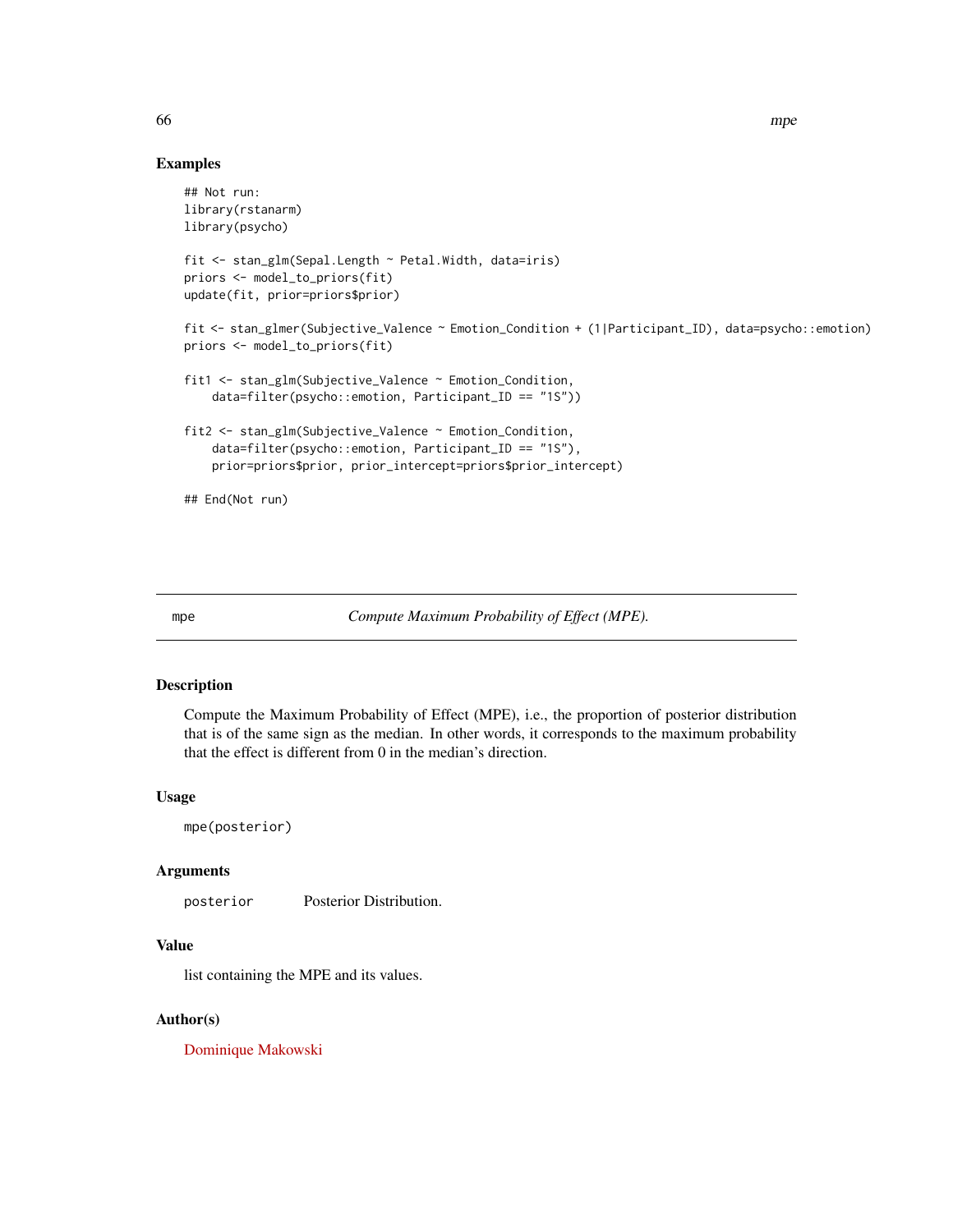#### n\_factors 67

## Examples

```
library(psycho)
library(rstanarm)
fit <- rstanarm::stan_glm(rating ~ advance, data=attitude)
posterior <- psycho::analyze(fit)$values$effects$advance$posterior
mpe <- psycho::mpe(posterior)
print(mpe$MPE)
print(mpe$values)
```

| n_factors |
|-----------|
|-----------|

#### $Find$  *Optimal Factor Number.*

# Description

Find optimal components number using maximum method aggreement.

# Usage

n\_factors(df, rotate = "varimax", fm = "minres", n = NULL)

#### Arguments

| df     | A dataframe or correlation matrix                                                                                                                                                           |
|--------|---------------------------------------------------------------------------------------------------------------------------------------------------------------------------------------------|
| rotate | What rotation to use c("none", "varimax", "oblimin", "promax")                                                                                                                              |
| fm     | Factoring method: "pa" for Principal Axis Factor Analysis, "minres" (default)<br>for minimum residual (OLS) factoring, "mle" for Maximum Likelihood FA and<br>"pc" for Principal Components |
| n      | If correlation matrix is passed, the sample size.                                                                                                                                           |

### Value

output

#### Author(s)

[Dominique Makowski](https://dominiquemakowski.github.io/)

### Examples

```
df <- dplyr::select_if(attitude, is.numeric)
results <- psycho::n_factors(df)
```
summary(results) plot(results)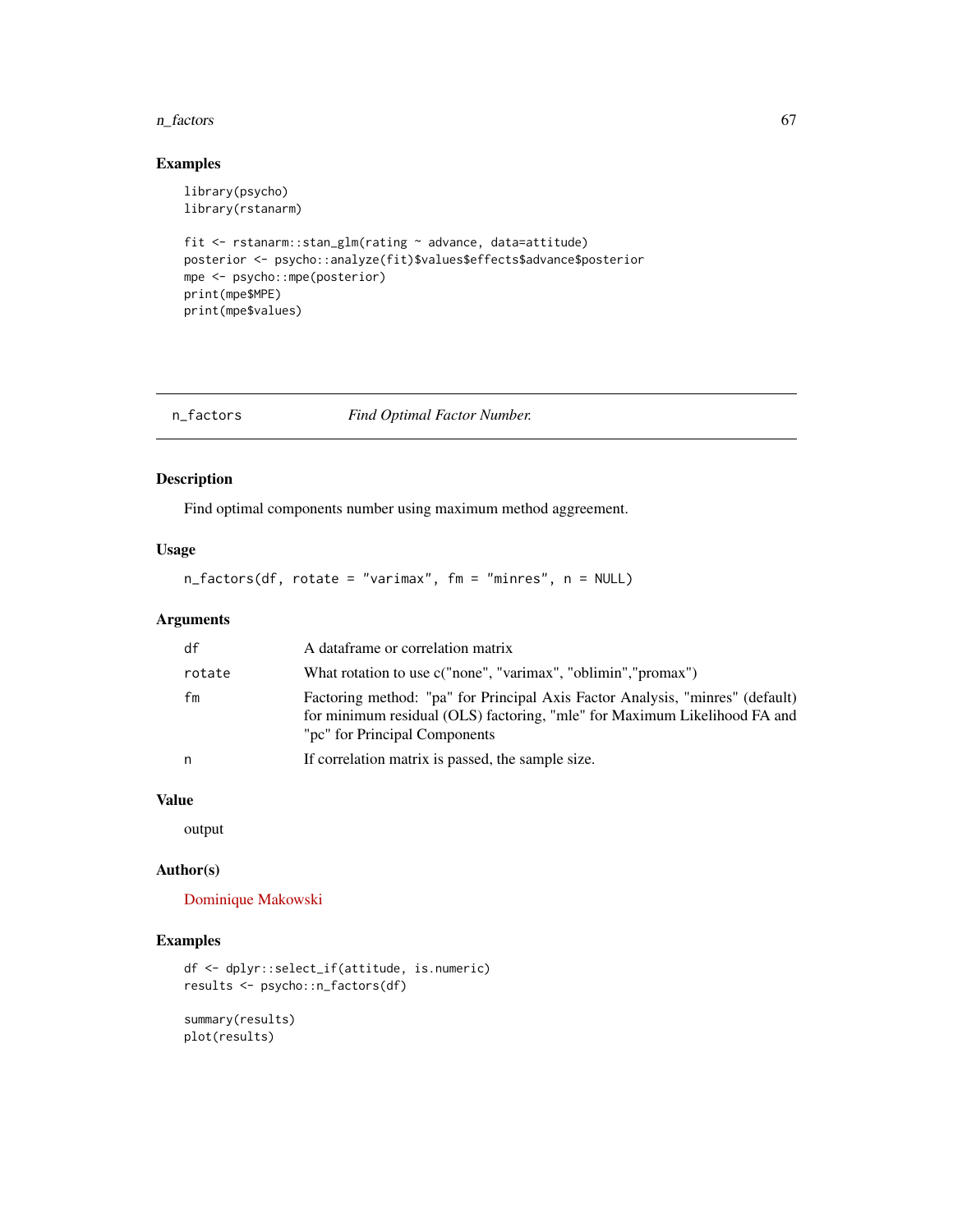# See details on methods psycho::values(results)\$methods

<span id="page-67-0"></span>odds\_to\_d *(Log) odds ratio to Cohen's d*

# Description

(Log) odds ratio to Cohen's d.

# Usage

odds\_to\_d(x, log = TRUE)

# Arguments

| X   | Odds ratio.               |
|-----|---------------------------|
| log | Are these log odds ratio? |

#### Author(s)

[Dominique Makowski](https://dominiquemakowski.github.io/)

## References

• Sánchez-Meca, J., Marín-Martínez, F., & Chacón-Moscoso, S. (2003). Effect-size indices for dichotomized outcomes in meta-analysis. Psychological methods, 8(4), 448.

# See Also

https://www.meta-analysis.com/downloads/Meta-analysis

# Examples

```
library(psycho)
odds_to_d(x=2)
```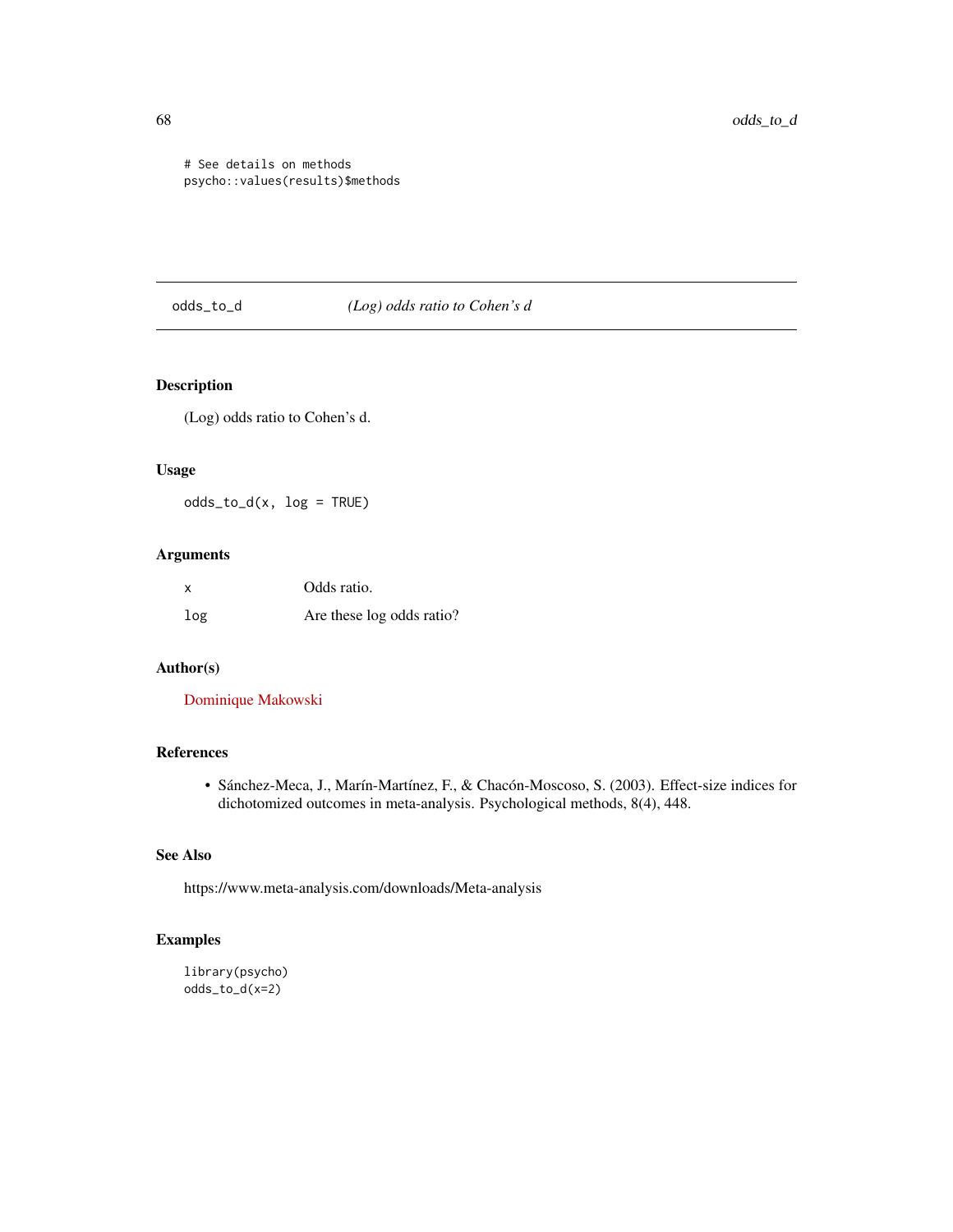# Description

Convert (log)odds to probabilies.

# Usage

```
odds_to_probs(odds, subset = NULL, except = NULL, log = TRUE)
```
# Arguments

| odds   | Odds values in vector or dataframe.                                                      |
|--------|------------------------------------------------------------------------------------------|
| subset | Character or list of characters of column names to be transformed.                       |
| except | Character or list of characters of column names to be excluded from transforma-<br>tion. |
| log    | Are these Log odds (such as in logistic models)?                                         |

# Author(s)

[Dominique Makowski](https://dominiquemakowski.github.io/)

# Examples

```
library(psycho)
odds_to_probs(-1.45)
```
omega\_sq *Partial Omega Squared.*

# Description

Partial Omega Squared.

# Usage

 $omega_s$ g(x, partial = TRUE)

# Arguments

| X       | aov object.                   |
|---------|-------------------------------|
| partial | Return partial omega squared. |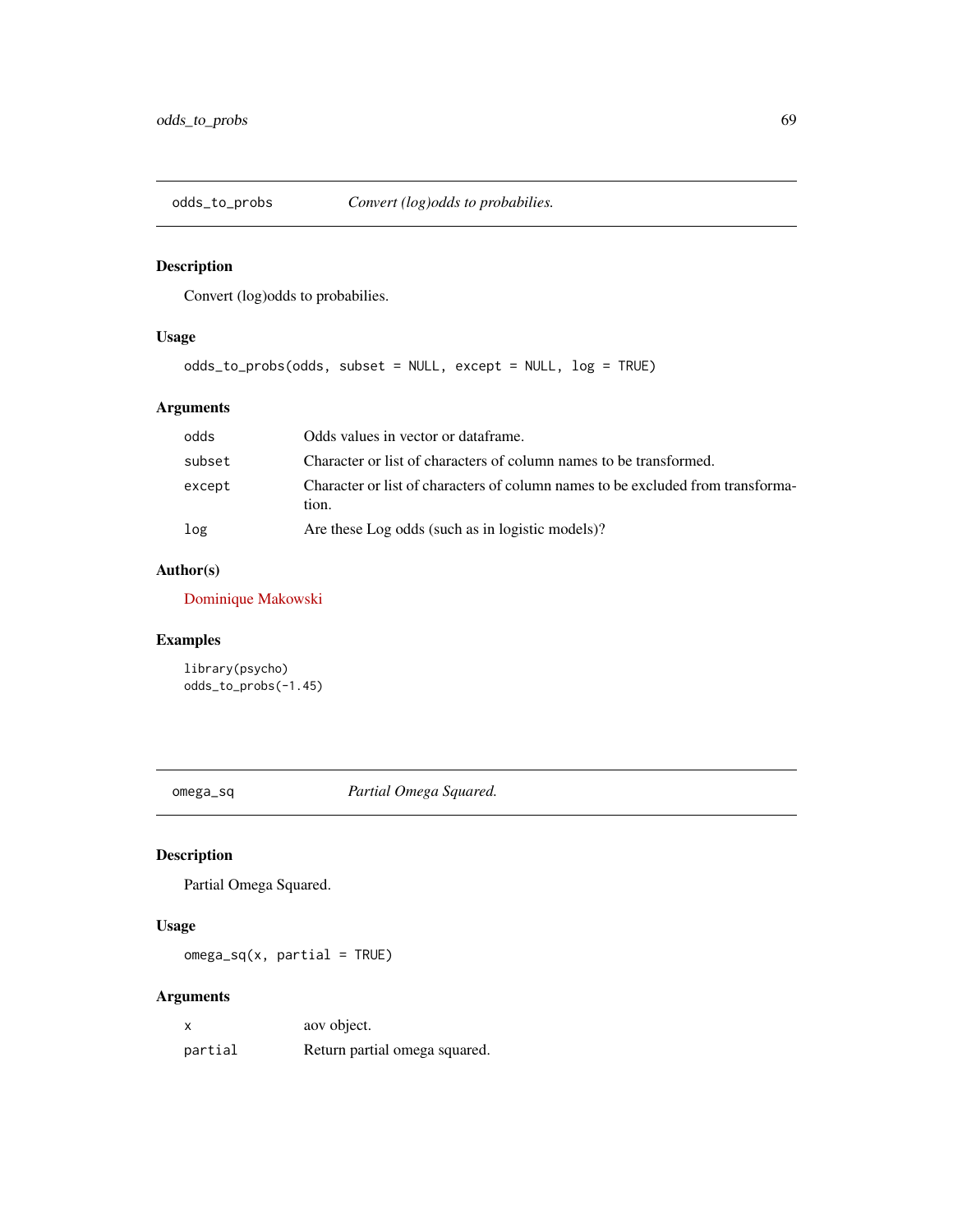70 overlap and the contract of the contract of the contract of the contract of the contract of the contract of the contract of the contract of the contract of the contract of the contract of the contract of the contract of

# Value

output

# Author(s)

Arnoud Plantinga

# See Also

http://stats.stackexchange.com/a/126520

# Examples

library(psycho)

df <- psycho::affective

```
x <- aov(df$Tolerating ~ df$Salary)
x <- aov(df$Tolerating ~ df$Salary * df$Sex)
```
omega\_sq(x)

# overlap *Overlap of Two Empirical Distributions.*

# Description

A method to calculate the overlap coefficient of two kernel density estimates (a measure of similarity between two samples).

# Usage

overlap(x, y, method = "trapezoid")

# Arguments

| $\mathsf{x}$ | A vector of values from a probability distribution (e.g., posterior probabilities<br>from MCMC sampling). |
|--------------|-----------------------------------------------------------------------------------------------------------|
| <b>V</b>     | Scalar between 0 and 1, indicating the mass within the credible interval that is<br>to be estimated.      |
| method       | Method of AUC computation. Can be "trapezoid" (default), "step" or "spline".                              |

# Author(s)

S. Venne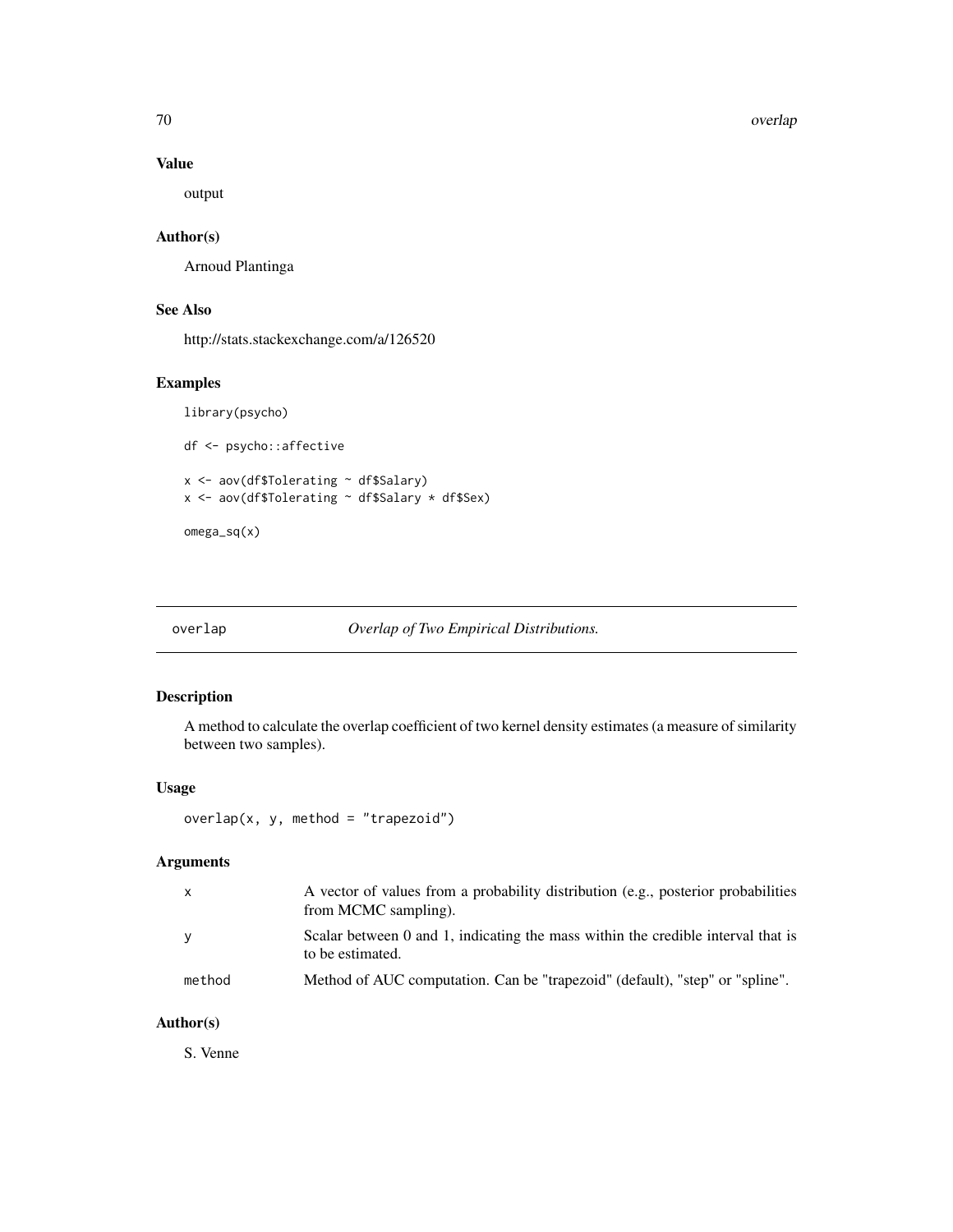#### percentile 71

### Examples

library(psycho)

```
x <- rnorm(100, 1, 0.5)
y <- rnorm(100, 0, 1)
overlap(x, y)
```
percentile *Transform z score to percentile.*

# Description

Transform z score to percentile.

# Usage

percentile(z\_score)

### Arguments

z\_score Z score.

#### Author(s)

[Dominique Makowski](https://dominiquemakowski.github.io/)

# Examples

library(psycho) percentile(-1.96)

percentile\_to\_z *Transform a percentile to a z score.*

# Description

Transform a percentile to a z score.

# Usage

percentile\_to\_z(percentile)

#### Arguments

percentile Percentile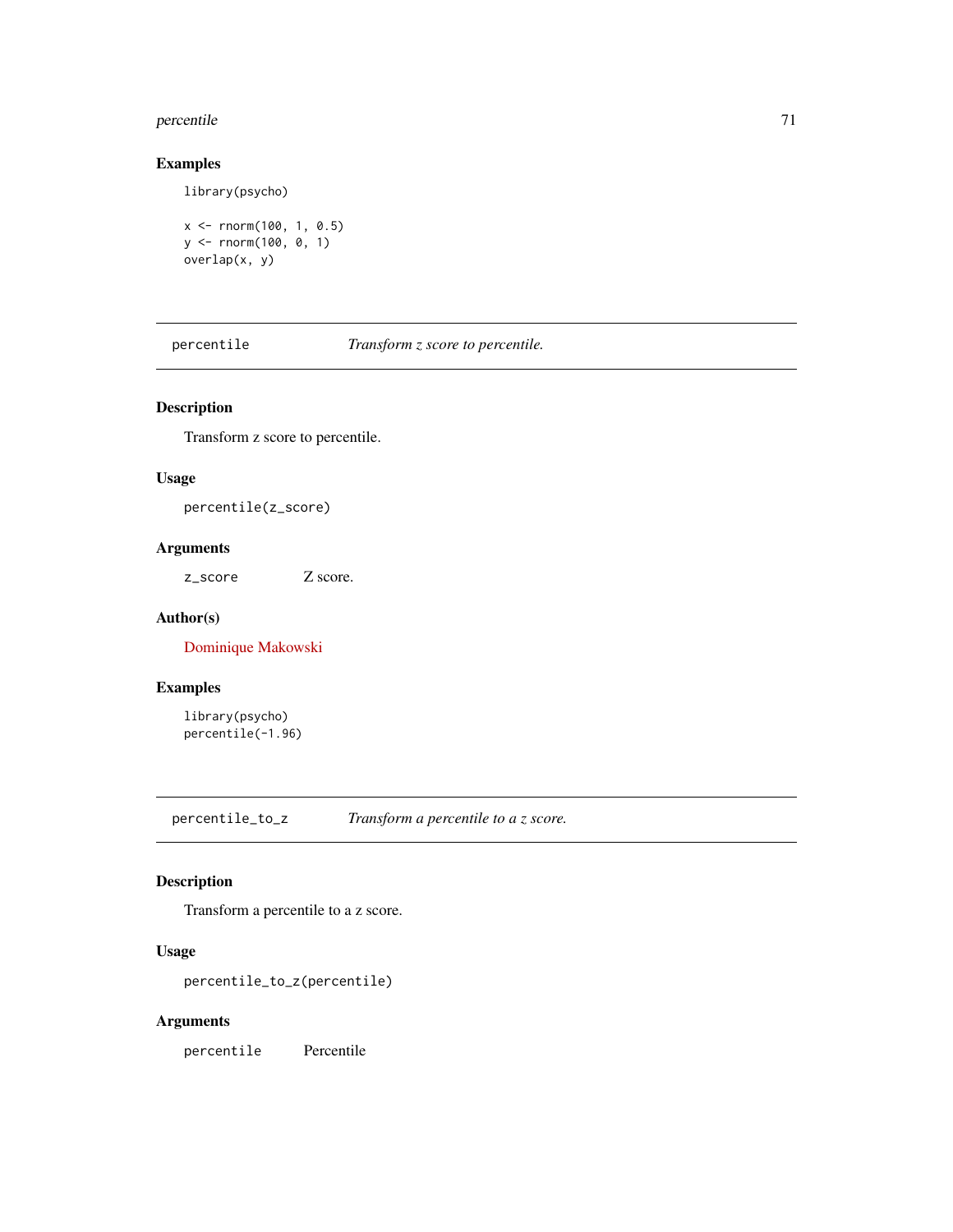# Author(s)

[Dominique Makowski](https://dominiquemakowski.github.io/)

# Examples

library(psycho) percentile\_to\_z(95)

plot.psychobject *Plot the results.*

# Description

Plot the results.

# Usage

## S3 method for class 'psychobject' plot(x, ...)

# Arguments

|                         | A psychobiect class object.                |
|-------------------------|--------------------------------------------|
| $\cdot$ $\cdot$ $\cdot$ | Arguments passed to or from other methods. |

# Author(s)

[Dominique Makowski](https://dominiquemakowski.github.io/)

plot\_loadings *Plot loadings.*

# Description

Plot loadings.

# Usage

```
plot_loadings(loadings)
```
# Arguments

loadings Loadings by variable.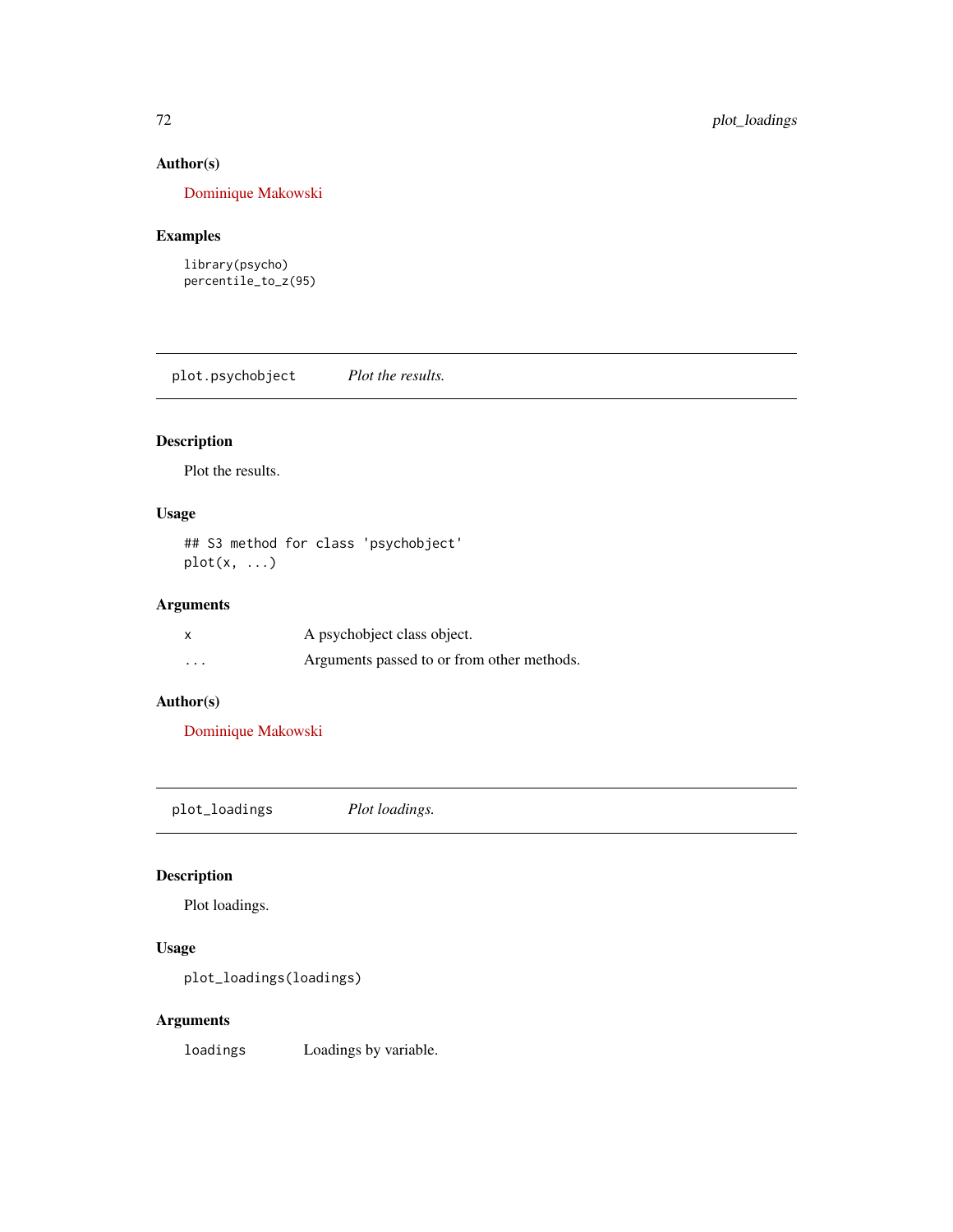# <span id="page-72-0"></span>power\_analysis 73

#### Author(s)

[Dominique Makowski](https://dominiquemakowski.github.io/)

#### Examples

## Not run: library(psycho)

```
x <- psych::fa(psych::Thurstone.33, 2)
plot_loadings(format_loadings(x)$loadings)
```

```
## End(Not run)
```
power\_analysis *Power analysis for fitted models.*

# Description

Compute the n models based on n sampling of data.

#### Usage

```
power_analysis(fit, n_max, n_min = NULL, step = 1, n_batch = 1,
 groups = NULL, verbose = TRUE, CI = 90, effsize = FALSE,
 effsize_rules = "cohen1988", bayes_factor = FALSE, overlap = FALSE)
```
# Arguments

| fit           | A lm or stanreg model.                                                             |
|---------------|------------------------------------------------------------------------------------|
| n_max         | Max sample size.                                                                   |
| $n$ _min      | Min sample size. If null, take current nrow.                                       |
| step          | Increment of the sequence.                                                         |
| n_batch       | Number of iterations at each sample size.                                          |
| groups        | Grouping variable name (string) to preserve proportions. Can be a list of strings. |
| verbose       | Print progress.                                                                    |
| CI            | Argument for analyze.                                                              |
| effsize       | Argument for analyze.                                                              |
| effsize_rules | Argument for analyze.                                                              |
| bayes_factor  | Argument for analyze.                                                              |
| overlap       | rgument for analyze.                                                               |
|               |                                                                                    |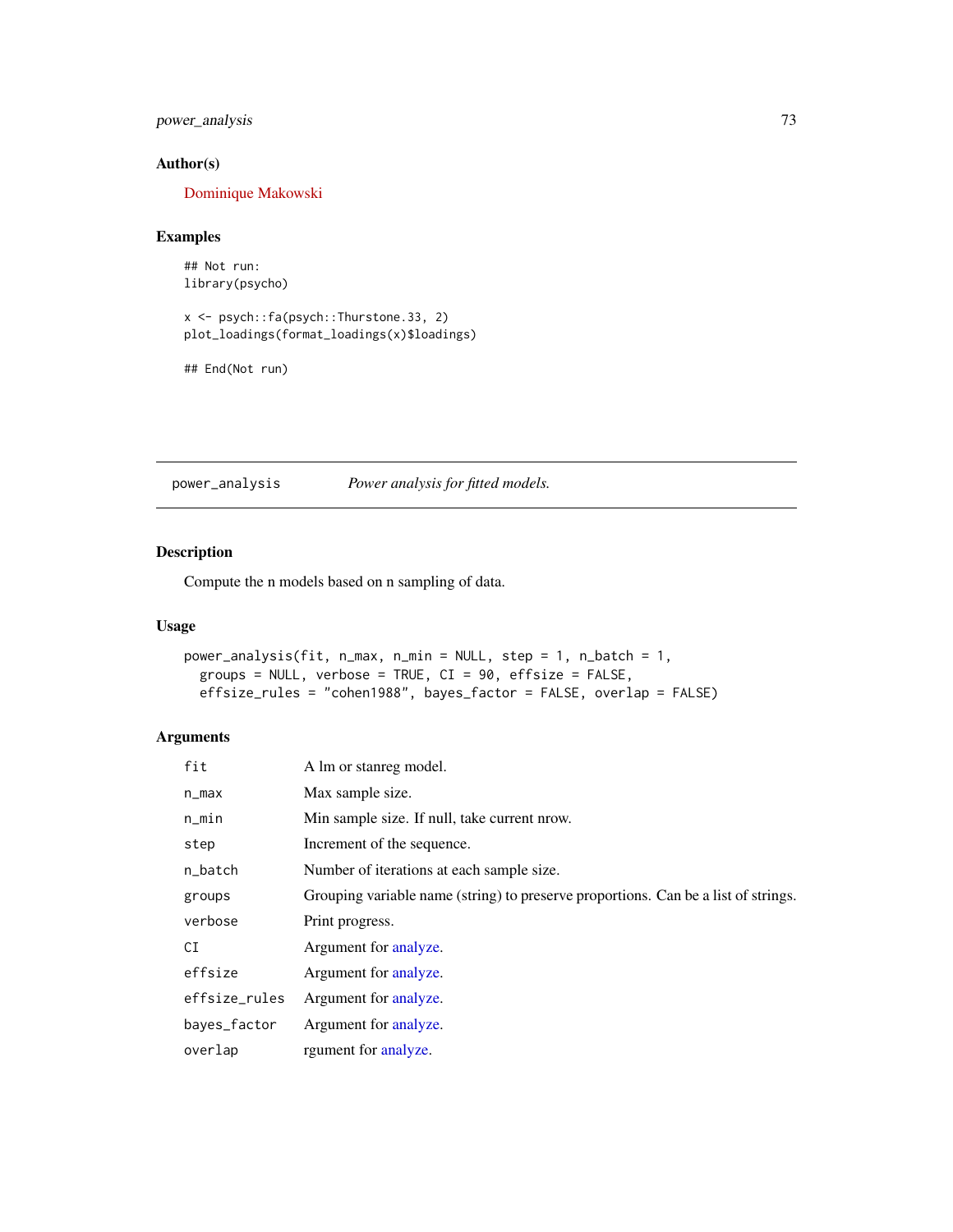# <span id="page-73-0"></span>Value

A dataframe containing the summary of all models for all iterations.

#### Author(s)

[Dominique Makowski](https://dominiquemakowski.github.io/)

# Examples

```
## Not run:
library(dplyr)
library(psycho)
fit <- lm(Sepal.Length ~ Sepal.Width, data=iris)
results <- power_analysis(fit, n_max=300, n_min=100, step=5, n_batch=20)
results %>%
  filter(Variable=="Sepal.Width") %>%
  select(n, p) %>%
  group_by(n) %>%
  summarise(p_{modelan} = median(p),p_{mod} = \text{mad}(p)## End(Not run)
```
print.psychobject *Print the results.*

#### Description

Print the results.

# Usage

```
## S3 method for class 'psychobject'
print(x, \ldots)
```
#### Arguments

|          | A psychobject class object.                        |
|----------|----------------------------------------------------|
| $\cdots$ | Further arguments passed to or from other methods. |

#### Author(s)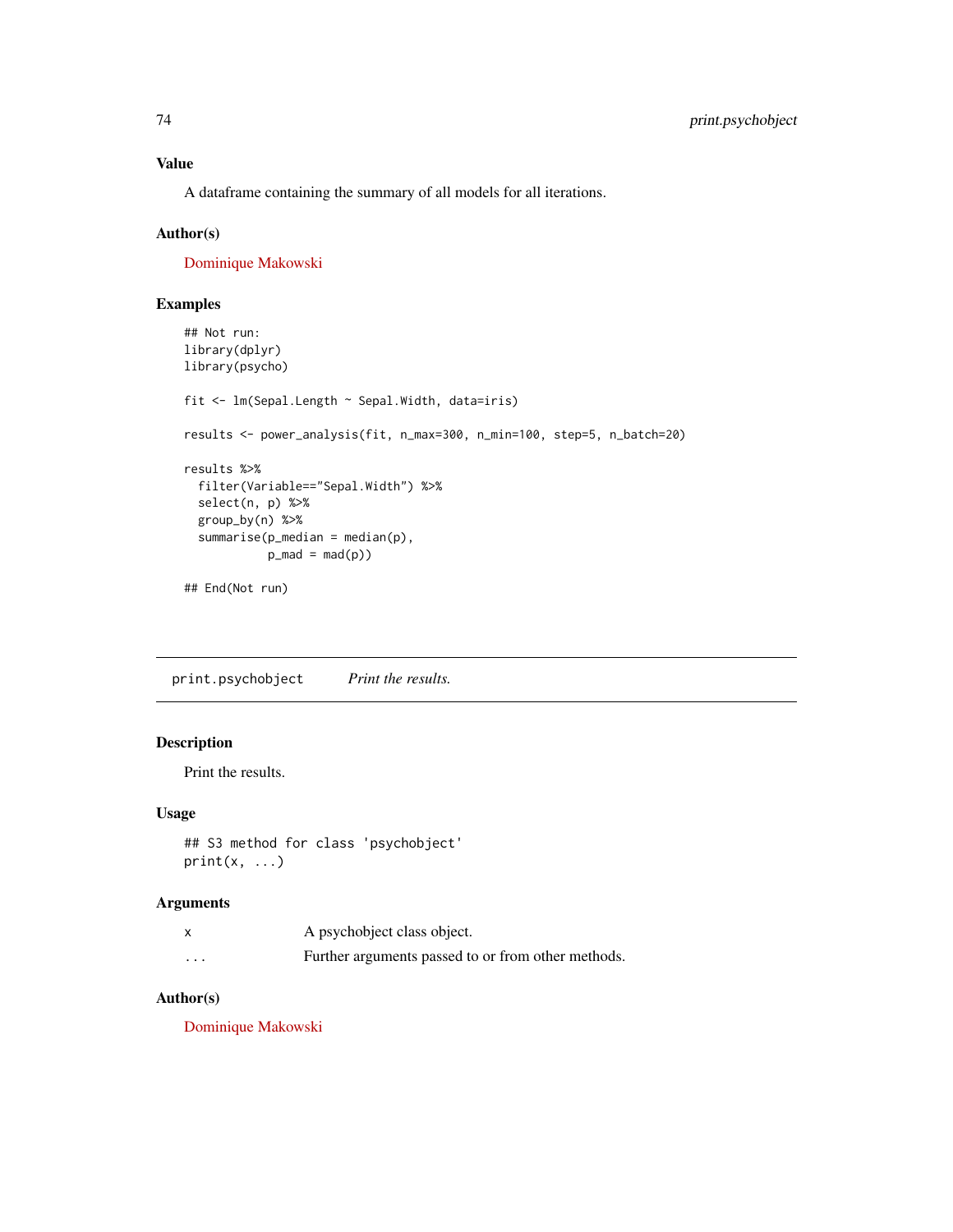<span id="page-74-0"></span>

# Description

Convert probabilities to (log)odds.

# Usage

probs\_to\_odds(probs, log = FALSE)

# Arguments

| probs | Probabilities values in vector or dataframe.   |
|-------|------------------------------------------------|
| log   | Compute log odds (such as in logistic models)? |

#### Author(s)

[Dominique Makowski](https://dominiquemakowski.github.io/)

# Examples

library(psycho) probs\_to\_odds(0.75)

R2\_LOO\_Adjusted *Compute LOO-adjusted R2.*

# Description

Compute LOO-adjusted R2.

#### Usage

R2\_LOO\_Adjusted(fit)

# Arguments

fit A stanreg model.

#### Author(s)

[Daniel Luedecke](https://github.com/strengejacke)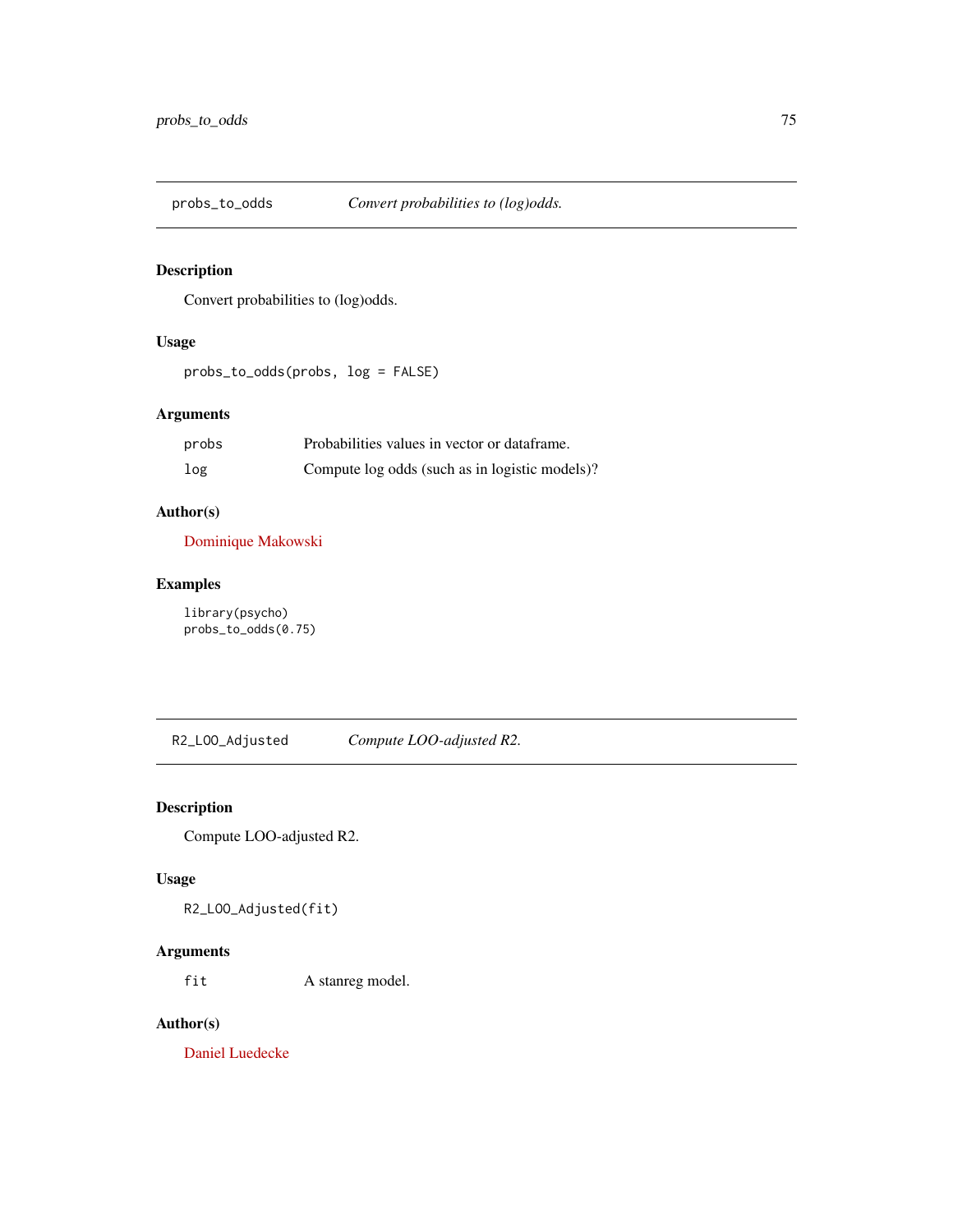#### Examples

```
## Not run:
library(psycho)
library(rstanarm)
data <- attitude
fit <- rstanarm::stan_glm(rating ~ advance + privileges, data=data)
R2_LOO_Adjusted(fit)
## End(Not run)
```
R2\_nakagawa *Pseudo-R-squared for Generalized Mixed-Effect models.*

# Description

For mixed-effects models,  $R^2$  can be categorized into two types. Marginal R\_GLMM<sup>2</sup> represents the variance explained by fixed factors, and Conditional R\_GLMM² is interpreted as variance explained by both fixed and random factors (i.e. the entire model). IMPORTANT: Looking for help to reimplement this method.

#### Usage

R2\_nakagawa(fit)

#### Arguments

fit A mixed model.

#### Author(s)

[Dominique Makowski](https://dominiquemakowski.github.io/)

#### References

Nakagawa, S., Johnson, P. C., & Schielzeth, H. (2017). The coefficient of determination R2 and intra-class correlation coefficient from generalized linear mixed-effects models revisited and expanded. Journal of the Royal Society Interface, 14(134), 20170213. Nakagawa, S., & Schielzeth, H. (2013). A general and simple method for obtaining R2 from generalized linear mixed-effects models. Methods in Ecology and Evolution, 4(2), 133-142.

<span id="page-75-0"></span>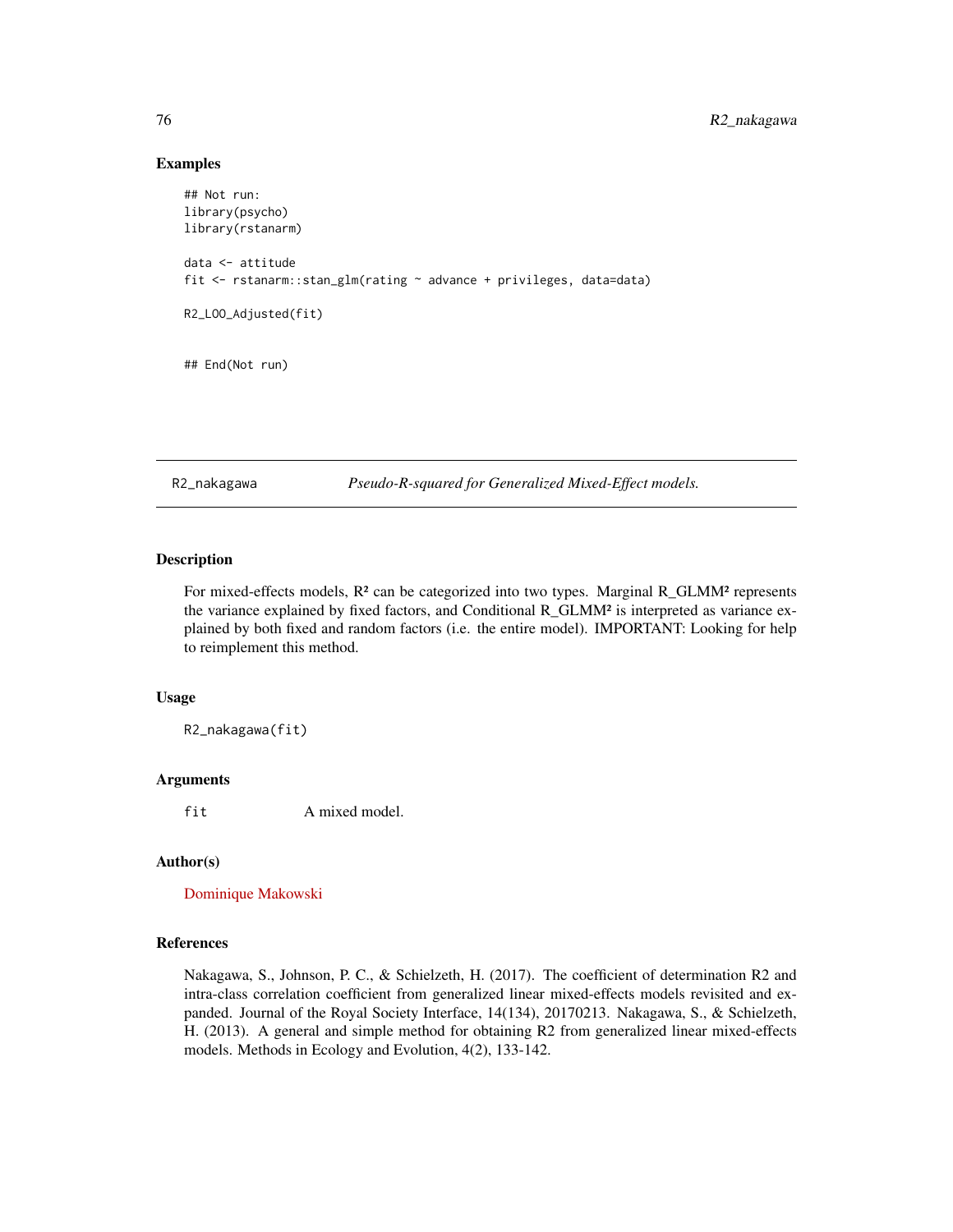#### <span id="page-76-0"></span>R2\_tjur 77

#### Examples

```
## Not run:
library(psycho)
fit <- lmerTest::lmer(Sepal.Length ~ Sepal.Width + (1|Species), data=iris)
R2_nakagawa(fit)
## End(Not run)
```
# R2\_tjur *Tjur's (2009) coefficient of determination.*

# Description

Computes Tjur's (2009) coefficient of determination.

#### Usage

R2\_tjur(fit)

# Arguments

fit Logistic Model.

# Author(s)

[Daniel Lüdecke](https://github.com/strengejacke)

# References

Tjur, T. (2009). Coefficients of determination in logistic regression models—A new proposal: The coefficient of discrimination. The American Statistician, 63(4), 366-372.

#### Examples

```
library(psycho)
library(lme4)
fit <- lme4::glmer(vs ~ wt + (1|gear), data=mtcars, family="binomial")
R2_tjur(fit)
```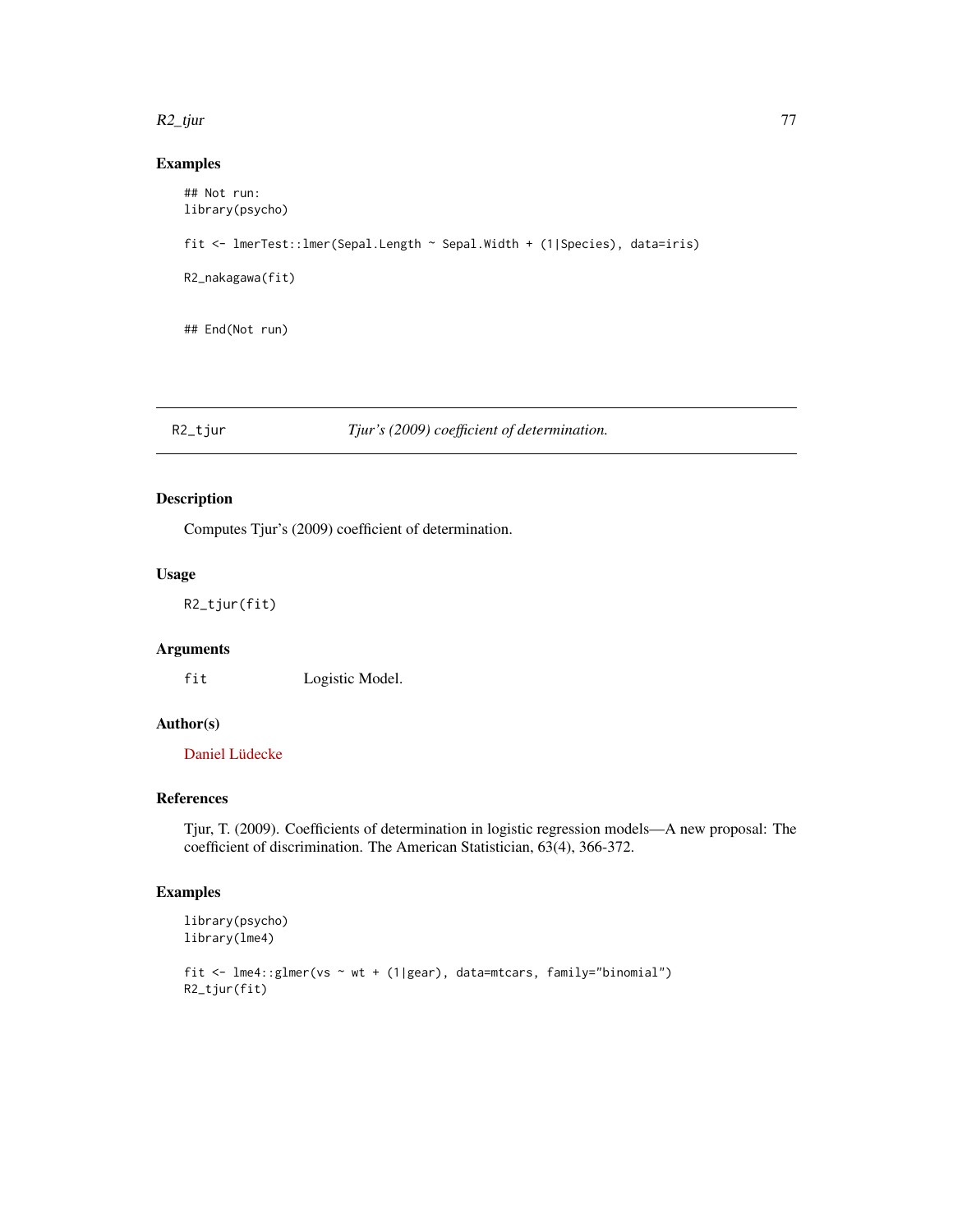<span id="page-77-0"></span>

#### Description

Create a reference grid.

# Usage

```
refdata(df, target = "all", length.out = 10, factors = "reference",
 numerics = "mean")
```
#### Arguments

| df         | The dataframe.                                                                                      |
|------------|-----------------------------------------------------------------------------------------------------|
| target     | String or list of strings to indicate target columns. Can be "all".                                 |
| length.out | Length of numeric target variables.                                                                 |
| factors    | Type of summary for factors. Can be "combination" or "reference".                                   |
| numerics   | Type of summary for numerics Can be "combination", any function ("mean",<br>"median", ) or a value. |

#### Author(s)

[Dominique Makowski](https://dominiquemakowski.github.io/)

# Examples

library(psycho)

```
df <- psycho::affective
newdata <- refdata(df, target="Sex")
newdata <- refdata(df, target="Sex", factors="combinations")
newdata <- refdata(df, target=c("Sex", "Salary", "Tolerating"), length.out=3)
newdata <- refdata(df, target=c("Sex", "Salary", "Tolerating"), numerics=0)
```
remove\_empty\_cols *Remove empty columns..*

#### Description

Removes all columns containing ony NaNs.

#### Usage

remove\_empty\_cols(df)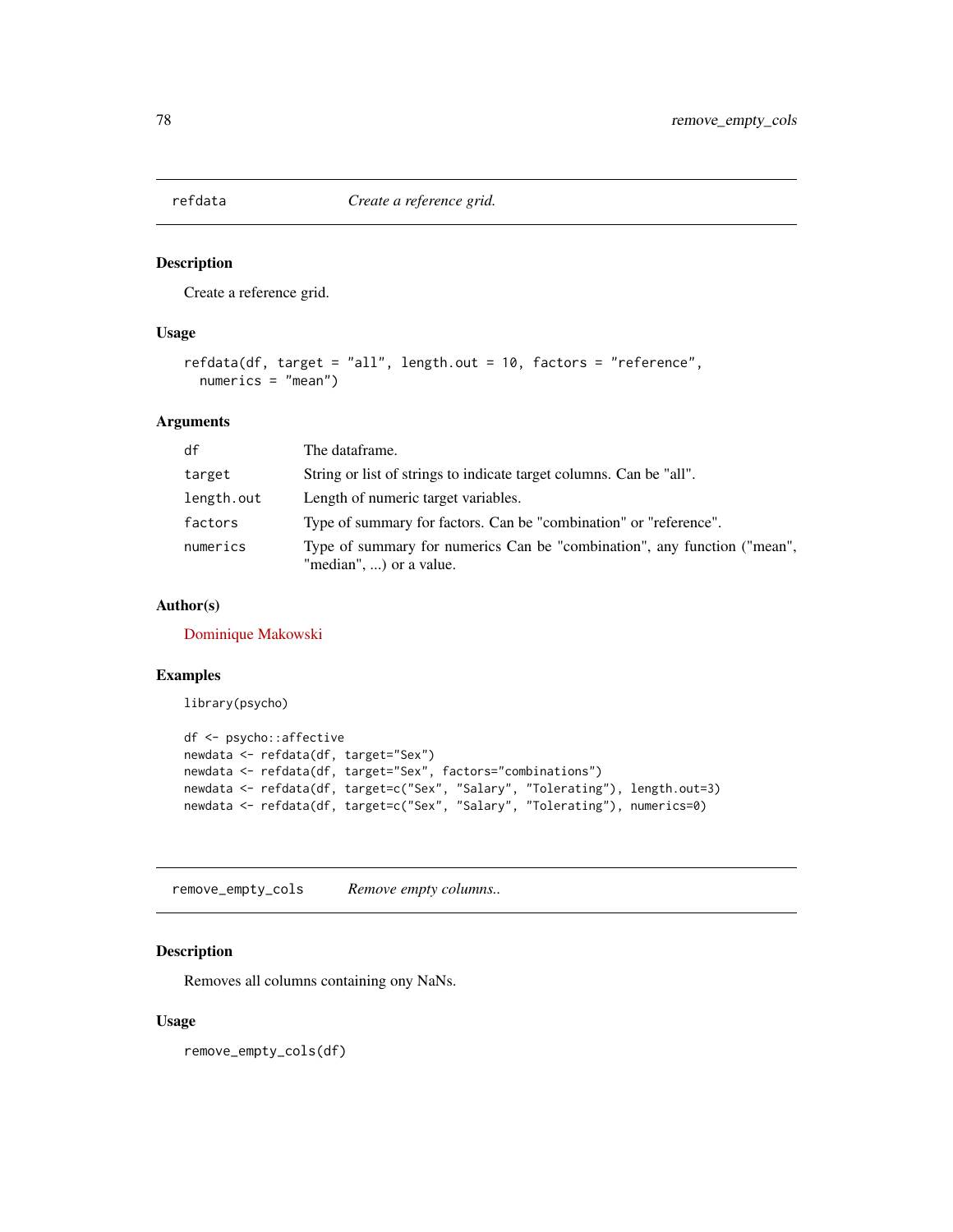# <span id="page-78-0"></span>reorder\_matrix 79

#### Arguments

df Dataframe.

# Author(s)

[Dominique Makowski](https://dominiquemakowski.github.io/)

reorder\_matrix *Reorder square matrix.*

# Description

Reorder square matrix.

#### Usage

reorder\_matrix(mat, dmat = NULL)

#### Arguments

| mat  | A square matrix.                                |
|------|-------------------------------------------------|
| dmat | A square matrix with values to use as distance. |

# Examples

library(psycho)

```
r <- correlation(iris)
r <- r$values$r
r <- reorder_matrix(r)
```
rnorm\_perfect *Perfect Normal Distribution.*

# Description

Generates a sample of size n with a near-perfect normal distribution.

# Usage

```
rnorm\_perfect(n, mean = 0, sd = 1, method = "qnorm", iter = 10000)
```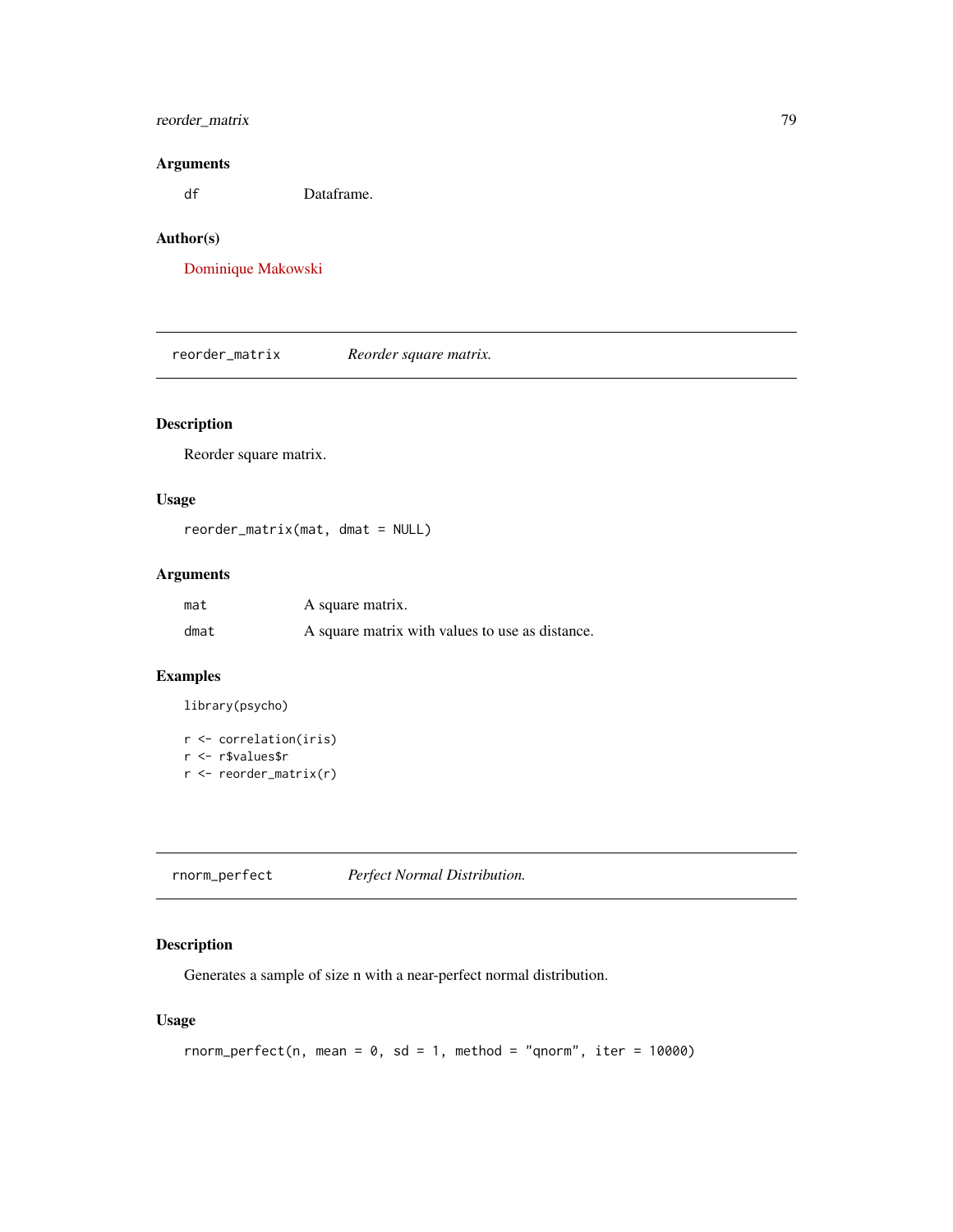# <span id="page-79-0"></span>Arguments

| n      | number of observations. If length(n) $> 1$ , the length is taken to be the number<br>required. |
|--------|------------------------------------------------------------------------------------------------|
| mean   | vector of means.                                                                               |
| sd     | vector of standard deviations.                                                                 |
| method | "qnorm" or "average".                                                                          |
| iter   | number of iterations (precision).                                                              |

# Author(s)

[Dominique Makowski](https://dominiquemakowski.github.io/)

# Examples

```
library(psycho)
x <- rnorm_perfect(10)
plot(density(x))
```
rope *Region of Practical Equivalence (ROPE)*

# Description

Compute the proportion of a posterior distribution that lies within a region of practical equivalence.

# Usage

```
rope(posterior, bounds = c(-0.1, 0.1), CI = 95, overlap = FALSE)
```
# Arguments

| posterior | Posterior Distribution.              |
|-----------|--------------------------------------|
| bounds    | Rope lower and higher bounds.        |
| CT.       | The credible interval to use.        |
| overlap   | Compute rope overlap (EXPERIMENTAL). |

# Value

list containing rope indices

# Author(s)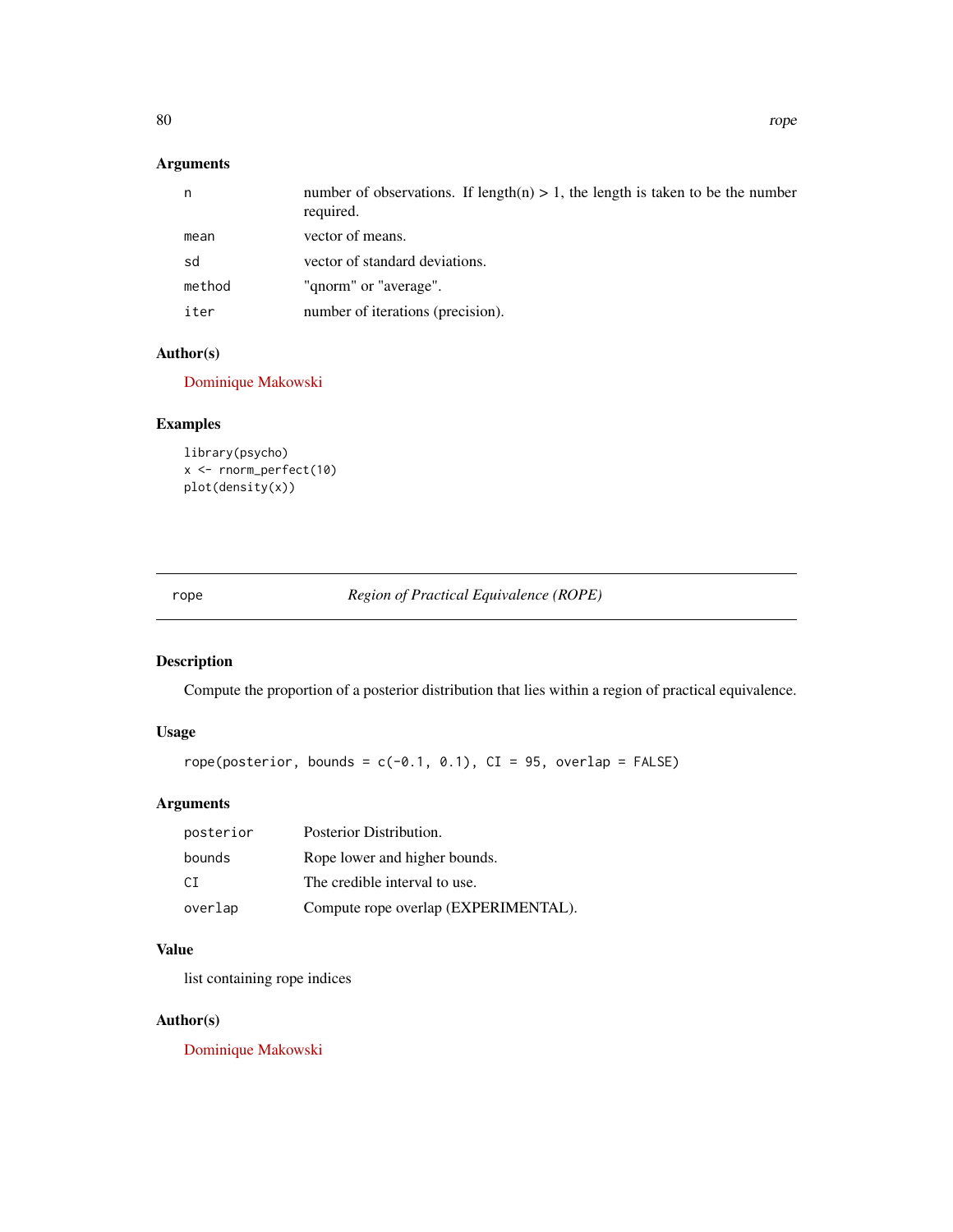#### <span id="page-80-0"></span>standardize 81

# Examples

library(psycho)

```
posterior <- rnorm(1000, 0, 0.01)
results <- rope(posterior)
results$decision
```
standardize *Standardize.*

# Description

Standardize objects. See the documentation for your object's class:

- [standardize.numeric](#page-84-0)
- [standardize.data.frame](#page-81-0)
- [standardize.stanreg](#page-84-1)
- [standardize.lm](#page-83-0)
- [standardize.glm](#page-82-0)

# Usage

standardize(x, ...)

# Arguments

| x        | Object.                                    |
|----------|--------------------------------------------|
| $\cdots$ | Arguments passed to or from other methods. |

#### Author(s)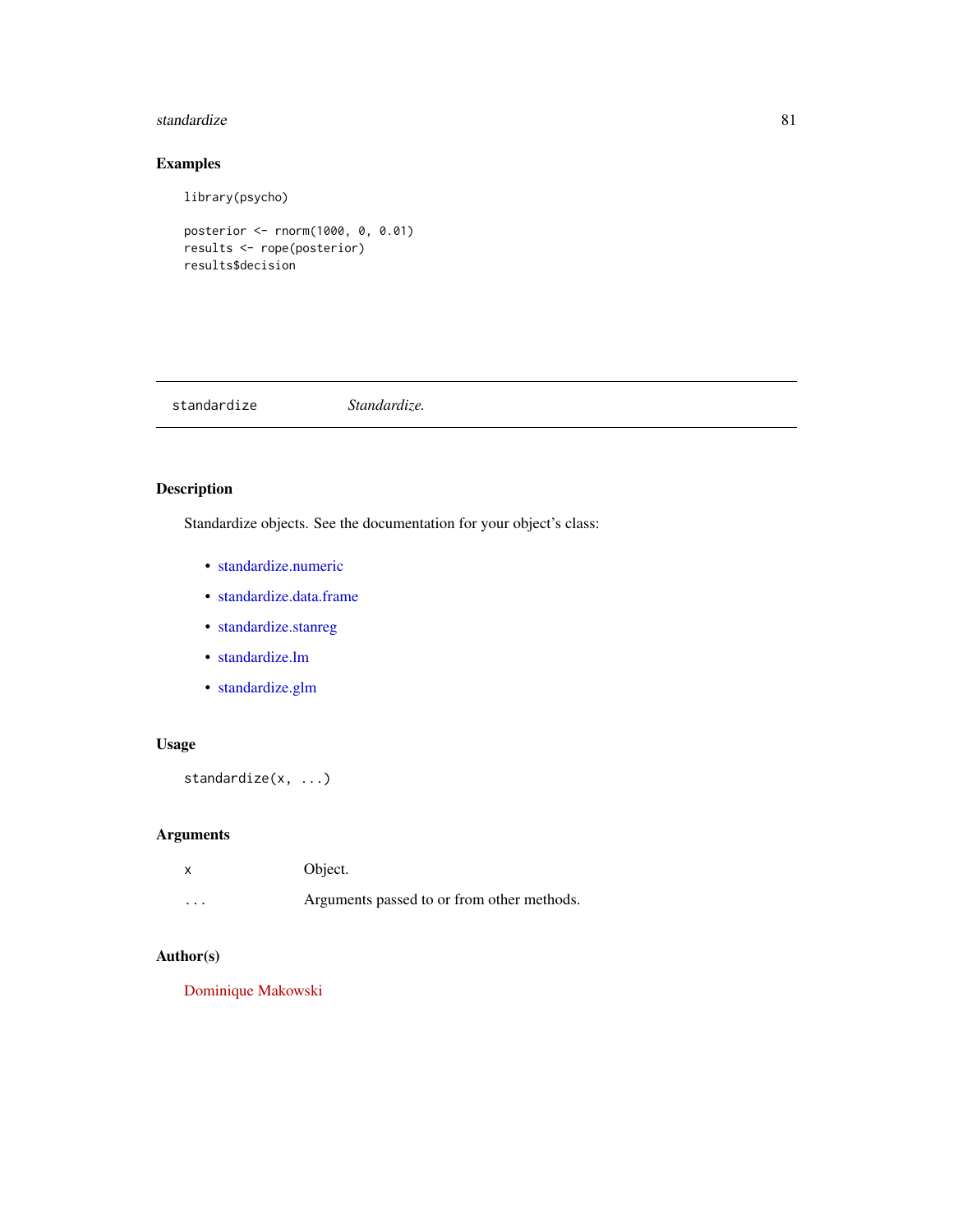<span id="page-81-1"></span><span id="page-81-0"></span>standardize.data.frame

*Standardize (scale and reduce) Dataframe.*

#### Description

Selects numeric variables and standardize (Z-score, "normalize") them.

#### Usage

```
## S3 method for class 'data.frame'
standardize(x, subset = NULL, except = NULL,normalize = FALSE, ...)
```
# Arguments

| $\mathsf{x}$ | Dataframe.                                                                                                               |
|--------------|--------------------------------------------------------------------------------------------------------------------------|
| subset       | Character or list of characters of column names to be standardized.                                                      |
| except       | Character or list of characters of column names to be excluded from standard-<br><i>ization.</i>                         |
| normalize    | Will perform a normalization instead of a standardization. This scales all nu-<br>meric variables in the range $0 - 1$ . |
|              | Arguments passed to or from other methods.                                                                               |

#### Value

Dataframe.

#### Author(s)

[Dominique Makowski](https://dominiquemakowski.github.io/)

# Examples

```
## Not run:
df <- data.frame(
 Participant = as.factor(rep(1:25,each=4)),
 Condition = base::rep_len(c("A", "B", "C", "D"), 100),
  V1 = rnorm(100, 30, .2),
  V2 = runif(100, 3, 5),
  V3 = rnorm(100, 100, 10)
  )
dfZ <- standardize(df)
dfZ <- standardize(df, except="V3")
dfZ <- standardize(df, except=c("V1", "V2"))
dfZ <- standardize(df, subset="V3")
```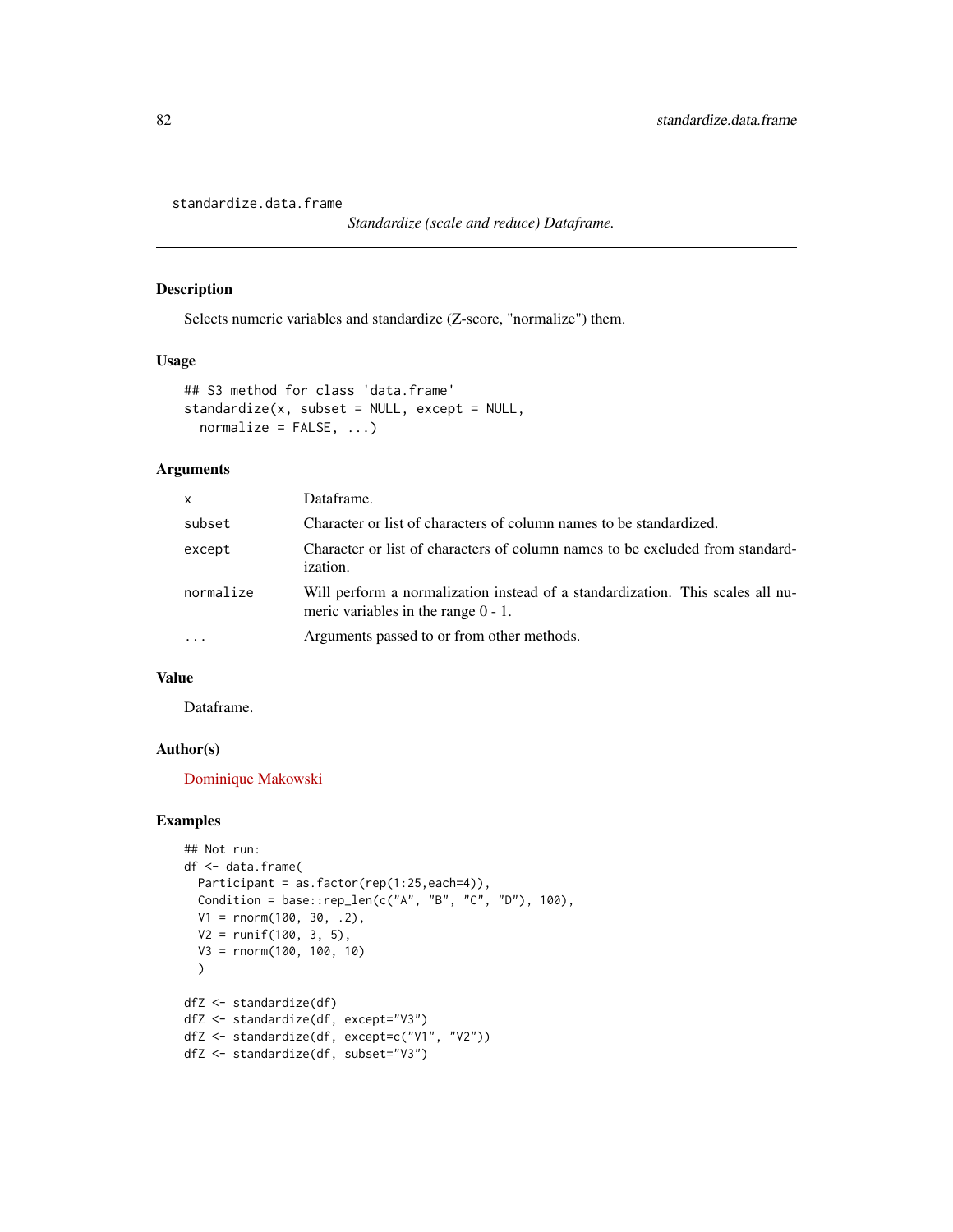# <span id="page-82-1"></span>standardize.glm 83

```
dfZ <- standardize(df, subset=c("V1", "V2"))
dfZ <- standardize(df, normalize=TRUE)
# Respects grouping
dfZ <- df %>%
  dplyr::group_by(Participant) %>%
  standardize(df)
## End(Not run)
```
<span id="page-82-0"></span>standardize.glm *Standardize Coefficients.*

#### Description

Compute standardized coefficients.

#### Usage

```
## S3 method for class 'glm'
standardize(x, method = "refit", \ldots)
```
# Arguments

|                         | A linear model.                                                                 |
|-------------------------|---------------------------------------------------------------------------------|
| method                  | The standardization method. Can be "refit" (will entirely refit the model based |
|                         | on standardized data. Can take some time) or "agresti".                         |
| $\cdot$ $\cdot$ $\cdot$ | Arguments passed to or from other methods.                                      |

# Author(s)

Kamil Barton

#### See Also

https://think-lab.github.io/d/205/

# Examples

```
## Not run:
library(psycho)
fit <- glm(Sex ~ Adjusting, data=psycho::affective, family="binomial")
fit <- lme4::glmer(Sex ~ Adjusting + (1|Sex), data=psycho::affective, family="binomial")
```
standardize(fit)

## End(Not run)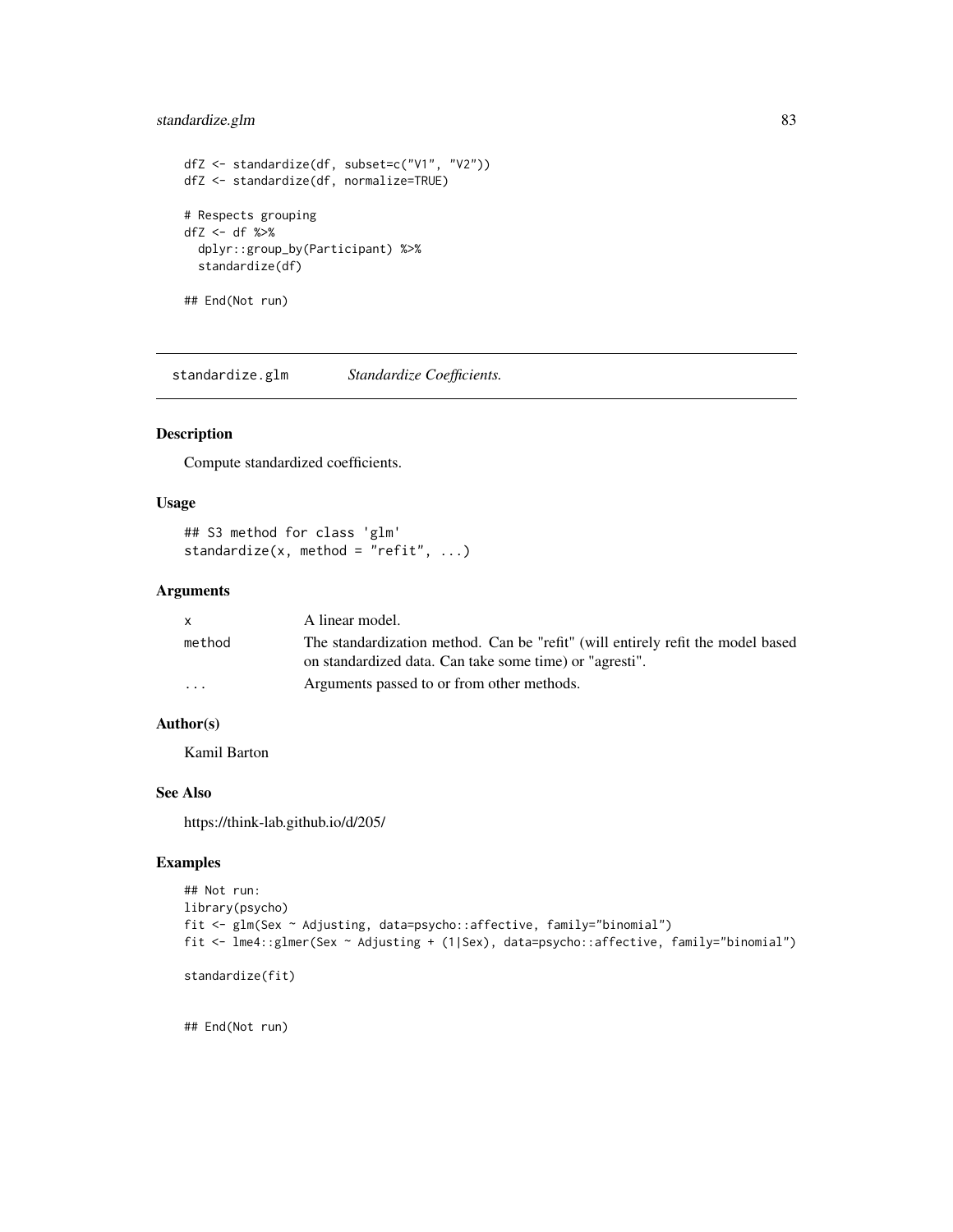<span id="page-83-1"></span><span id="page-83-0"></span>

#### Description

Compute standardized coefficients.

# Usage

```
## S3 method for class 'lm'
standardize(x, method = "refit", partial_sd = FALSE,
 preserve_factors = TRUE, ...)
```
# Arguments

| $\mathsf{x}$     | A linear model.                                                                                                                                                                                               |
|------------------|---------------------------------------------------------------------------------------------------------------------------------------------------------------------------------------------------------------|
| method           | The standardization method. Can be "refit" (will entirely refit the model based<br>on standardized data. Can take some time) or "posthoc".                                                                    |
| partial_sd       | Logical, if set to TRUE, model coefficients are multiplied by partial SD, other-<br>wise they are multiplied by the ratio of the standard deviations of the indepen-<br>dent variable and dependent variable. |
| preserve_factors |                                                                                                                                                                                                               |
|                  | Standardize factors-related coefs only by the dependent variable (i.e., do not<br>standardize the dummies generated by factors).                                                                              |
| $\cdot$          | Arguments passed to or from other methods.                                                                                                                                                                    |

# Author(s)

Kamil Barton

#### Examples

```
## Not run:
library(psycho)
df <- mtcars %>%
  mutate(cyl = as.factor(cyl))
fit \leq lm(wt \sim mpg * cyl, data=df)
fit <- lmerTest::lmer(wt ~ mpg * cyl + (1|gear), data=df)
summary(fit)
standardize(fit)
```
## End(Not run)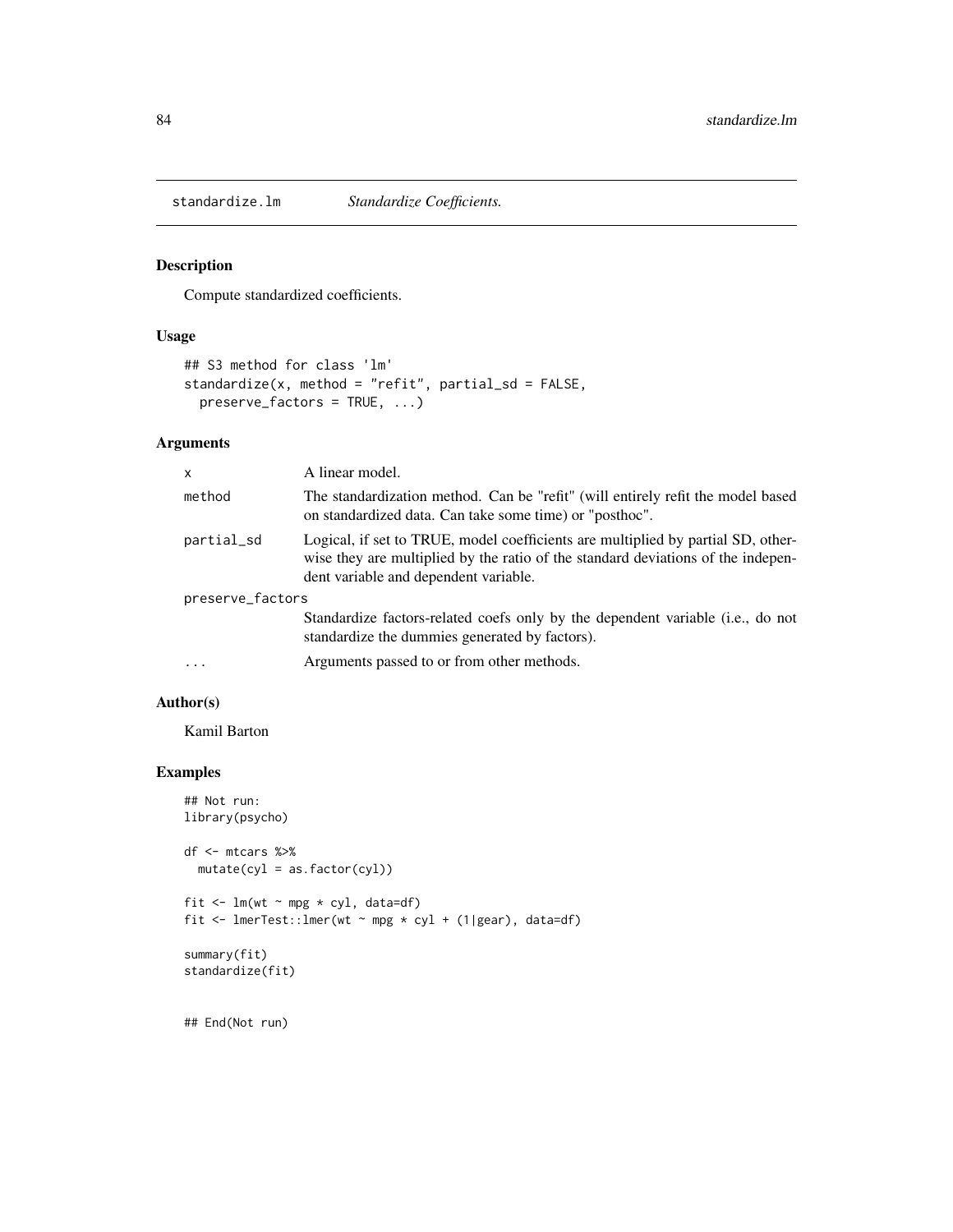<span id="page-84-2"></span><span id="page-84-0"></span>standardize.numeric *Standardize (scale and reduce) numeric variables.*

# Description

Standardize (Z-score, "normalize") a vector.

#### Usage

```
## S3 method for class 'numeric'
standardize(x, normalize = FALSE, ...)
```
# Arguments

| <b>X</b>  | Numeric vector.                                                                                                          |
|-----------|--------------------------------------------------------------------------------------------------------------------------|
| normalize | Will perform a normalization instead of a standardization. This scales all nu-<br>meric variables in the range $0 - 1$ . |
| $\cdot$   | Arguments passed to or from other methods.                                                                               |

# Author(s)

[Dominique Makowski](https://dominiquemakowski.github.io/)

#### Examples

```
standardize(x=c(1, 4, 6, 2))
standardize(x=c(1, 4, 6, 2), normalize=TRUE)
```
<span id="page-84-1"></span>standardize.stanreg *Standardize Posteriors.*

# Description

Compute standardized posteriors from which to get standardized coefficients.

# Usage

```
## S3 method for class 'stanreg'
standardize(x, method = "refit", \dots)
```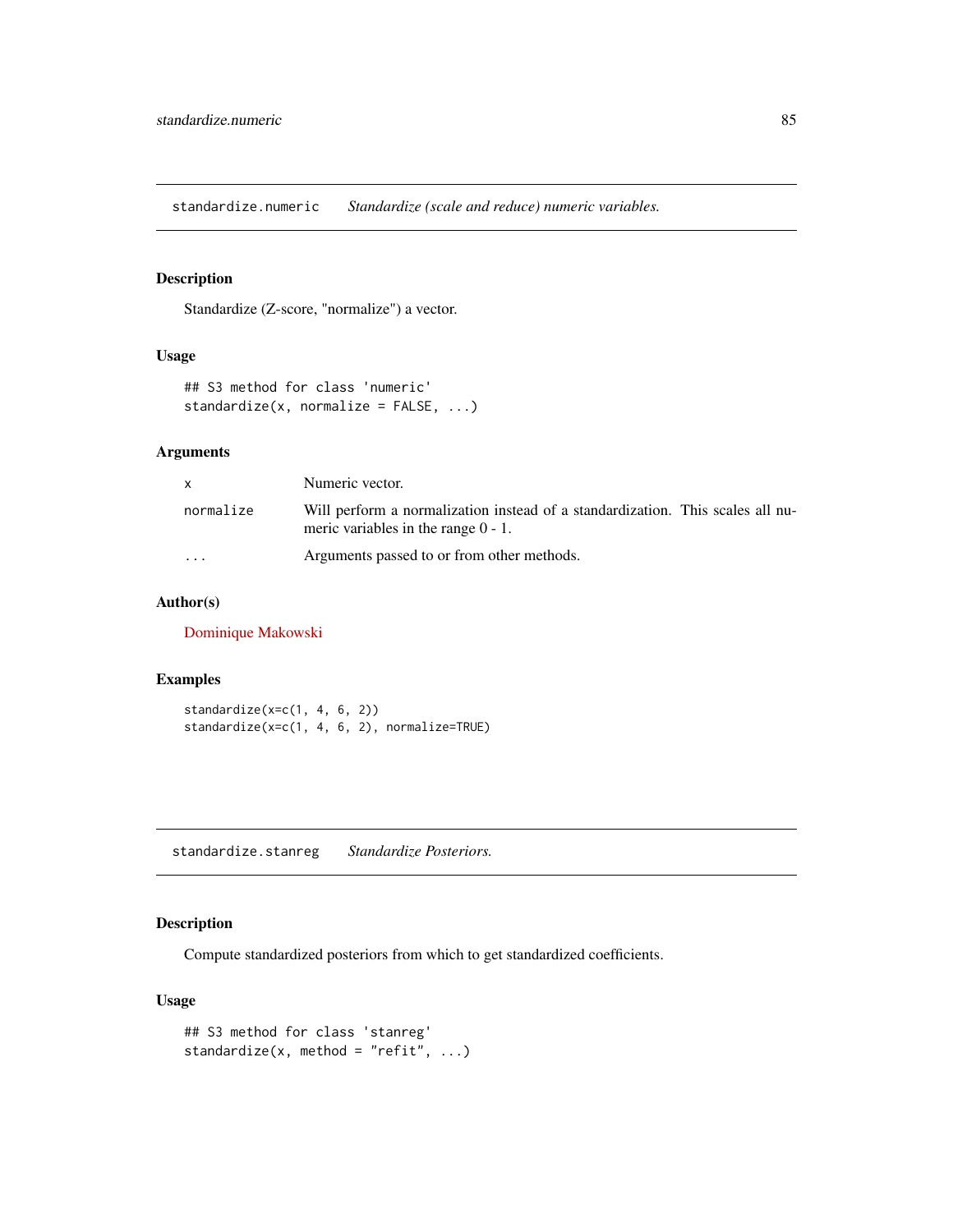#### <span id="page-85-0"></span>Arguments

| $\mathsf{x}$ | A stanreg model.                                                                                                                                                                                             |
|--------------|--------------------------------------------------------------------------------------------------------------------------------------------------------------------------------------------------------------|
| method       | "refit" (default) will entirely refit the model based on standardized data. Can<br>take a long time. Other post-hoc methods are "posterior" (based on estimated<br>SD) or "sample" (based on the sample SD). |
| $\cdots$     | Arguments passed to or from other methods.                                                                                                                                                                   |

# Author(s)

[Jonah Gabry,](https://github.com/jgabry) [bgoodri](https://github.com/bgoodri)

#### See Also

https://github.com/stan-dev/rstanarm/issues/298

# Examples

```
## Not run:
library(psycho)
library(rstanarm)
```

```
fit <- rstanarm::stan_glm(Sepal.Length ~ Sepal.Width * Species, data=iris)
fit <- rstanarm::stan_glm(Sepal.Length ~ Sepal.Width * Species, data=standardize(iris))
posteriors <- standardize(fit)
posteriors <- standardize(fit, method="posterior")
```
## End(Not run)

summary.psychobject *Print the results.*

# Description

Print the results.

#### Usage

```
## S3 method for class 'psychobject'
summary(object, round = NULL, ...)
```
#### Arguments

| object                  | A psychobiect class object.                        |
|-------------------------|----------------------------------------------------|
| round                   | Round the ouput.                                   |
| $\cdot$ $\cdot$ $\cdot$ | Further arguments passed to or from other methods. |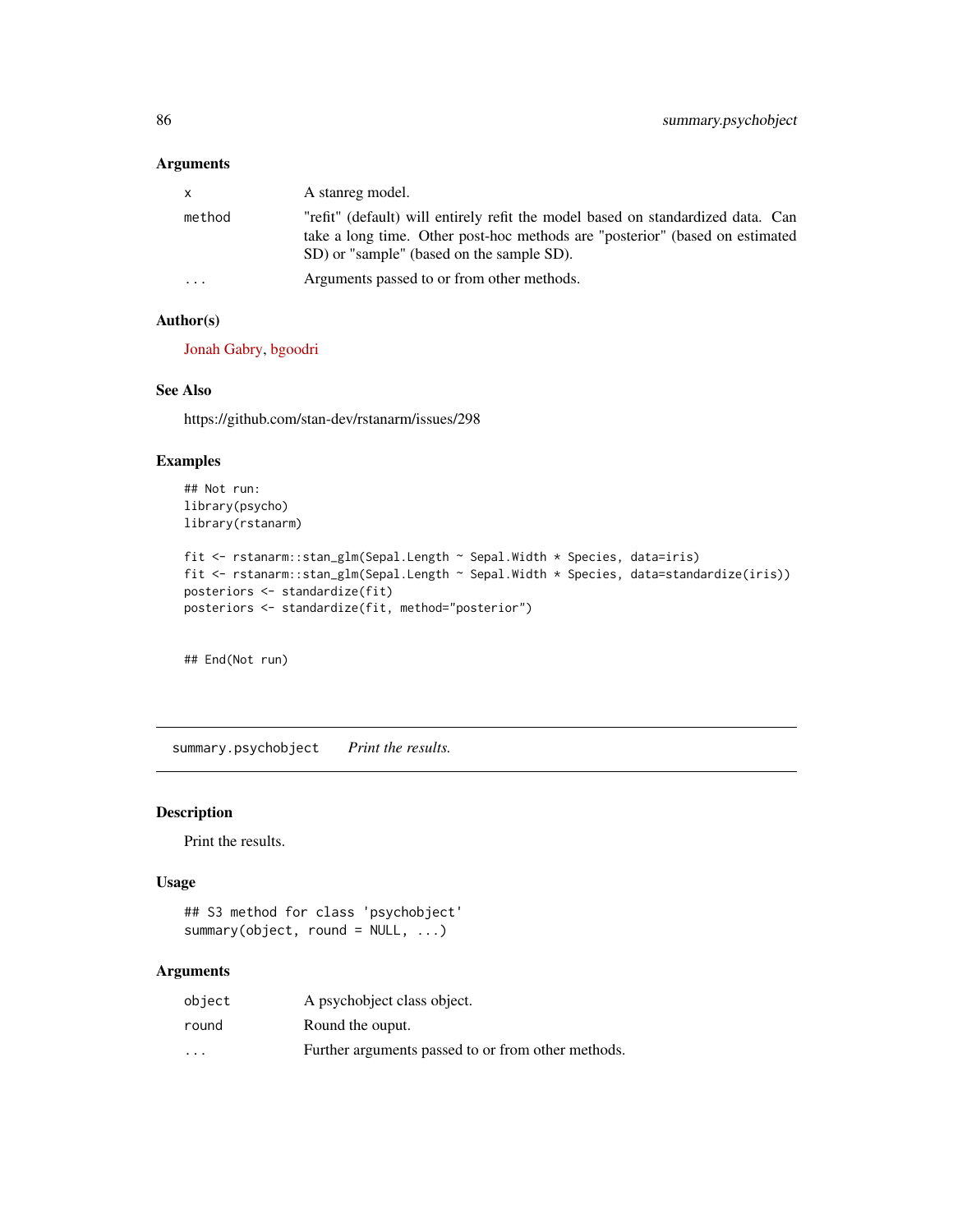#### <span id="page-86-0"></span>values 87

# Author(s)

[Dominique Makowski](https://dominiquemakowski.github.io/)

# values *Extract values as list.*

# Description

Extract values as list.

# Usage

values(x)

# Arguments

x A psychobject class object.

# Author(s)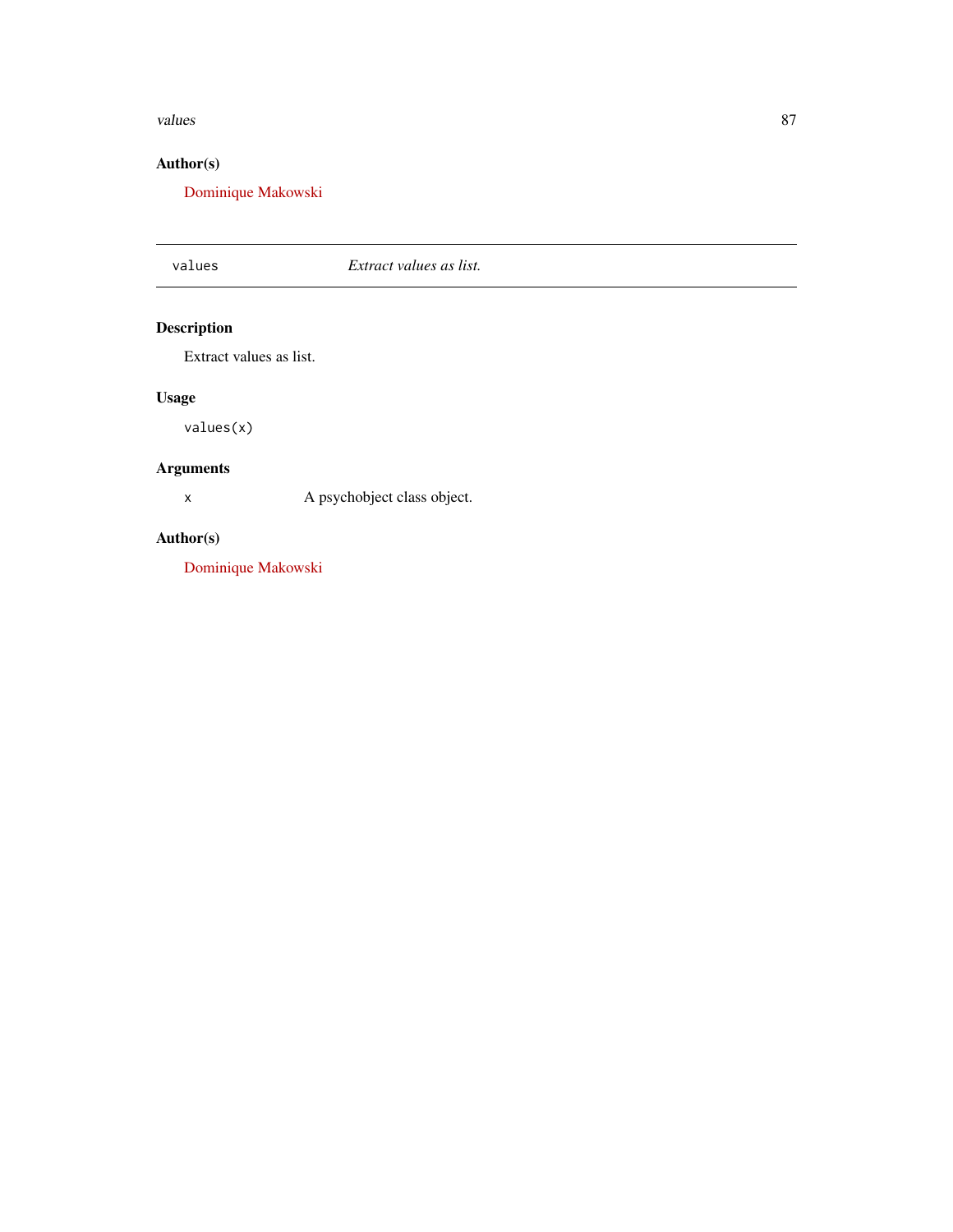# **Index**

∗Topic datasets affective, [4](#page-3-0) emotion, [26](#page-25-0) affective, [4](#page-3-0) analyze, [5,](#page-4-1) *[73](#page-72-0)* analyze.aov, *[5](#page-4-1)*, [5,](#page-4-1) *[42](#page-41-0)* analyze.fa, *[5](#page-4-1)*, [7,](#page-6-0) *[42](#page-41-0)* analyze.glm, *[5](#page-4-1)*, [8](#page-7-0) analyze.glmerMod, *[5](#page-4-1)*, [9,](#page-8-0) *[42](#page-41-0)* analyze.htest, *[5](#page-4-1)*, [10,](#page-9-0) *[42](#page-41-0)* analyze.lavaan, *[5](#page-4-1)*, [11,](#page-10-0) *[42](#page-41-0)* analyze.lm, *[5](#page-4-1)*, [12,](#page-11-0) *[42](#page-41-0)* analyze.lmerModLmerTest, [13](#page-12-0) analyze.merModLmerTest, *[5](#page-4-1)*, *[42](#page-41-0)* analyze.stanreg, *[5](#page-4-1)*, [14,](#page-13-0) *[42](#page-41-0)* as.data.frame.density, [15](#page-14-0) assess, [16](#page-15-0) bayes\_cor, [17](#page-16-0) bayes\_cor.test, [18](#page-17-0) bootMer, *[47](#page-46-0)* correlation, [19](#page-18-0) crawford.test, [20](#page-19-0) crawford.test.freq, [21](#page-20-0) crawford\_dissociation.test, [22](#page-21-0) create\_intervals, [23](#page-22-0) dprime, [24](#page-23-0) emotion, [26](#page-25-0)

find\_best\_model, [26](#page-25-0) find\_best\_model.merModLmerTest, *[26](#page-25-0)*, [27](#page-26-0) find\_best\_model.stanreg, *[26,](#page-25-0) [27](#page-26-0)*, [28](#page-27-0) find\_combinations, [29](#page-28-0) find\_combinations.formula, [30](#page-29-0) find\_matching\_string, [31](#page-30-0) find\_random\_effects, [31](#page-30-0) find\_season, [32](#page-31-0)

format\_bf, [33](#page-32-0) format\_digit, [33](#page-32-0) format\_formula, [34](#page-33-0) format\_loadings, [34](#page-33-0) format\_p, [35](#page-34-0) format\_string, [35](#page-34-0) get\_cfa\_model, [36](#page-35-0) get\_contrasts, [37](#page-36-0) get\_contrasts.glmerMod, *[37](#page-36-0)*, [37](#page-36-0) get\_contrasts.lmerModLmerTest, [38](#page-37-0) get\_contrasts.merModLmerTest, *[37](#page-36-0)* get\_contrasts.stanreg, *[37](#page-36-0)*, [39](#page-38-0) get\_data, [40](#page-39-0) get\_formula, [41](#page-40-0) get\_info, [42](#page-41-0) get\_info.lmerModLmerTest, [42](#page-41-0) get\_loadings\_max, [43](#page-42-0) get\_predicted, [44](#page-43-0) get\_predicted.glm, *[44](#page-43-0)*, [45](#page-44-0) get\_predicted.lm, *[44](#page-43-0)*, [46](#page-45-0) get\_predicted.merMod, *[44](#page-43-0)*, [47](#page-46-0) get\_predicted.stanreg, *[44](#page-43-0)*, [48](#page-47-0) get\_R2, [50](#page-49-0) get\_R2.glm, *[50](#page-49-0)*, [51](#page-50-0) get\_R2.lm, *[50](#page-49-0)*, [51](#page-50-0) get\_R2.merMod, [52](#page-51-0) get\_R2.stanreg, *[50](#page-49-0)*, [53](#page-52-0)

#### hdi, [54](#page-53-0)

interpret\_bf, *[18](#page-17-0)*, [55](#page-54-0) interpret\_d, *[12](#page-11-0)[–14](#page-13-0)*, [55](#page-54-0) interpret\_d\_posterior, [56](#page-55-0) interpret\_odds, *[8,](#page-7-0) [9](#page-8-0)*, [57](#page-56-0) interpret\_odds\_posterior, [58](#page-57-0) interpret\_omega\_sq, *[6](#page-5-0)*, [58](#page-57-0) interpret\_r, *[10](#page-9-0)*, *[18](#page-17-0)*, [59](#page-58-0) interpret\_R2, [60](#page-59-0) interpret\_R2\_posterior, [60](#page-59-0)